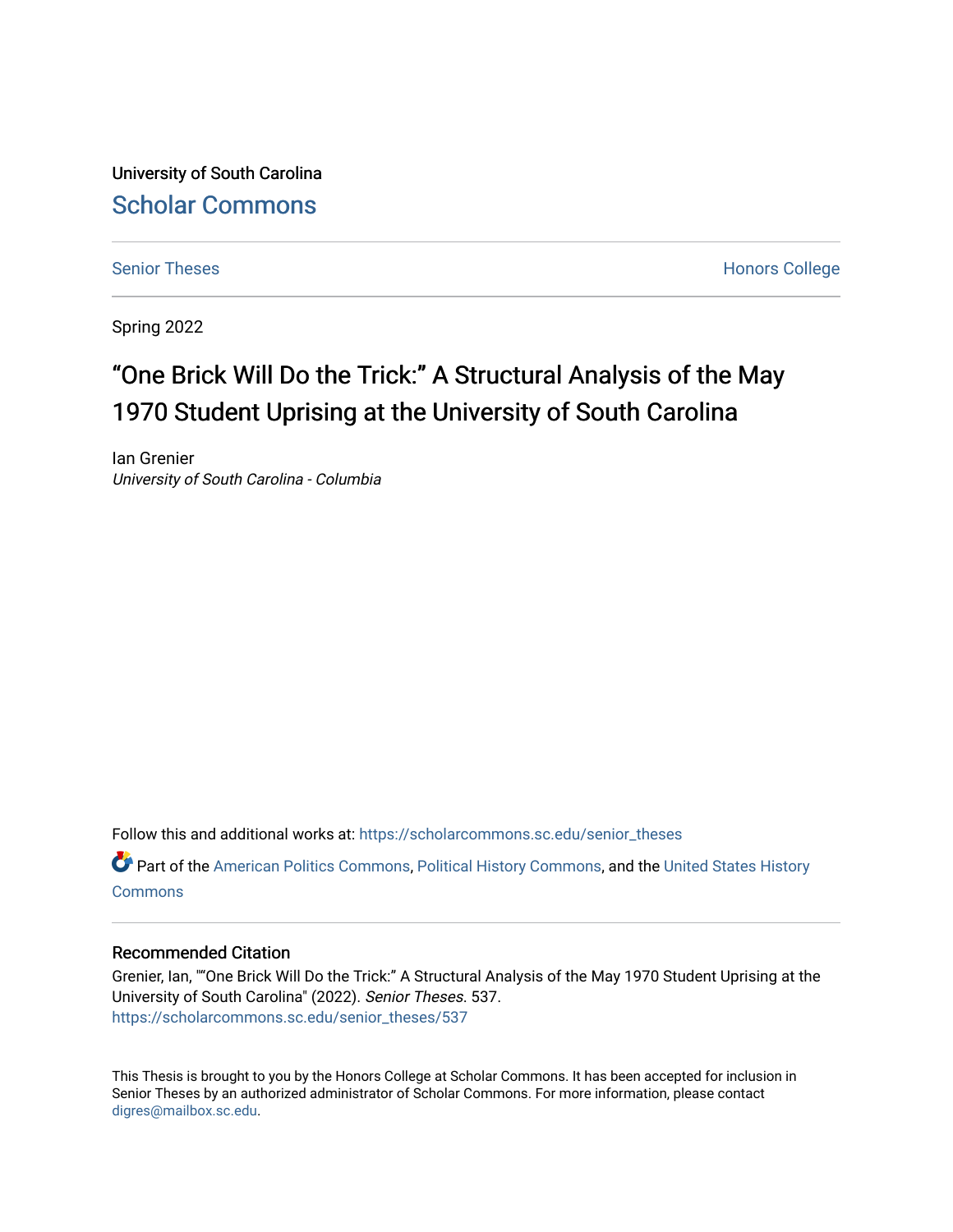## "ONE BRICK WILL DO THE TRICK:" A STRUCTURAL ANALYSIS OF THE MAY 1970 STUDENT UPRISING AT THE UNIVERSITY OF SOUTH CAROLINA

By

Ian Grenier

Submitted in Partial Fulfillment of the Requirements for Graduation with Honors from the South Carolina Honors College

May 2022

Approved:

Todd C. Shaw, e-signature

Todd Shaw Director of Thesis

Kent Germany, e-signature

Kent Germany Second Reader

Steve Lynn, Dean For South Carolina Honors College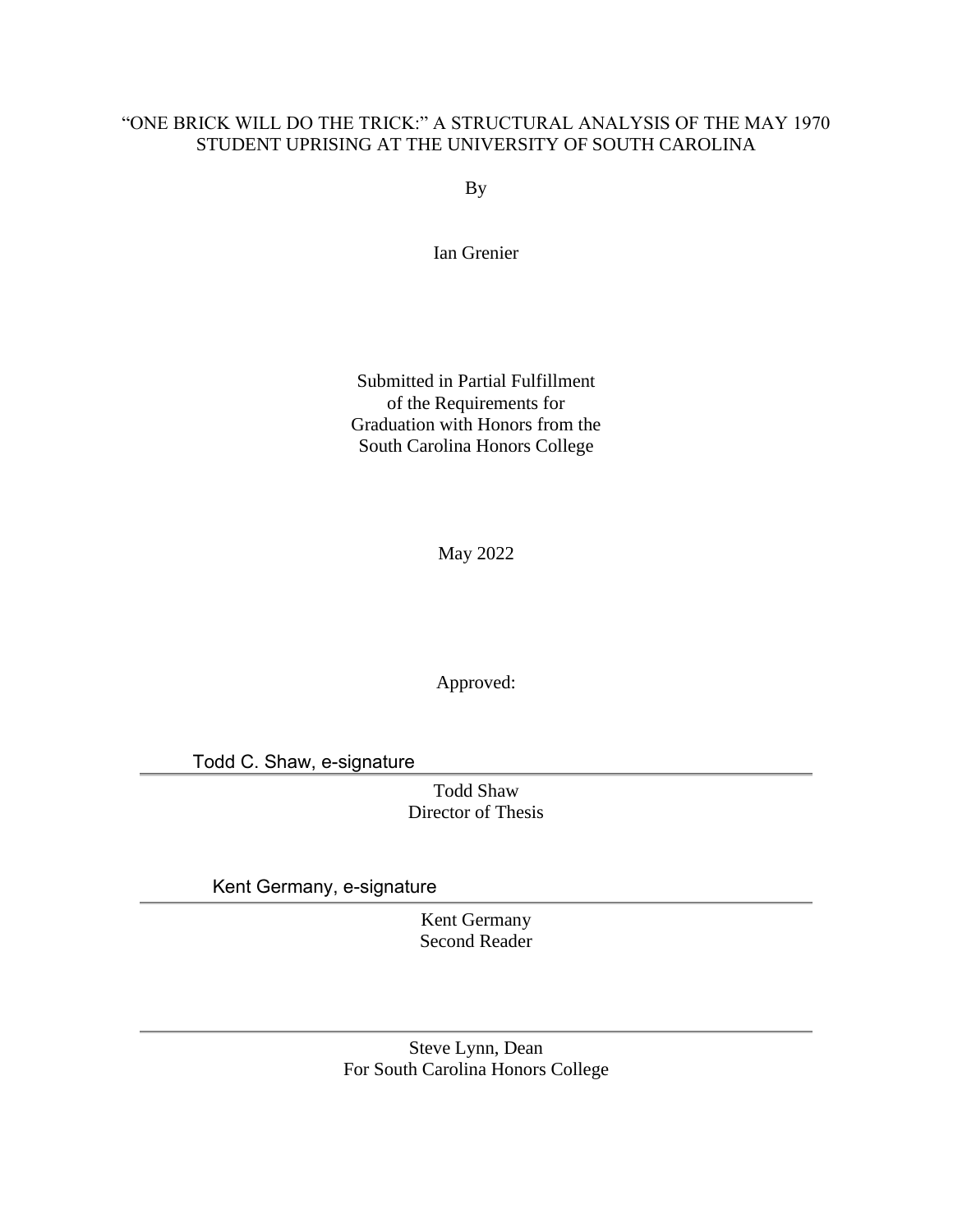### **Abstract**

In May 1970, the University of South Carolina's campus erupted. Students protesting the Vietnam War, police presence on campus, the shooting of student protestors at Kent State, and restrictive campus rules stormed campus buildings and faced off with National Guardsmen in the streets of Columbia. This thesis examines the political context and structures at USC in the late 1960s which enabled this explosive but short-lived period of the university's history. Assessing USC activists' levels of campus coalition building, their place in the political context of the late 1960s, the openness of the school's political structure, and the forces acting on university and political authorities sheds light onto an environment which was ripe for radical student organizing and reveals core tensions on the Columbia campus which in some ways have never eased.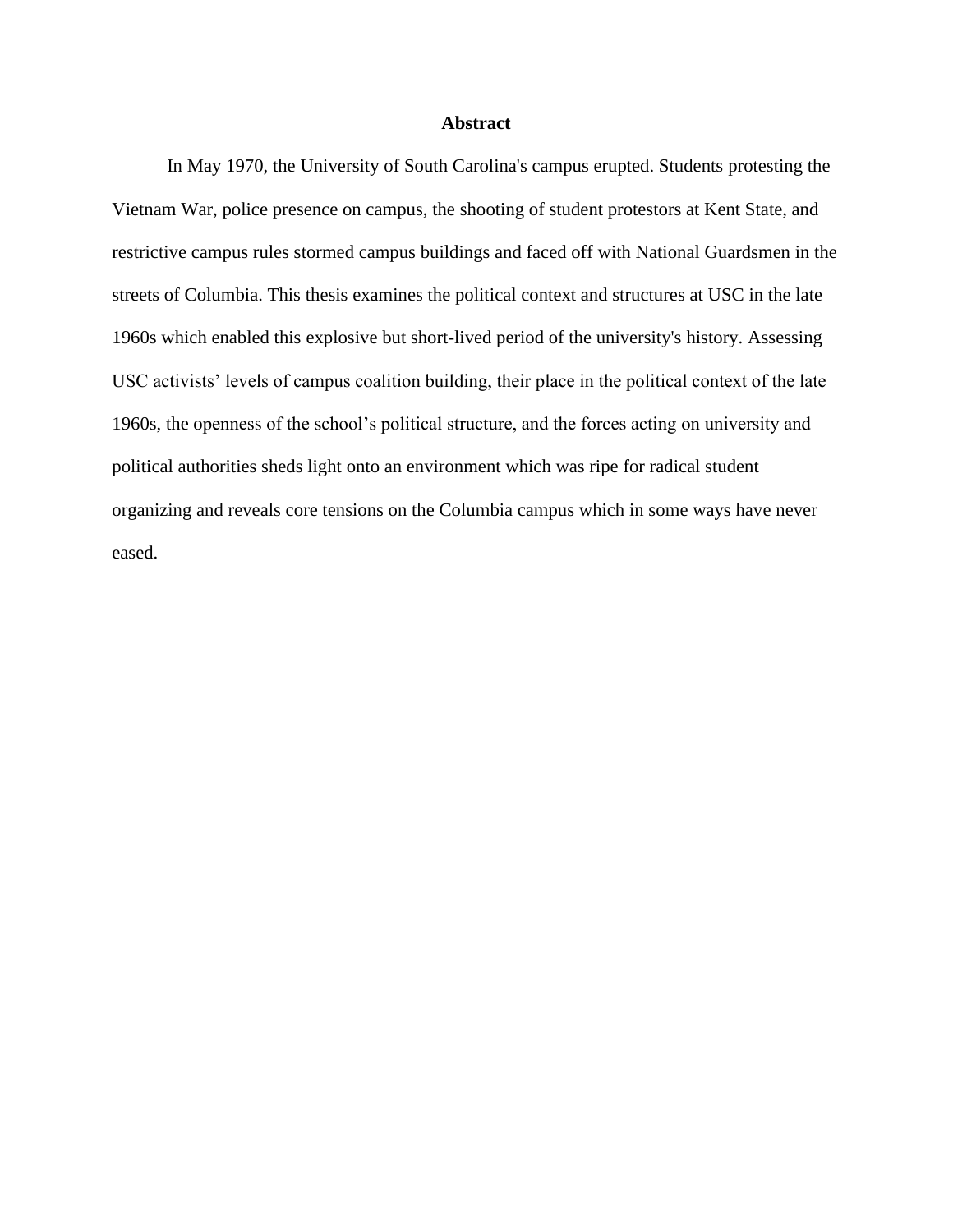## **Contents**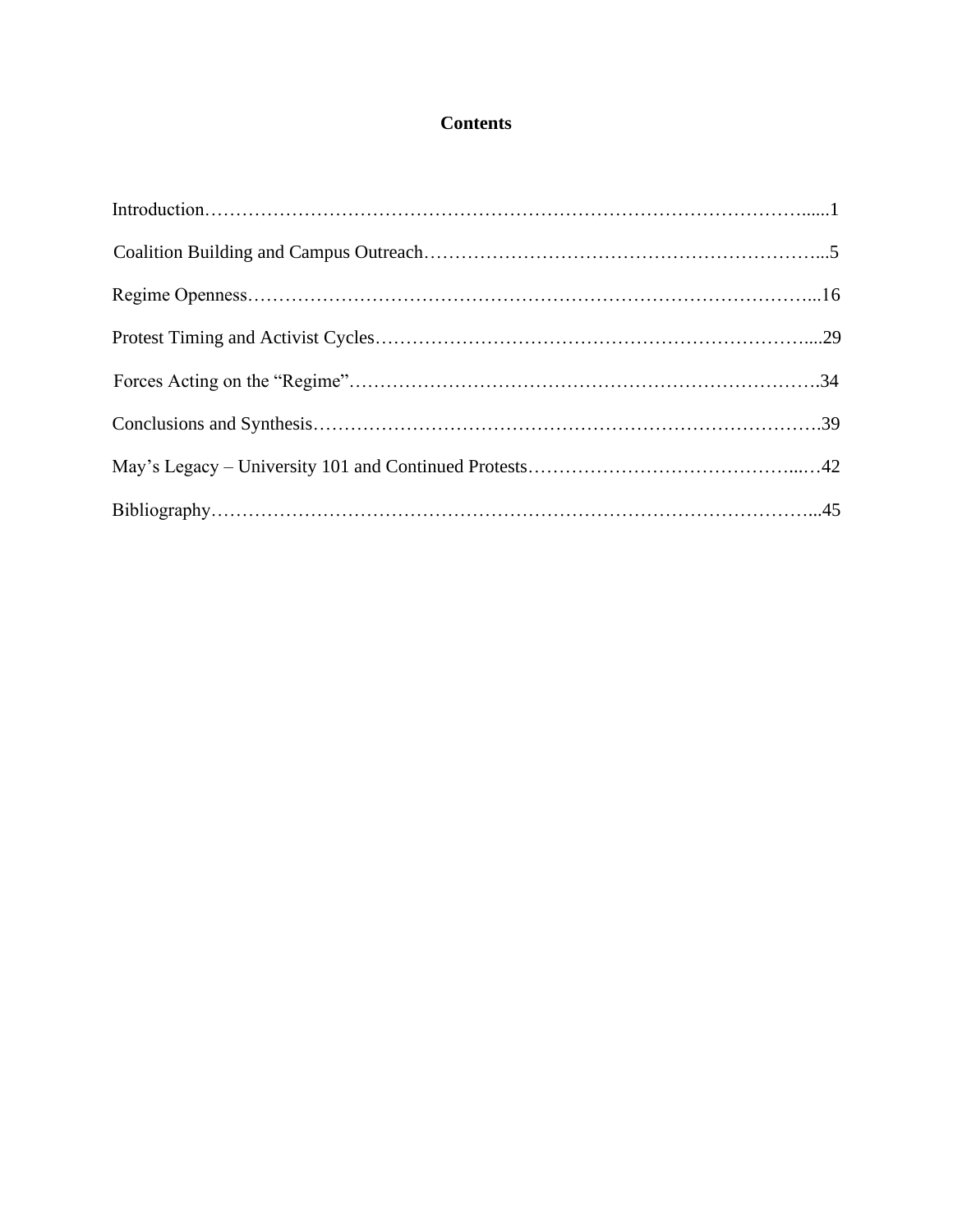#### **Introduction**

In a creatively written article for *The Gamecock*, the University of South Carolina's student newspaper, staff writer John Gash described a tense scene which unfolded on the steps of USC's administrative building on May 11, 1970.<sup>1</sup> As the school's board of trustees met upstairs, a small line of Columbia, S.C. police officers blocked a crowd of students from entering the building. As two students climbed onto the stone plinth above the doorway, a countdown went up from the crowd. When their countdown hit zero, the students pushed past the police and burst into the first floor of the university's administrative headquarters. While trapping the board of trustees upstairs, some of the students trashed filing cabinets while others discussed basketball, until a rumor started spreading that the National Guard was about to tear gas the building. After a brief attempt to barricade the entrance, the students apparently decided that it would be better to simply leave and "see the National Guardsmen," which for some meant pelting them with bricks and bottles.

This incident on May 11, and the night of at-times violent civil unrest which followed, was likely the most dramatic episode of the larger string of major student protest that broke out at USC during May 1970. The unrest's immediate trigger was the murder of four unarmed students at Kent State University on May 4, which became known as the Kent State Massacre and prompted protests and a student strike movement across the country. Immediately after the massacre, left-wing students called a strike at USC and held a memorial rallies for the murdered students on the Horseshoe, the historic center of campus, on May 7. After a confrontation with right-wing pro-Vietnam war students over lowering the Horseshoe's American flag to half-mast, the group of anti-war protesters moved over to the Russell House, the university's main student

<sup>1</sup> John Gash, "3…2..1…'Power to the People,'" *The Gamecock,* May 13, 1970. Archived copies of *The Gamecock* were accessed at the Historic Newspapers of South Carolina library, historicnewspapers.sc.edu/lccn/2012218660/.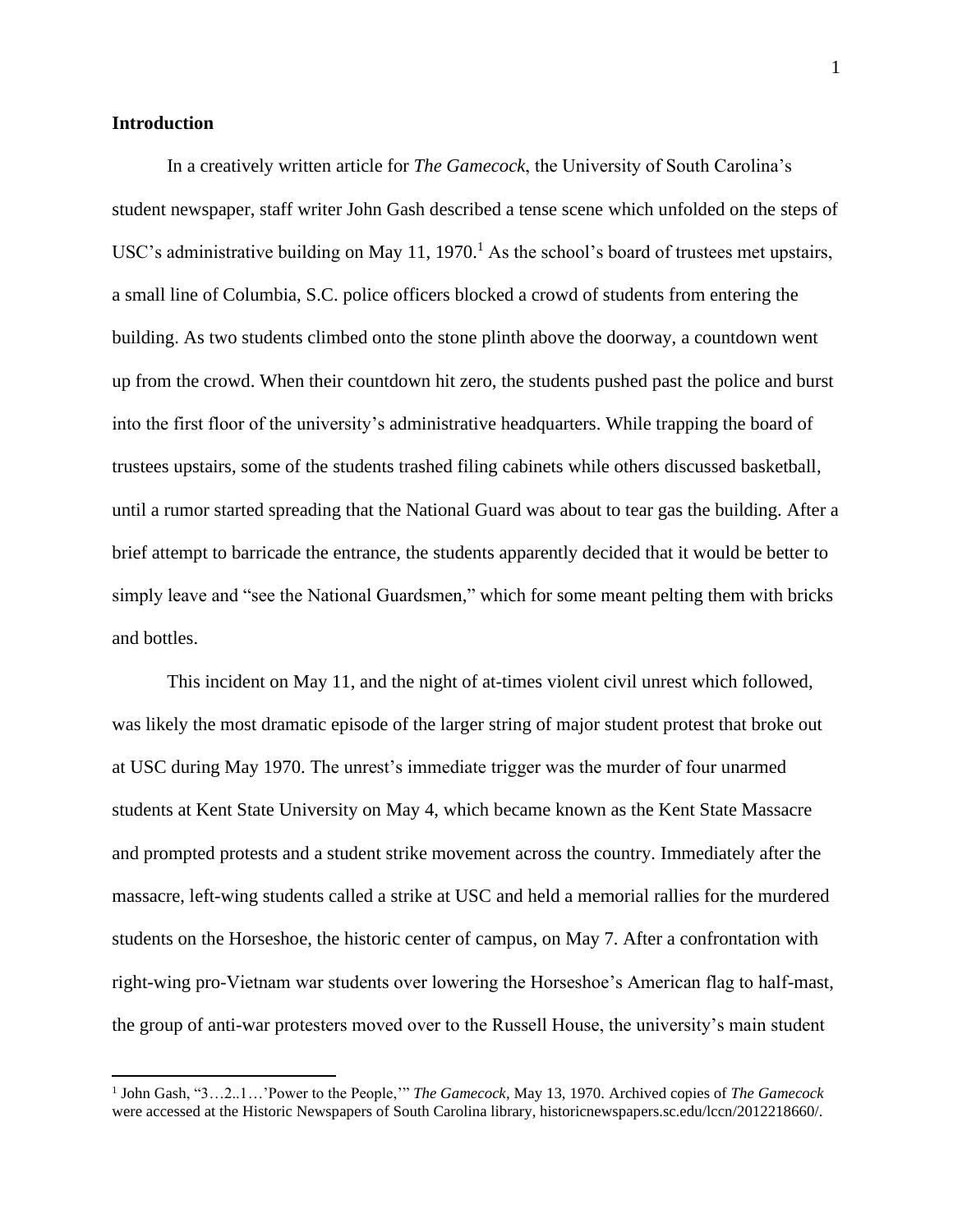center, about a block south of the Horseshoe. There, some of the students managed to get ahold of the center's keys and announced that they were about to lock the doors – an announcement of their intent to occupy the building in protest.

Quickly, students who were unwilling to participate in this illegal escalation began to leave. By the time the protest was declared unlawful, about forty students remained inside, with a large crowd of student onlookers surrounding the building. Eventually a contingent of Columbia Police Department and South Carolina Law Enforcement Division (SLED) officers arrived and arrested the students remaining inside, loading them onto a waiting bus. The students outside sat in front of the bus, blocking it from leaving, until police and freshly arrived National Guardsmen formed a line and pushed them away.<sup>2</sup> After a quiet weekend, students rallied on the Horseshoe again, this time in support of those arrested at the Russell House. After a brief time on the Horseshoe, someone let out the cry that "the Administration Building isn't too far away" – putting in motion the scene which Gash described in *The Gamecock*.

Despite these explosive actions, the activist scene at the University of South Carolina is often not included in accounts of the student movements of the 1950s and 60s.<sup>3</sup> This omission is not unreasonable – the student activists at USC and the movement which they attempted to organize was not as dramatic, tragic, or impactful as those at the University of California – Berkley, South Carolina State, Columbia, Howard, or Voorhees, to name a few. Even the events of May 1970, while explosive compared to the rest of USC's history, mirror similar (and at times even more dramatic) scenes across the country that month. Nonetheless, USC students' efforts, as well as the political structures which they worked, lived, and studied inside of are still

<sup>2</sup> John Gash and John Lewis, "Russell House confrontation stirs much emotion, confusion," *The Gamecock*, May 8, 1970.

<sup>3</sup> For one wider account which does, see Kristin Elizabeth Grabarek, "Protest Activities in Southern Universities, 1965-1972" (master's thesis, Auburn University, 2006).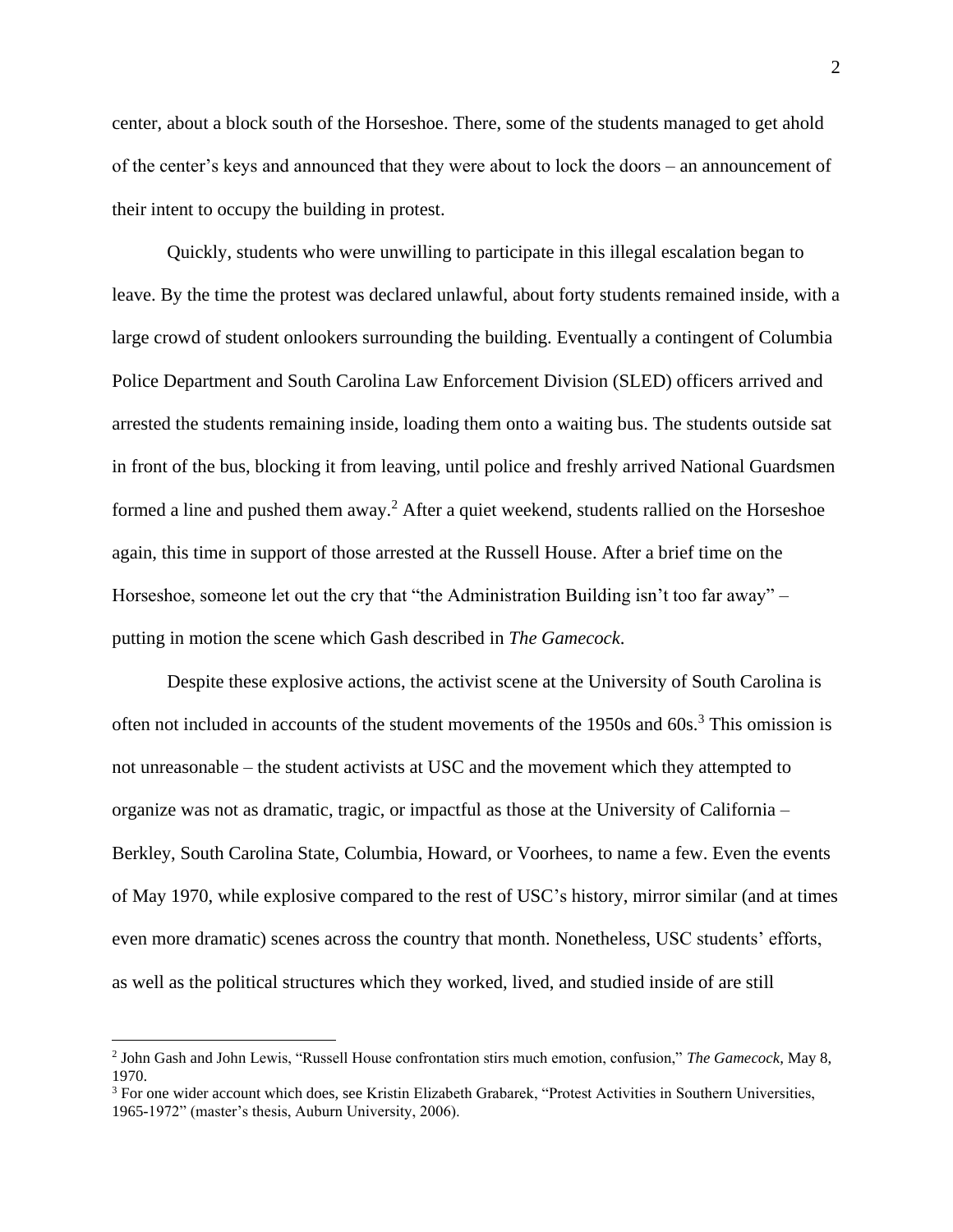important for understanding student protest as a sociopolitical phenomenon and USC's history as an institution. While it is certainly not the only instance of protest or unrest over USC's long history, such an effort will naturally center around the May 1970 USC student uprising.

Even though the immediate trigger of the Columbia campus's multiple rallies, attempted building occupations, and the near-occupation of the school by South Carolina National Guardsmen was the Kent State shootings, understanding the explosive events of May 1970 is impossible if one's analysis only starts with the four murdered protestors at Kent State. Instead, it is more useful to understand May 1970 as an outlet of the political and social tensions which had been building at USC since the 1950s, and in many ways are still present on campus today. While the Vietnam War and (eventually-repealed) conservative campus rules were the top-line targets of the uprising, the tensions which fueled students' confrontation with university administrators was also rooted in the gradual transition between USC's former status as a university geared toward the Palmetto State's antebellum white elite and its modern status as a multiracial<sup>4</sup> flagship institution of the state's public higher education system.

The Columbia campus permanently integrated in 1963 with the admission of Robert G. Anderson, Henrie Monteith Treadwell and James L. Solomon Jr. It had previously admitted Black students during Reconstruction, but after temporarily shuttering the school after federal troops left the South, it reopened as an all-white university. This integration, which followed the dramatic growth of the university after the GI Bill and post-WWII economic prosperity, meant that USC's cultural context was changing. However, its campus rules were not – the *in loco parentis* rights of the administration were the most dramatic element of the heavy regulation on

<sup>4</sup> Of course, this is not to say that USC's modern relationship with racial minorities in SC is uncomplicated or entirely positive – enrollment trends for Black students are trending down even as the student population grows, and the school's post-war expansion largely came at the expense of Columbia's majority-Black neighborhood such as the Ward One area.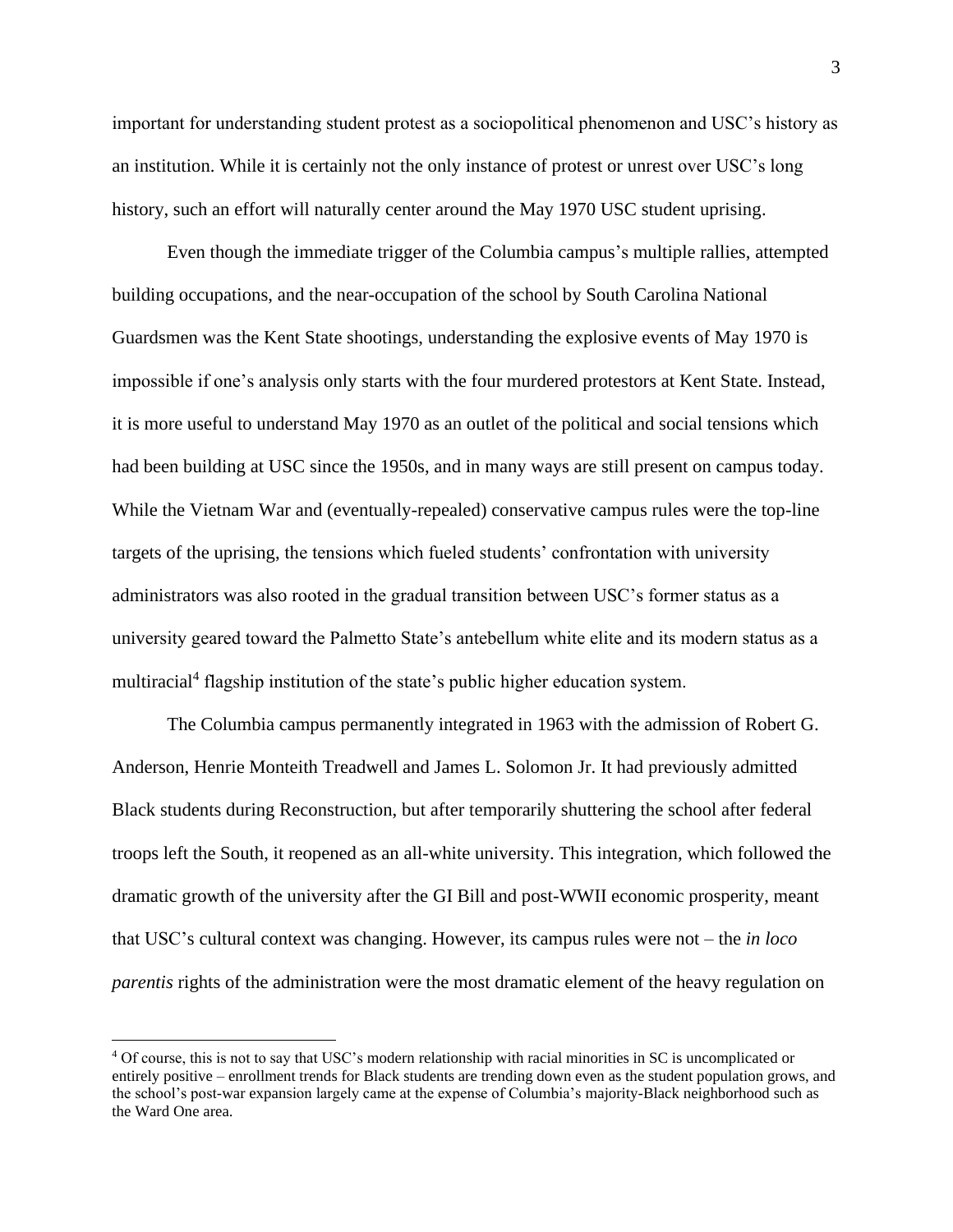student life which the school's leadership exercised. Particularly as South Carolina's state political leadership amped up their repression of Columbia's local anti-war/counterculture movement, many students began to feel that the administration and local authorities led the school with too heavy a hand. This feeling was only aggravated due to the heavy police presence on campus in the later half of the 1960s, particularly targeting drug usage on campus.<sup>5</sup>

While these tensions slowly coalesced through various levels of student political actions and eventually manifested into outright student revolt in May 1970, one must be careful not to explain that outcome as simply a linear result of those tensions – colleges with unhappy students do not always result in tear gas, and often do not even result in sign-waving. The fact that USC *did* experience such dramatic and contentious campus politics suggests that not only was political dissatisfaction so high that it motivated dramatic action, but also that the school's political structures gave students the opportunity to escalate their dissatisfaction to such action.

Understanding what those political structures were, and how they related to the political stances of the student body, local government, and school leadership is essential for understanding the causes and course of the May 1970 unrest. In order to do so, this analysis will use the some theoretical ideas provided by political opportunity structure (POS) literature to analyze the structural environment at USC during the late 1960s and understand how that environment influenced the actions and strategies of student activists.<sup>6</sup> It focuses on four different aspects of theoretically successful student political organizing in order to understand the

<sup>5</sup> Henry H. Lesesne, *A History of the University of South Carolina, 1940-2000* (Columbia, S.C: University of South Carolina Press, 2001) 212-215.

<sup>6</sup> For an extensive discussion of POS theory and its applications for understanding on-the-ground social movements, see Todd C. Shaw, *Now Is the Time!: Detroit Black Politics and Grassroots Activism* (Durham, N.C.: Duke University Press, 2009).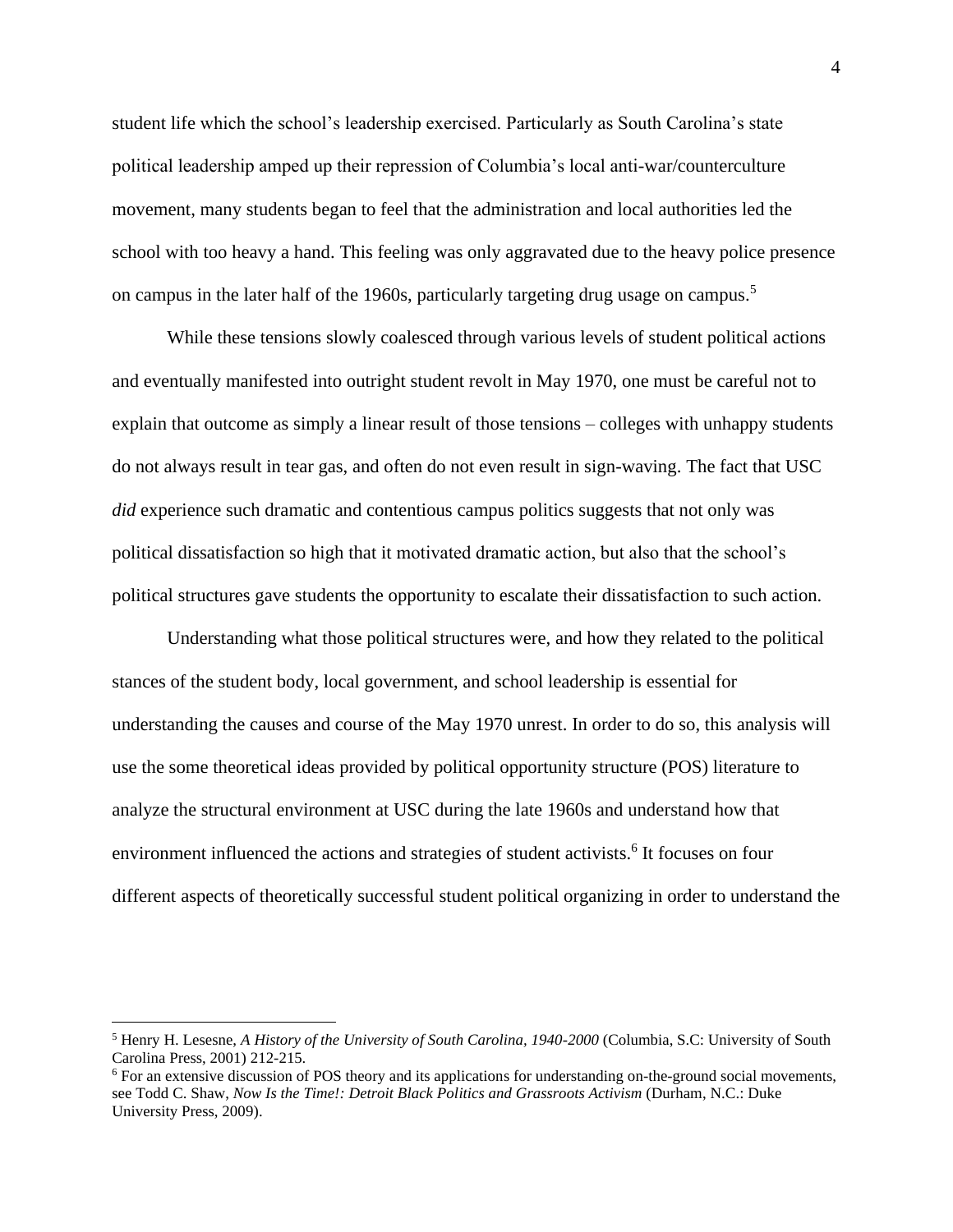strengths and shortcomings of USC's movement, and how those characteristics resulted in an intense but short-lived episode of unrest in South Carolina's capitol.

Specifically, it uses archived records of political activity from 1965-1970 alongside issues of *The Gamecock* to assess USC activists' levels of campus coalition building (how radical students were able to broaden their organizations and their effectiveness as organizers), their place in the late 60's political context (the ways that the USC student movement was a part of the larger national movement and how that context was important for campus politics), the openness of the school's political structure (how the moderately open nature of campus politics facilitated protest), and the forces acting on university and political authorities (how state authorities often acted over university ones). These structural factors provided a fertile ground for radical protest to student organizers in the 1960s, but they did not dissipate when the tear gas cleared from the Columbia's streets in 1970. Many of the tensions which encouraged unrest in the 60s and 70s still continue today, as demonstrated by current USC student activism, and the same structural analysis is an important tool for understanding today's campus politics as well.

#### **Coalition Building and Campus Outreach**

Scholars understand that friendship networks and voluntary associations can be important "mobilizing structures" for social movements by being everyday social interactions where political mobilization can be generated.<sup>7</sup> Of course, the combination of friendship networks and voluntary associations make up virtually the entire social life of a college student. Between classes, school clubs, fraternities and sororities, study sessions, and house parties, it's hard to

<sup>7</sup> John D. McCarthy, "Constraints and Opportunities in Adopting, Adapting, and Inventing," In *Comparative Perspectives on Social Movements: Political Opportunities, Mobilizing Structures, and Cultural Framings*, ed. by Doug McAdam, John D. McCarthy, and Mayer N. Zald (Cambridge: Cambridge University Press, 1996), 141.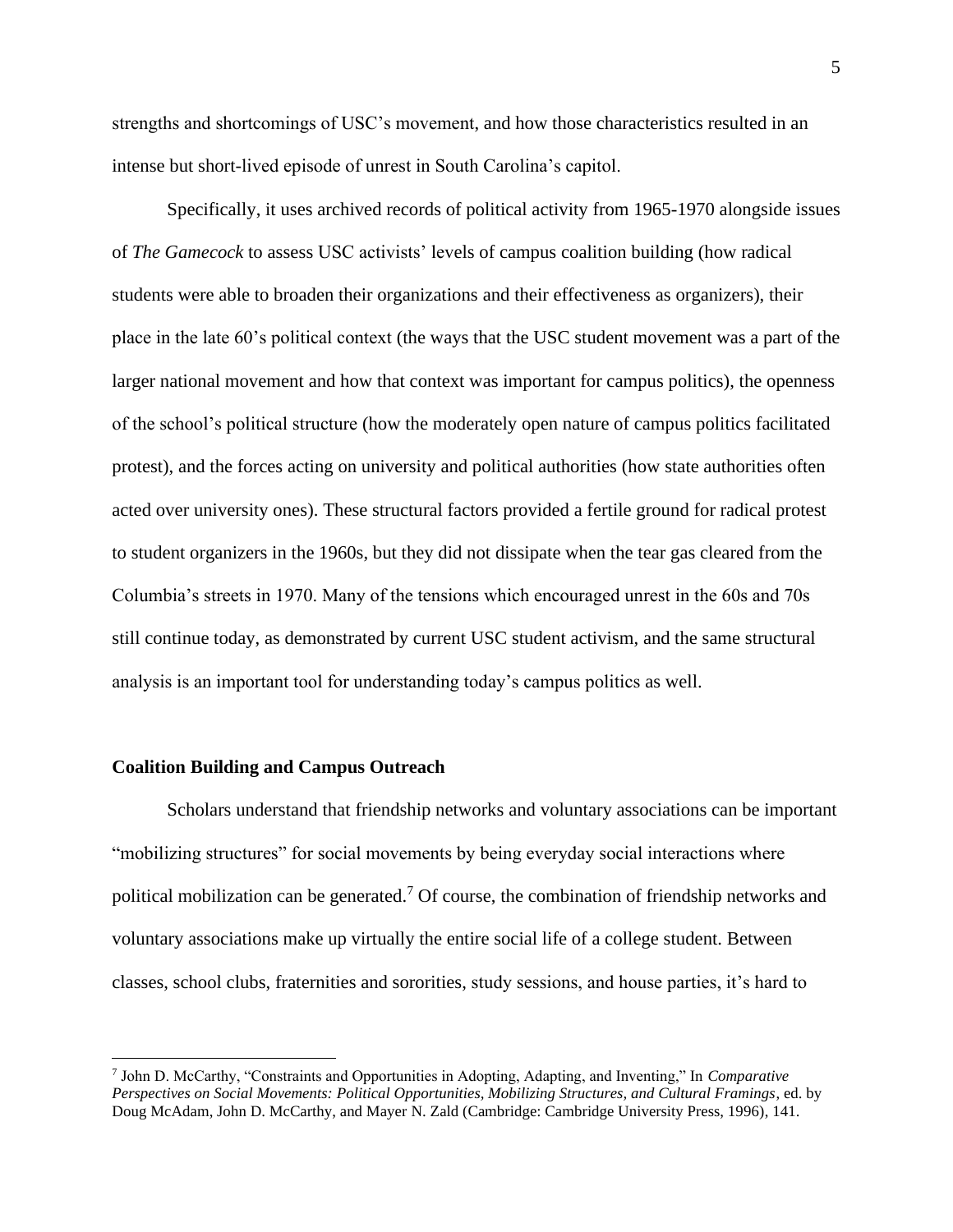imagine an aspect of modern college life which could not in some way function as political agitation or mobilization, whether that is simply griping about a too-early curfew with friends or more direct political organizing. Since universities are a relatively insular community – college students are generally friends with other college students – members of these social networks often share large parts of campus political experiences, meaning that they easily function as mobilizing structures.

However, it is also clear that formal political organizing is essential – the potentially political nature of friendship or kinship networks is not enough to bring people into the streets or make many people politically active in other ways. Formal structures, such as unions, protest communities, and social movement committees are also important for movements to get off the ground and become relevant.<sup>8</sup> Two organizations formed the bulk of this sort of formal movement work at USC in the 1960s. The most relevant one for the May 1970 protest was a group named  $AWARE<sup>9</sup>$ , which formed in the spring of 1966 as a student organization chartered with the school. Initially, it was supposedly intended to be an apolitical organization which aimed to "promote the dissemination of ideas which will lead students into an awareness of the full spectrum of political and social thought," according to a letter sent by AWARE to USC's faculty and student leaders on June 22, 1966.<sup>10</sup> However, that "apolitical" nature immediately disappeared, if it was ever actually present to begin with. The organization quickly declared their support for a "student bill of rights," which sought to defend academic freedom, the confidentiality of student records, an independent student press, and to reform the student

<sup>8</sup> Ibid, 141-7.

<sup>&</sup>lt;sup>9</sup> Despite the capitalized styling of the group's name, it was not an abbreviation or acronym.

<sup>&</sup>lt;sup>10</sup> Letter from AWARE to USC student leaders, July 5, 1966. Jones Presidential Papers, University of South Carolina Archives, South Caroliniana Library, Columbia, South Carolina.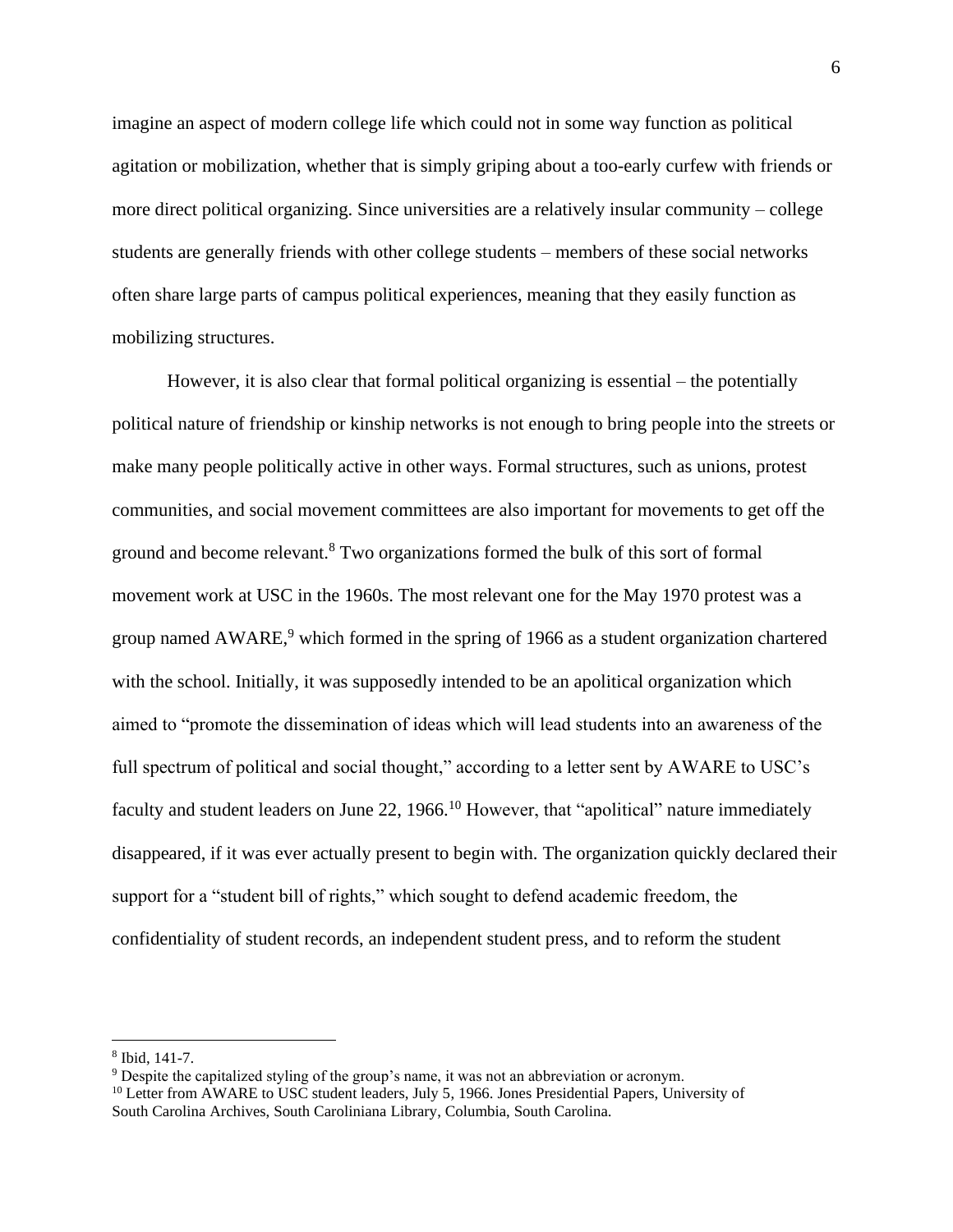disciplinary process.<sup>11</sup> Even in 1966, at least some students involved in AWARE were also involved with anti-Vietnam war efforts on campus, and the "free-speech" focus of the organization also lined up with New Left priorities and rhetoric from other campus activists at the time.

AWARE quickly caught the ire of Thomas F. Jones, the university President, as well as the rest of the university's leadership and local police. One conflict with Jones emerged in the spring of 1967, when William C. Westmoreland, the top U.S. military commander in South Vietnam and an South Carolina native, was awarded an honorary degree by USC in April. Westmoreland's visit was met by protests from students and a chemistry professor, who unfolded a banner reading "I protest, Doctor of War."<sup>12</sup> The protesting students were forced away by officers from the State Law Enforcement Division (SLED) and were met with heavy jeers along with the dissident chemistry professor. Despite the restrained nature of the professor's protest, it sparked heavy criticism, including condemnation in the state legislature and the pages of South Carolina newspapers.

This incident prompted AWARE to demand that Jones "issue a public statement reaffirming the right of students to demonstrate on campus about issues with which they are concerned," or else face a pro-free speech demonstration on the Horseshoe. On May 2, students met with Jones in order to deliver these demands. However, tensions between Jones and AWARE rose when someone leaked details of the meeting to a local newspaper. By the  $14<sup>th</sup>$ , AWARE informed Jones that they would hold a pro-free speech rally on the Horseshoe the next day, but the protest was called off when Jones released a statement on the 15<sup>th</sup> which announced

<sup>&</sup>lt;sup>11</sup> AWARE Bill of Rights, May 5, 1966. Jones Presidential Papers, University of

South Carolina Archives, South Caroliniana Library, Columbia, South Carolina.

 $12$  Kristin Elizabeth Grabarek, "Protest Activities in Southern Universities, 1965-1972" (master's thesis, Auburn University, 2006) 36-37.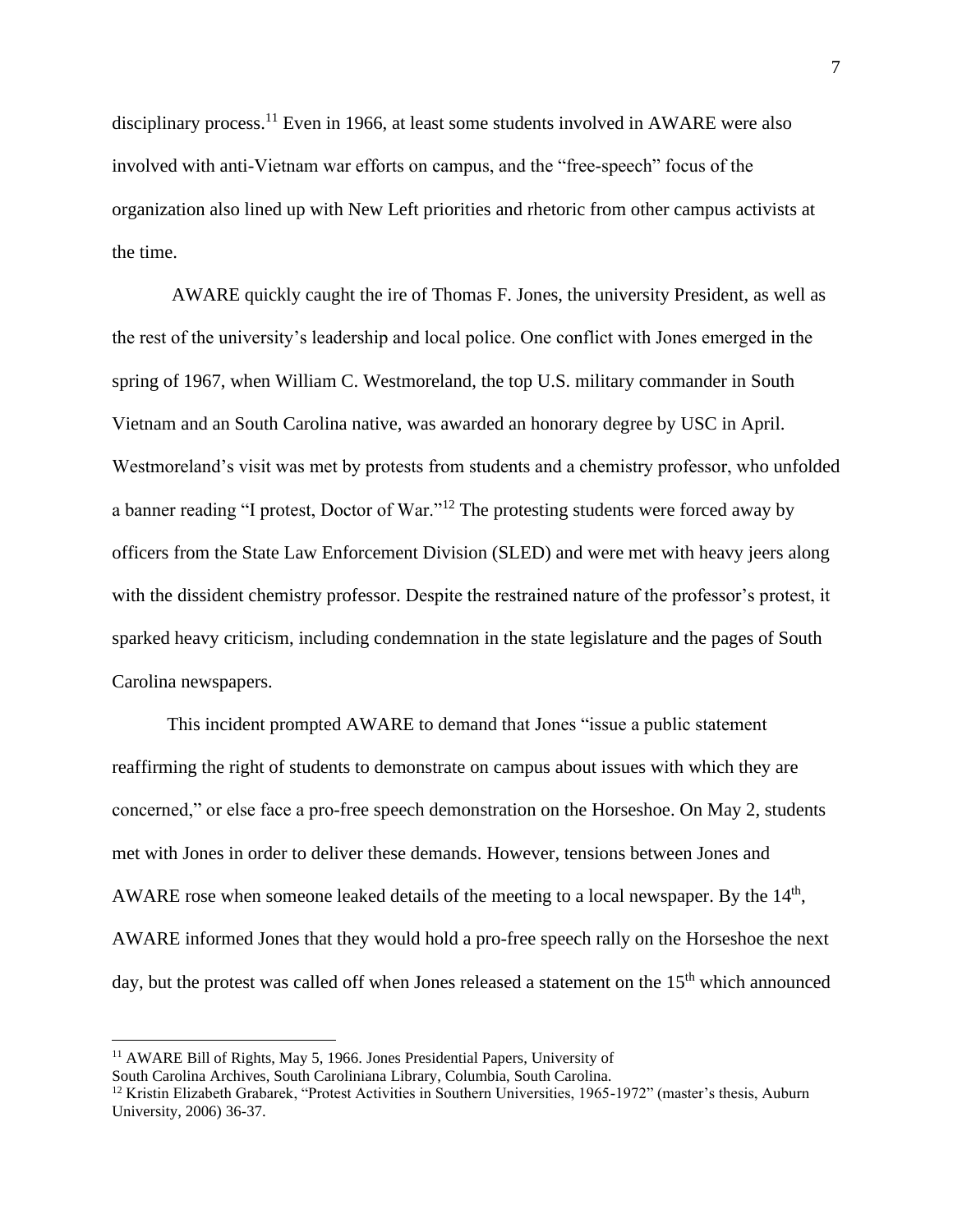the creation of a committee to study protest on campus and outlined new regulations on USC's assembly policy that apparently satisfied AWARE's leadership.<sup>13</sup>

Despite their limited victory in the May 1967 standoff with the administration, AWARE remained a relatively fringe group which seemingly got more attention than actual support. Local news reports from the Westmoreland visits say that the anti-war protesters were clearly outnumbered by supporters of Westmoreland visit and American involvement in Vietnam, and records of multiple AWARE meetings held in the spring of 1968 say that less than ten people attended. The fact that these records exist at all is notable – they were not meeting minutes, but appear to be the reports of someone sent to infiltrate the meetings and report their findings back, assumedly to the administration. These reports, particularly one from April 1, 1968, describe an organization which was seemingly struggling to activate students and hold events. A planned march on Ft. Jackson, the Army base located in Columbia, S.C., was nixed because of a lack of willingness to participate, and in the same meeting it was apparently announced that AWARE was being disbanded in favor of members participating in underground activities instead. Meetings were discontinued until further notice, but members were encouraged to participate in student government campaigns or underground political organizations.<sup>14</sup>

However, this image of AWARE turned around in the fall semester of 1968 when the organization, apparently brought back from its disbanding, voted to affiliate with the Students for a Democratic Society (SDS) and the Southern Student Organizing Committee (SSOC), two prominent New Left student political organizations. In a handout describing the decision which was distributed in the Russell House, an AWARE representative wrote that

<sup>&</sup>lt;sup>13</sup> Letters from AWARE to Jones, AWARE Statement, Jones statement, May 1967. Jones Presidential Papers, University of South Carolina Archives, South Caroliniana Library, Columbia, South Carolina.

<sup>&</sup>lt;sup>14</sup> AWARE meeting, April 1, 1968. Jones Presidential Papers, University of

South Carolina Archives, South Caroliniana Library, Columbia, South Carolina.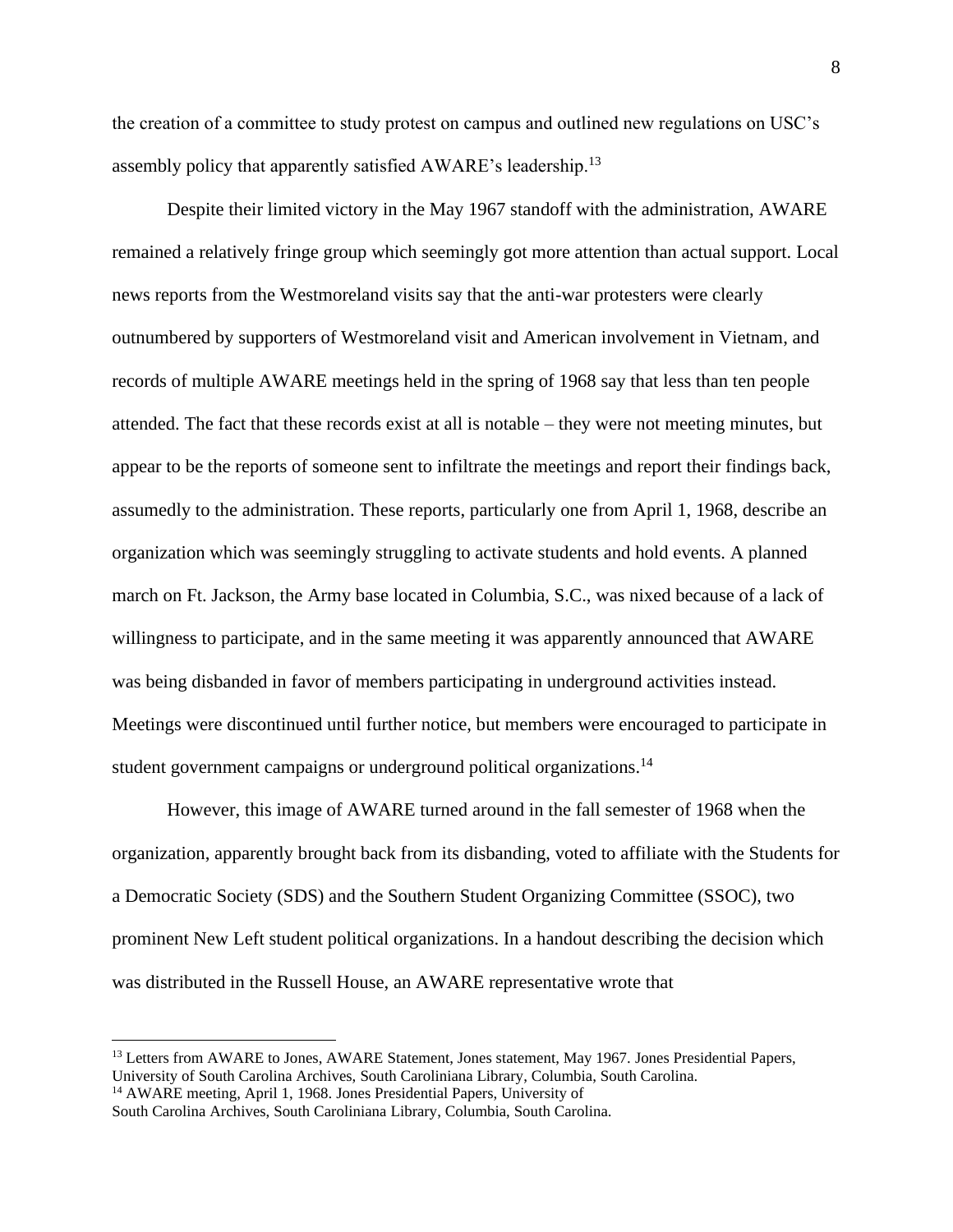Both SSOC and SDS provide access to a large resource library of literation on political and social problems. They also provide manuscripts and comment on the techniques and methods by which problems have been solved (or mistakes made) in order to compare and form a basis for the approach to our own problems.<sup>15</sup>

This explanation for affiliating with the larger organizations clearly lines up with scholars' expectations about the important role that formal organizations play in social movement organizing.

AWARE quickly began to feel the benefits of their now-national network and coalition. The added outside support and coalition building played a large role in the momentum regained by AWARE in the second half of 1968. Meeting records (seemingly taken by the same mole) from post-SDS and SSOC affiliation AWARE meetings say that there were often over 60 people in attendance. The difference from the April meetings is striking. Just five months after apparently disbanding the organization, the new AWARE had visitors from multiple SSOC representatives and were planning actions to go along with the national SDS's strategy for the upcoming election day and to confront the conservative Young Americans for Freedom (YAF) group at an event which the YAF was planning to host.<sup>16</sup> The organization also began to gain support from a few members of the USC faculty, who attended meetings and defended the students from administrative pressure.<sup>17</sup>

However, AWARE was not the only active student organization on campus which was hoping to prompt a larger student social movement. The Association of Afro-American Students (abbreviated then as AFRO but now known as AAAS) was formed in

<sup>15</sup> "Why SSOC and SDS," Oct. 21 1968. Jones Presidential Papers, University of South Carolina Archives, South Caroliniana Library, Columbia, South Carolina. <sup>16</sup> AWARE Meeting, November 6, 1968. Jones Presidential Papers, University of

South Carolina Archives, South Caroliniana Library, Columbia, South Carolina.

<sup>17</sup> Carl Stepp, "Continued AWARE Suspension Suggested," *The Gamecock*, Feb 28, 1969.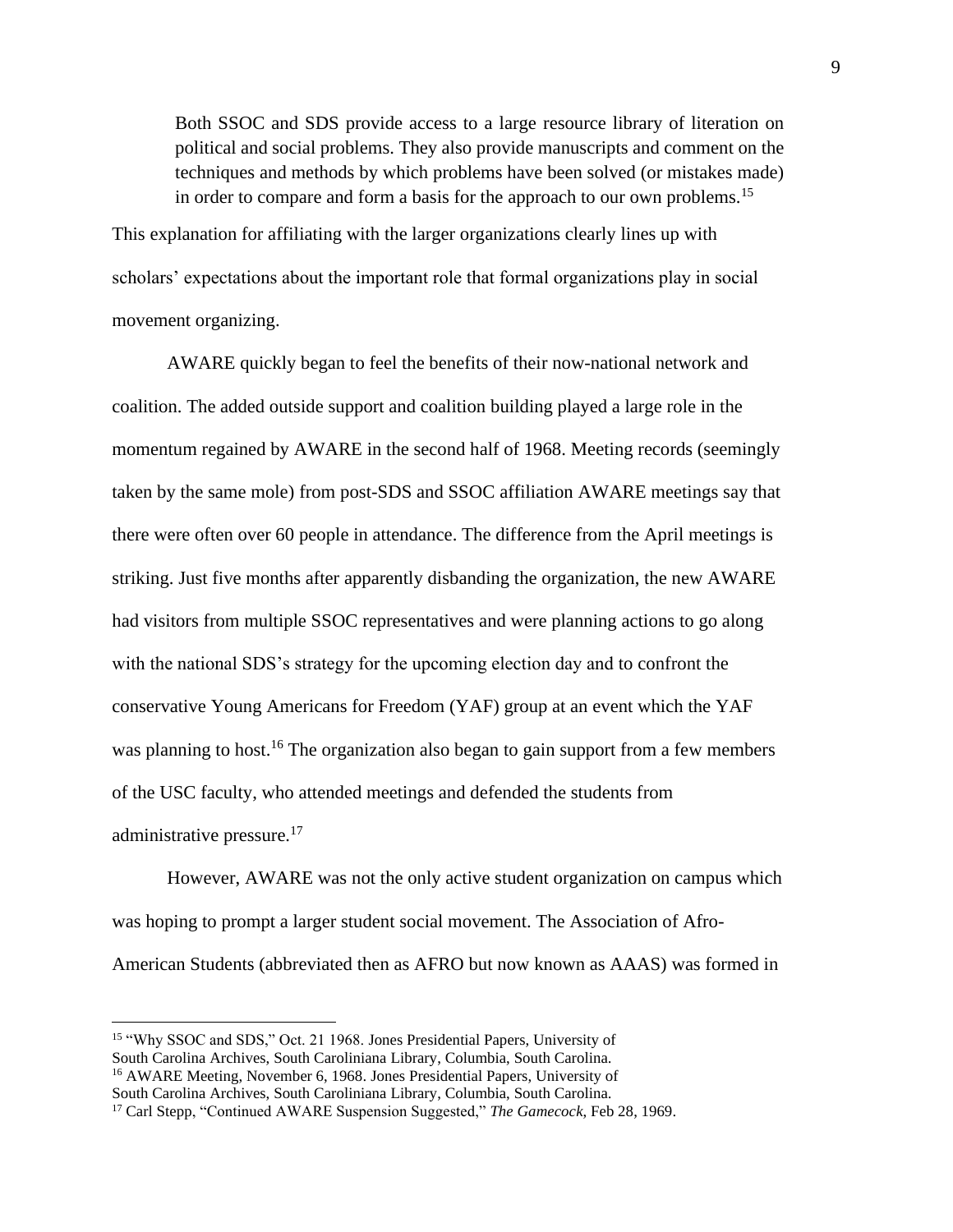the fall semester of 1967 with the support of USC's administration.<sup>18</sup> In a letter announcing the school's approval of AFRO's formation, USC's Vice President for Student Affairs Charles Witten wrote that "I with to commend you for the worthy purpose you plan to fulfill. We look forward to such programs as you may whish to present which will help the entire Carolina Community learn more about the Afro-American heritage."<sup>19</sup>

Despite Witten's apparent hope that AFRO would calmly facilitate educational events on campus, the organization quickly became more radical and contentious with the University leadership. The main motivating factor for this change seems to have been the Orangeburg Massacre on February 8, 1968, when South Carolina Highway Patrol officers killed 3 civil rights student-protestors in Orangeburg, SC. The horror of these murders quickly caused AFRO to adopt a more militant Black Power agenda. The organization invited students from South Carolina State University to come to Columbia and tell their story, further driving Black students at USC towards a more radical political position. Later that semester, AFRO published a document titled "A Report by the Negro Students of the University of South Carolina," which indicted the everyday racism on USC's campus and demanded 13 reforms, including academic curricula about Black history, a more diverse student body, Black faculty and guest speakers, and the elimination of systemic discrimination within university admissions, financial aid, and Greek life.<sup>20</sup> The administration seemingly took the report seriously – internal communications with Jones

<sup>&</sup>lt;sup>18</sup> Ramon Jackson, "Peace, Love, Education, And Liberation: The Black Campus Movement at the University of South Carolina" In *Invisible No More: The African American Experience at the University of South Carolina*, ed. Robert Greene and Tyler D. Parry (Columbia, S.C.: University of South Carolina Press, 2021) 131–55. <sup>19</sup> Witten to Wright, Dec, 21, 1967. Jones Presidential Papers, University of South Carolina Archives, South Caroliniana Library, Columbia, South Carolina.

<sup>&</sup>lt;sup>20</sup> "A Report by the Negro Students of the University of South Carolina," Jones Presidential Papers, University of South Carolina Archives, South Caroliniana Library, Columbia, South Carolina.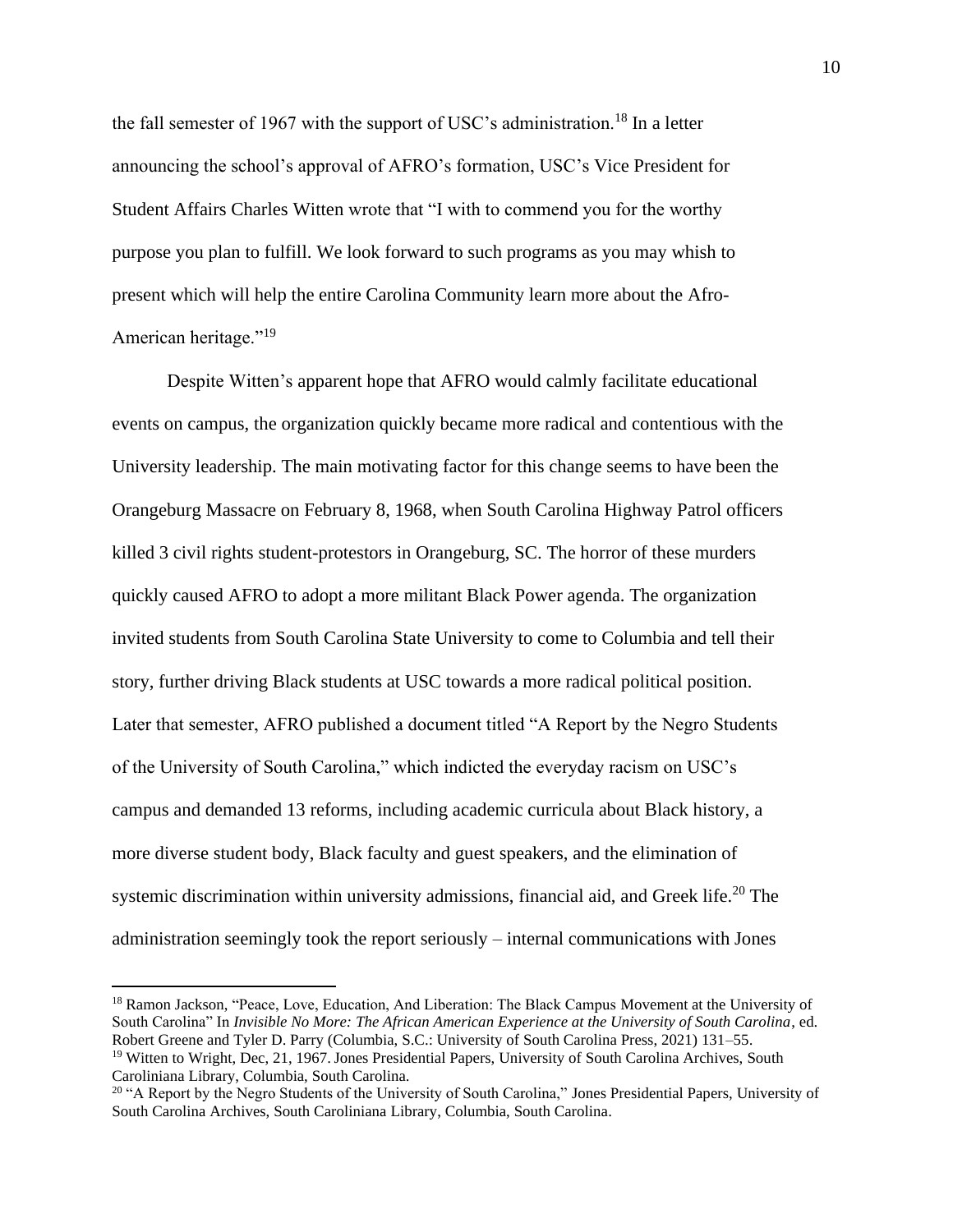suggested that the social sciences undergo "curricula review" and pitched the idea of hiring a Black policeman at  $USC<sup>21</sup>$ 

After further urging from AFRO and other campus leaders the administration would create an African American studies program in 1970, though it was not given the funding, staffing, or respect which it needed to become a full-fledged program at USC.<sup>22</sup> Nonetheless, the program's establishment was a victory for AFRO, thought certainly a limited one. However, none of the limited changes on campus seemed to change AFRO's understanding of Black students' position on campus, or the need for a militant Black Power movement at the school. Black student movement leaders led the successful campaign to elect Harry Walker as the first Black Student Body President at USC and successfully pushed for the establishment of African American Greek letter organizations. Much of this activism was internally focused towards USC and significantly less confrontational than Black student activism at other southern schools. Luther Battiste, an student leader and the manager of Walker's campaign, said that "My goal was to make USC a better place for African American students who followed me, and to do that every way I could — by getting involved in student activities, getting involved in student politics, trying to create a social culture that made us feel comfortable but to do so by working within the system."<sup>23</sup>

Not everyone within USC's Black student movement share the same desire to work within the system. There were certainly more militant students at USC, such as

<sup>21</sup> Witten to Jones, May 6, 1968. Jones Presidential Papers, University of

South Carolina Archives, South Caroliniana Library, Columbia, South Carolina <sup>22</sup> Jackson, *Invisible No More*, 140.

<sup>23</sup> "Luther Battiste recalls his role in UofSC student protest in May 1970," *sc.edu*, University of South Carolina, April 27, 2020, https://sc.edu/uofsc/posts/2020/05/months\_of\_may\_luther\_battiste.php.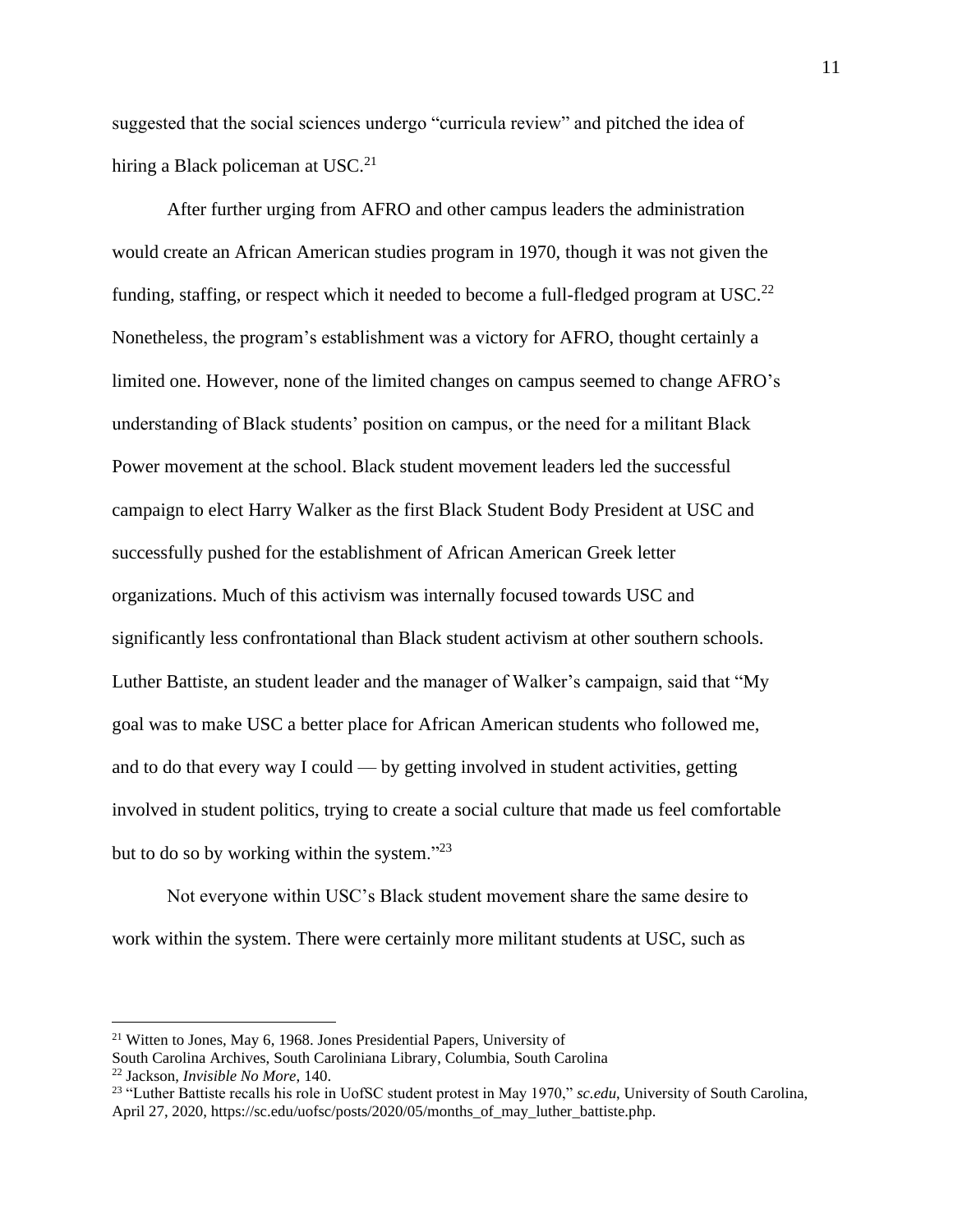James Redfern II, a student who founded the Black Alliance for Defense (BAD), a seemingly more militant offshoot of AFRO. However, there is no indication that BAD ever got off the ground, or even that it included anyone other than Redfern himself. It is clear that the majoritarian position within USC's Black student movement was to mostly work within the framework of aboveground campus politics at USC, such as student government and administrative meetings. AWARE and AFRO, as the two social movement organizations on campus, had a somewhat cooperative relationship  $-$  AFRO members would sometimes attend AWARE meetings, for example. However, there there was not a firm coalition between the two groups during AWARE's existence. "Most of the African American students were not actively involved in the antiwar movement. That was more of a 'white thing,'" Battiste said.<sup>24</sup>

AWARE certainly did try to make civil rights a part of their agenda. The organization held protest on the Horseshoe against the fact that there were no Black elected officials in S.C. which included burning a confederate flag, $^{25}$  and also supported direct action efforts to desegregate a local school. A series of articles in *The Gamecock* chronicles the organization's efforts to help fight unequal schooling in the Columbia area. Alongside the NAACP, AWARE established a "tutorial program" for Native American children who were barred from enrolling in a Ridgeville elementary school. AWARE students scavenged textbooks from the community to teach students ranging from 5-15 years old who were not allowed to attend the accredited Ridgeville school and were

<sup>24</sup> Ibid.

<sup>&</sup>lt;sup>25</sup> Brett Bursey, interview by John LaFitte Warren, Feb. 24, 2008, transcript, Thomas Cooper Library, Campus activism and the Vietnam War era collection.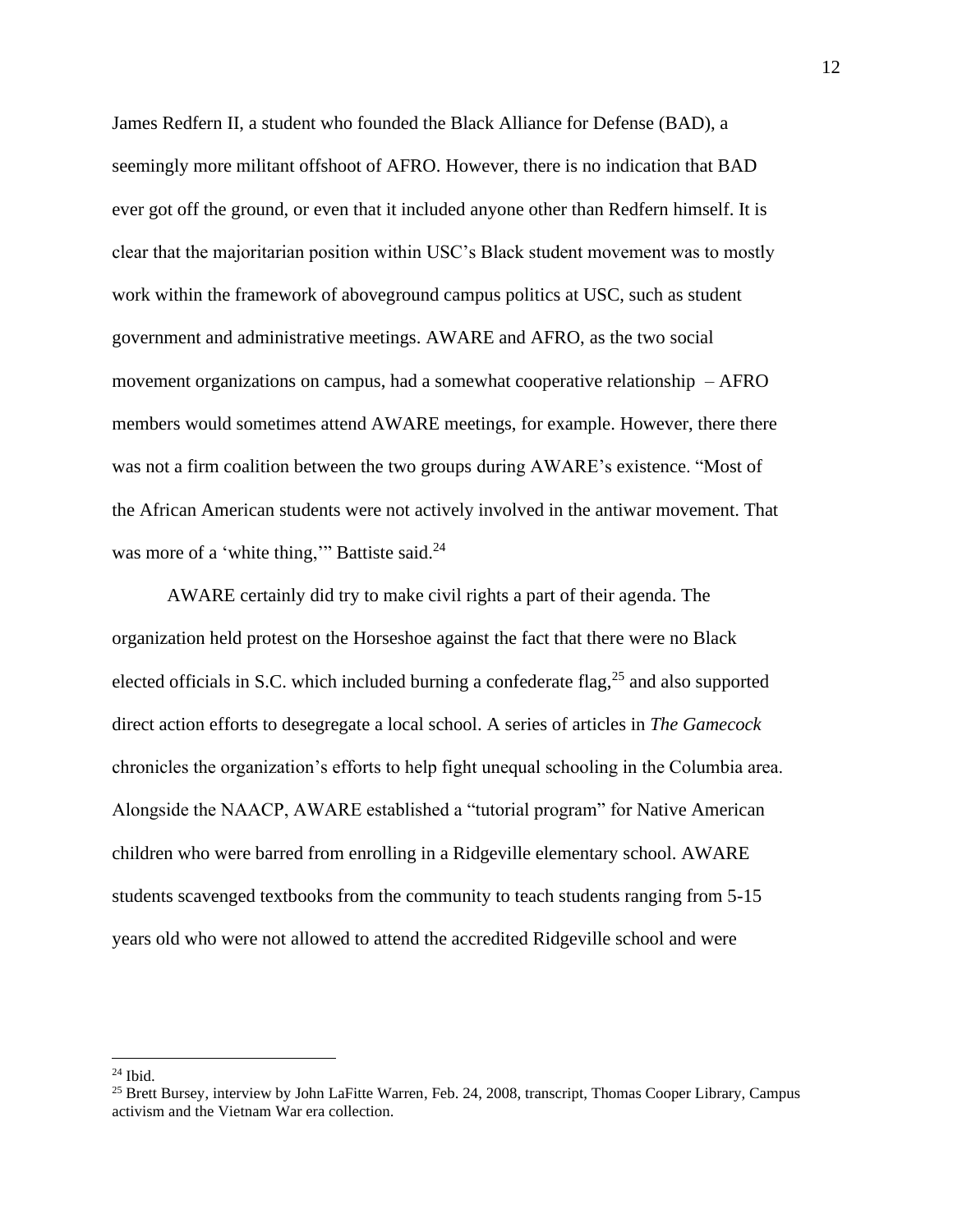instead forced to enroll in the non-accredited Four Hole school, which had only one teacher with a high school education.<sup>26</sup>

These efforts notwithstanding, it appears that AWARE and AFRO were mostly unable (or to some extent, unwilling) to consolidate their social movement efforts and resources into a larger joint effort before 1970. This was likely, at least in part, due to the somewhat racially segregated nature of friendships on USC's campus in the 1960s, which would have made it difficult to form the trusted relationships needed for effective organizing. For example, in 1965 none of the Black students on campus had a white roommate, and some described being harassed by white students while watching basketball games. This social dynamic meant that that AFRO was an important social organization for USC's Black students, as well as a political one.<sup>27</sup> For their part, AWARE was unable to attract more than a few Black students to join or be active inside the almost completely white organization. While the school was still overwhelmingly white, forming significant political (or even social) relationships with AFRO could have given AWARE some of the benefits of AFRO's connections, such as the ones with SNCC and other student-activists at South Carolina State University, which was one of the centers of the civil rights movement in South Carolina. AFRO might have benefited from AWARE's national connections in the same way. Instead, the two groups functioned mostly independent of each other, which diminished the role they could play as formal political mobilizing forces for students on campus.

This changed after Kent State, when multiple student political organizations on campus joined together to form a strike committee. These groups included social

<sup>26</sup> Chuck Keefer, "'Freedom School' opens," *The Gamecock*, November 3, 1969.

<sup>27</sup> Jackson, *Invisible No More*, 135-40.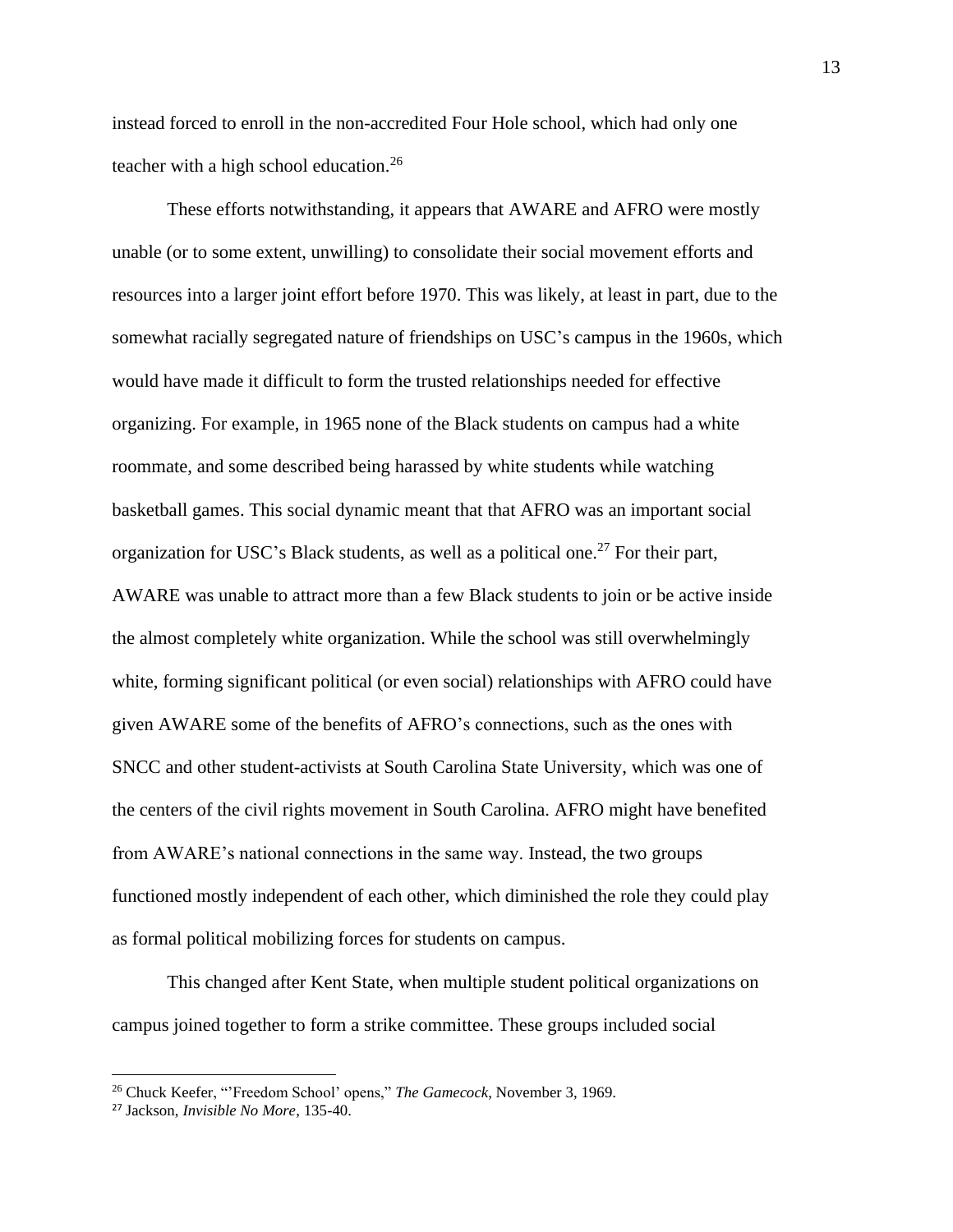movement ones like AWARE and AFRO, as well as FREAK, a pro-drug legalization student organization. There were student political actors on campus other than radical student movement organizations, including some who joined the strike committee. The traditional vehicle for student political activity was the student government, which often functioned as a proving ground for would-be state politicians. Particularly in the immediate lead-up to the civil unrest in May 1970, the student government actually allied themselves with the anti-war student population, at least initially. Immediately after Kent State, Student Body President Mike Spears said that the student government would support and help fund the student strike which the newly created strike committee had called.<sup>28</sup> However, when the radical edge of the protesters declared the Russell House occupation on May 7, the student government and most of the moderate political factions on campus pulled their formal support from the protests.<sup>29</sup>

The anti-war student protesters found an even less likely set of allies when the unrest started un earnest: fraternity brothers. USC's Greek life contingent might have been more attracted to the chaos of nighttime street protests than they were dedicated to left-wing political ideals, since particularly on Southern campuses fraternities are not exactly bastions of social progressivism, but they were in the streets nonetheless. The Inter-Fraternity Council was a backer of the strike committee,<sup>30</sup> and some fraternity chapters were even holding informal competitions to see which chapter was the most involved: "within a couple of days, they were having bragging competitions. 'Well SAE

<sup>28</sup> Jim Haney and Scott Derks, "Strike planned Thursday," *The Gamecock,* May *6,* 1970.

<sup>29</sup> John Gash and John Lewis, "Russell House confrontation stirs much emotion, confusion," *The Gamecock*, May 8, 1970.

<sup>&</sup>lt;sup>30</sup> Andrew Grose, "Voices of Southern Protest during the Vietnam War Era: The University of South Carolina as a Case Study," *Peace & Change* 32, no. 2 (2007): 153-167.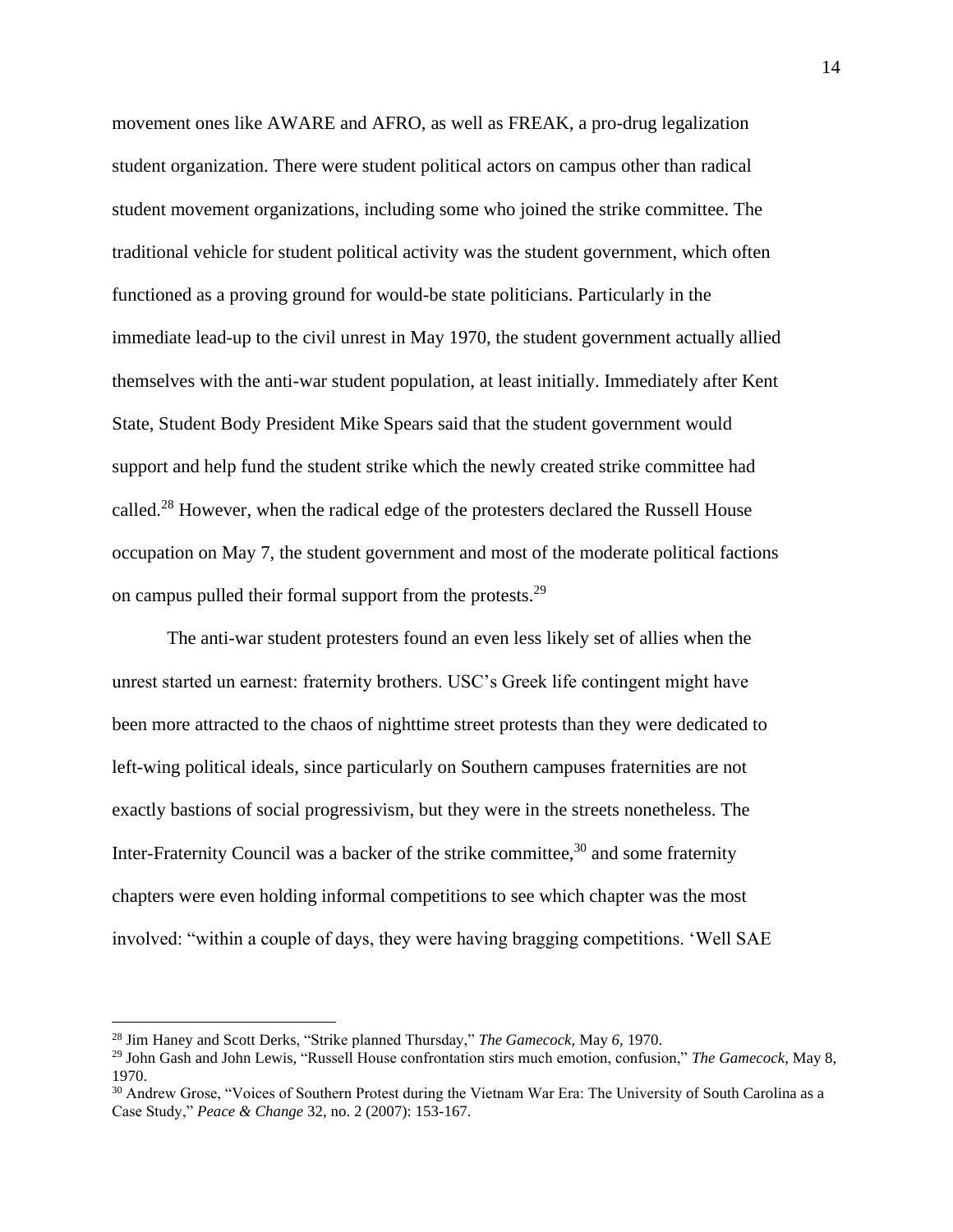and 60 people arrested last night and KA only had 45 go down,'" Brett Bursey, a USC student who had come to campus and joined AWARE in 1968, quickly becoming their co-chair, recalled.<sup>31</sup> Such an unlikely combination of anti-war leftists and southern fraternity brothers speaks to the wide range of students with enough motivation to take to the streets, even if that motivation was as varied as the protestors.

It also speaks to the ways in which weak social ties are important for social movement organizing. At the risk of stereotyping, it seems reasonable to suggest that most radical leftist student organizers and fraternity brothers do not necessarily have incredibly close social ties between each other. However, as students at the same university, some members of these two groups almost certainly would have had *weak* social ties – taking the same classes, living in the same residence halls, eating at the same dining halls. While these encounters might not lead to friendships, they do form lesser social ties which can form "bridges" between different social networks,<sup>32</sup> which is certainly important when trying to organize a mass protest.

The ability for AWARE, as the lead anti-war and New Left group, to join forces with AFRO and more moderate and apolitical organizations was a key factor for allowing the May protests to grow as large as they did. The fact that the strike committee represented students from so many different corners of campus allowed it to function as a very effective formal movement organization, and to transform friendship networks (like those within fraternities) into more direct protest activators. However, the fact that this committee was so ad hoc and widely spread also meant that its members had little in common with each other, even politically – the long-term goals of AWARE and the

<sup>&</sup>lt;sup>31</sup> Brett Bursey, interview by John LaFitte Warren, Feb. 24, 2008.

<sup>32</sup> Mark S. Granovetter, "The Strength of Weak Ties," *American Journal of Sociology* 78, no. 6 (1973): 1360–80.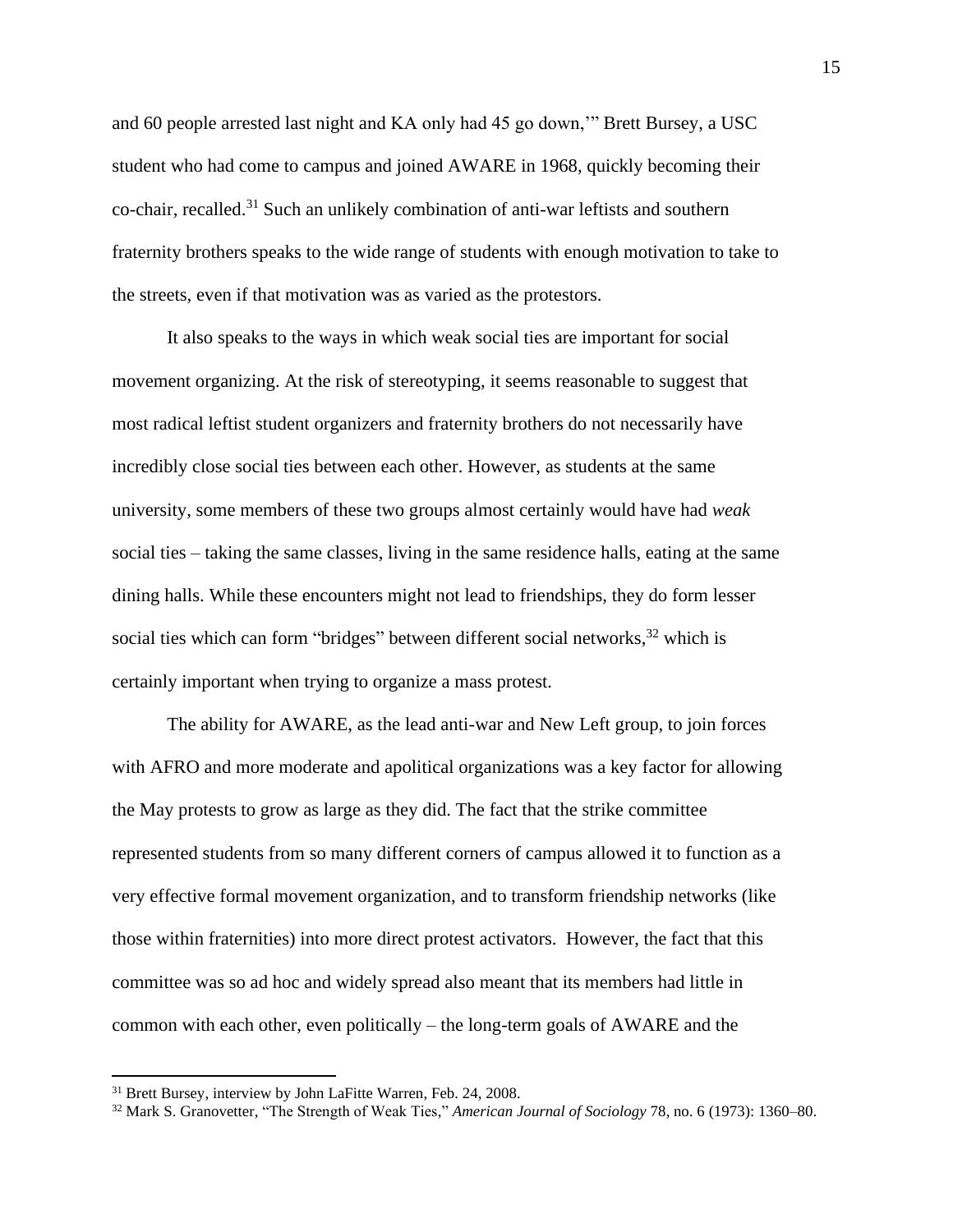student government were very different, for example. This dynamic is one of the key reasons why the protests ended so quickly. While the committee was able to activate a lot of students quickly, it was based around social ties and the shared experience of living on campus perhaps more so than shared political goals. When its activation triggered more radical action, it also caused the coalition to partly fall apart, making it difficult to keep students in the streets.

#### **Regime Openness**

Of course, students were not the only political actors working on USC's campus in the late 1960s. Equally important to the structural aspects of student organizing were the structural aspects of their political opponents – the school's administration and state/local political leaders. Understanding the regime under which activists are organizing is essential for understand the prospects and outcomes of social movements, including campus organizing. Scholars have shown that protests are most likely to break out under regimes which are not entirely open but also not entirely closed, which leaves enough space for activists to be able to work in the open but little enough space that people still feel the need to resort to extra-governmental political action in order to enact their political goals. In the sense of providing fertile ground for protest, these "mixed systems" offer the best of both worlds for the prospect of protest – it has neither the harsh repression of an extremely closed system nor the calm permissiveness of an open one.<sup>33</sup>

The reality of campus organizing is that there are at least two somewhat different "regimes" that organizers must deal with, which each have some degree of independence

<sup>33</sup> Peter K. Eisinger, "The Conditions of Protest Behavior in American Cities." *The American Political Science Review 67*, no. 1 (1973): 15.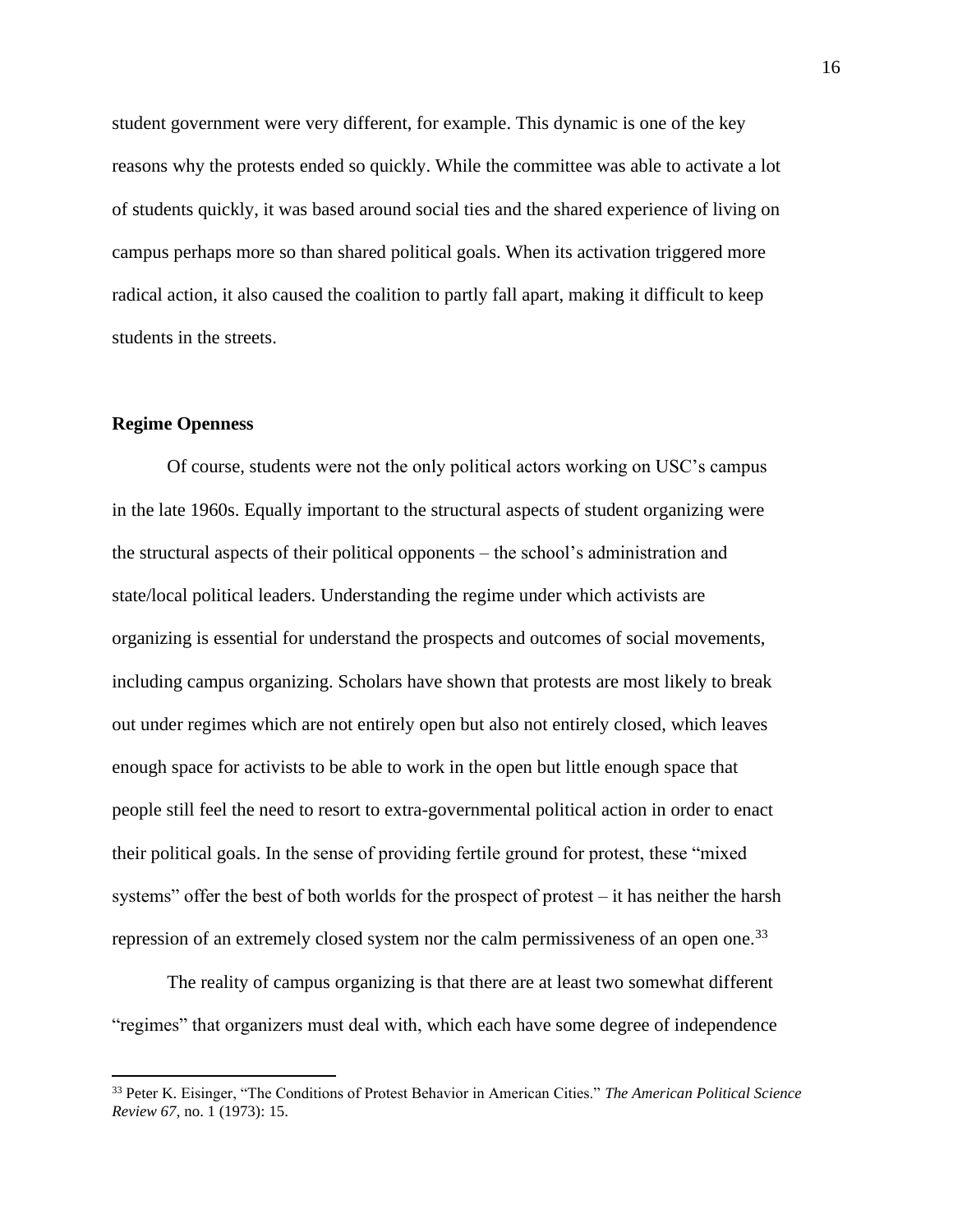from each other: university administrations and actual governments. The relationship between a student group and a university power structure may well be different than that group's relationship with the college town's local/state government, and the university leadership itself has its own relationship with governmental powers as well. This dynamic means that an analysis must look at all of those relationships: between the different regime structures themselves, and between the students and those regimes. Students, whether they were politically active or not, had to be aware of disciplinary power both from the Columbia Police Department and SLED, but also from USC's student disciplinary board and the University Police Department.

These powers were certainly not fond of left-wing activists. As has already been noted, the university administration had an informant inside AWARE meetings, and for a year and half the co-Chair of AWARE, Jack Weatherford, worked as an informant for SLED, eventually testifying against Bursey (Weatherford's roommate and fellow AWARE co-Chair) in court.<sup>34</sup> The university's informant inside AWARE routinely noted that the organization was aware of police surveilling and harassing the organization,  $35$ and on multiple occasions state or local law enforcement interfered with and shut down AWARE demonstrations on campus or around Columbia.

One such instance unfolded around a protest planned against Richard Nixon's 1969 visit to Columbia, which apparently attracted around 300 people, including the SDS's national secretary, to a planning meeting held the day before the protest was meant to take place. According to Bursey, local police and sheriff's deputies would not allow

<sup>&</sup>lt;sup>34</sup> Brett Bursey, interview by John LaFitte Warren, Feb. 24, 2008.

<sup>&</sup>lt;sup>35</sup> This surveillance even included attention from Columbia FBI agents, according to Andrew Grose's work on the protests.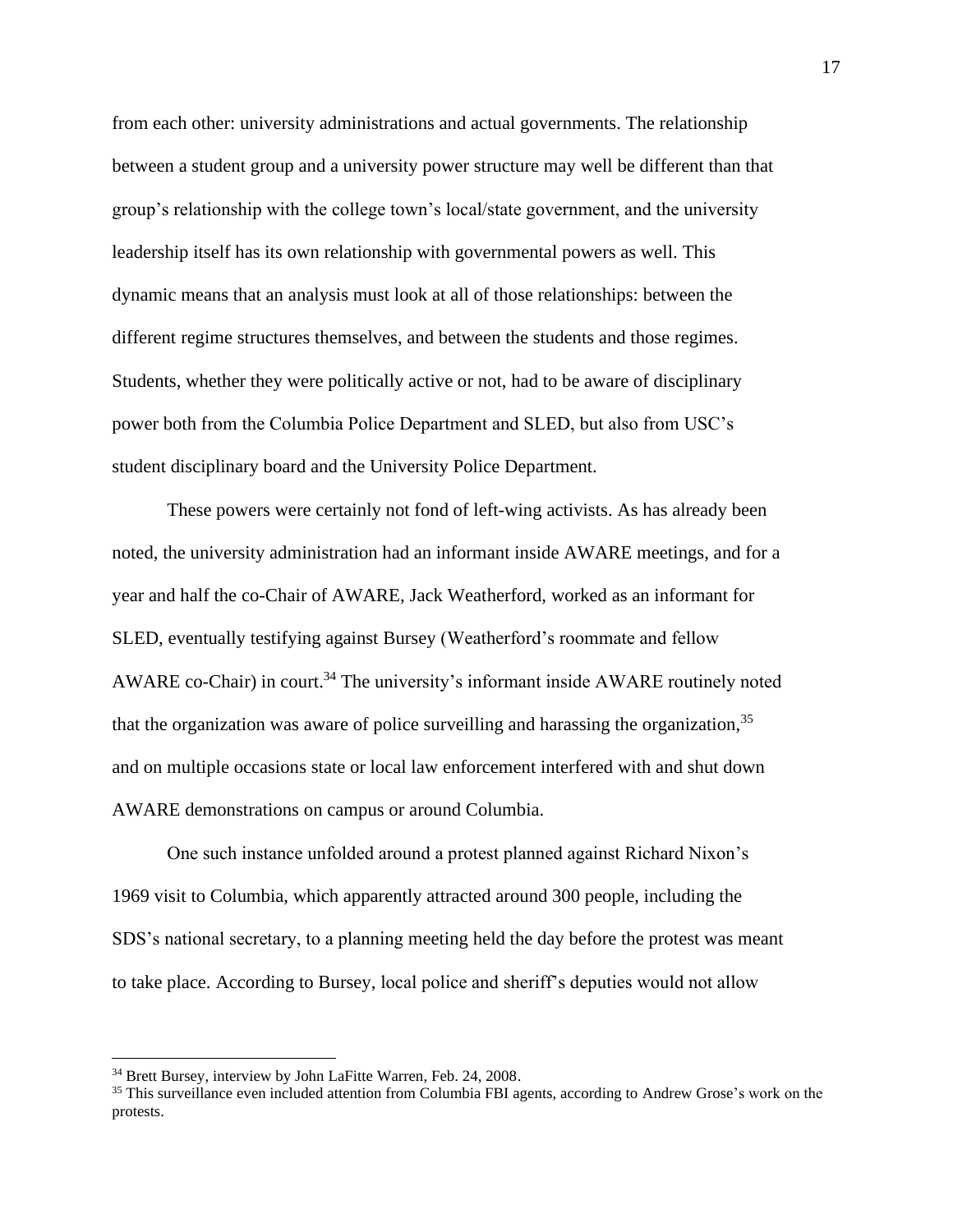anti-Nixon/anti-war protestors into where Nixon was arriving. Law enforcement then began to beat protestors, and arrested 11 people including Bursey, who was charged with assaulting a police officer. Bursey also alleges that his home phone was tapped and that SLED agents would arrange constant stops of Bursey's car by the S.C. Highway Patrol.<sup>36</sup>

AWARE also felt the effects of the university's internal student disciplinary system. In a 1987 interview, Witten said that he was "trying to ride hard on AWARE and every time they broke a regulation, hold their feet to the fire."<sup>37</sup> Bursey, who had become a co-chair of AWARE, was banned from USC's campus after a series of less-than-legal protests including vandalizing a Columbia draft board. Other AWARE events triggered a hearing from USC's Student Affairs Committee on whether or not AWARE's charter as a student organization would be revoked, a clear example of Witten's determination to hold AWARE's feet to the fire as much as the university admission possibly could. One of this Student Affairs Committee meeting also featured police repression – at one point SLED agents burst into the meeting and arrested Bursey and Weatherford for their role in the draft board vandalization.<sup>38</sup> Bursey eventually spent two years in prison for the protest, in part due to Weatherford's testimony. By arresting Weatherford as well, SLED was able to build his credibility as a committed left-wing campus activist, thus making him a more valuable informant moving forwards. Clearly, SLED's treatment of AWARE was not just random harassment of trouble-causing college students, but a strategic campaign against what some people in Columbia saw as a communist threat towards the city.

 $36$  Ibid.

<sup>&</sup>lt;sup>37</sup> Charles H. Witten, interviewed by William Savage, May 27, 1987, Tape 2, University of South Carolina. Department of Oral History, University Libraries, 1987.

<sup>38</sup> "Two students charged during Anti-Draft Week," *The Gamecock*, May 23, 1970.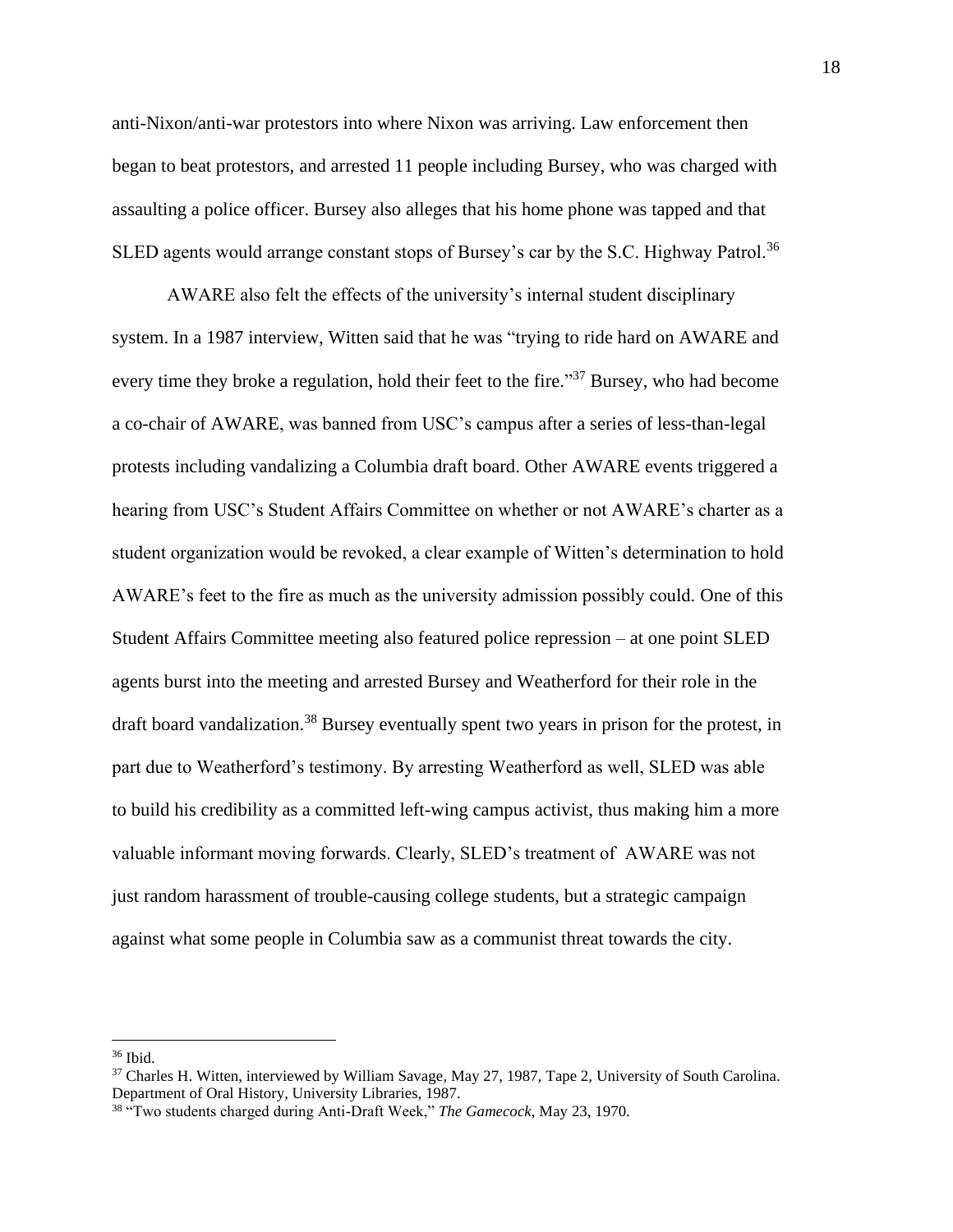Black students on campus were also targeted by police and university authorities. University archives are full of complaints from Black students about their treatment at the hands of University police, along with the everyday struggle of being a Black student at an almost entirely white school in the deep South. Leaflets distributed by B.A.D. enumerated multiple instances of Black students being unfairly disciplined or thrown off campus, often for actions which white students would likely not have faced consequences for. One such B.A.D leaflet argues:

Risher Cross was suspended for purchasing a stolen book, an act which happens to be rather popular on this campus. But dig this!! Several honkies have been cot possessing and selling marijuana, which is a federal rap, and they were only made to move off campus. Is this or is this not racism? It should now be clearly evident that every black student as to the methods used by racist administrators to systematically eliminate black students from this student body.<sup>39</sup>

However, it is important to note that much of the harassment and hardships that Black students faced on campus was seemingly not *directly* related to activism as much as it was related to simple racism and prejudice. Unlike AWARE, AFRO enjoyed some level of approval from the administration, likely because they (in general) took a less confrontational approach towards campus politics, as has been mentioned earlier.

Nonetheless, Black activists still faced significant difficulties on campus, including harassment. In one instance, a drunk USC student (who was apparently on the school football team) tried to fight a group of Black students including Redfern and Eddie Tobais. Redfern was forced to call the police on the intoxicated student, who was arrested. Tobais was in the midst of being removed for campus himself, and in the same

<sup>&</sup>lt;sup>39</sup> B.A.D., "Attention All Black Students Leaflet." Jones Presidential Papers, University of South Carolina Archives, South Caroliniana Library, Columbia, South Carolina.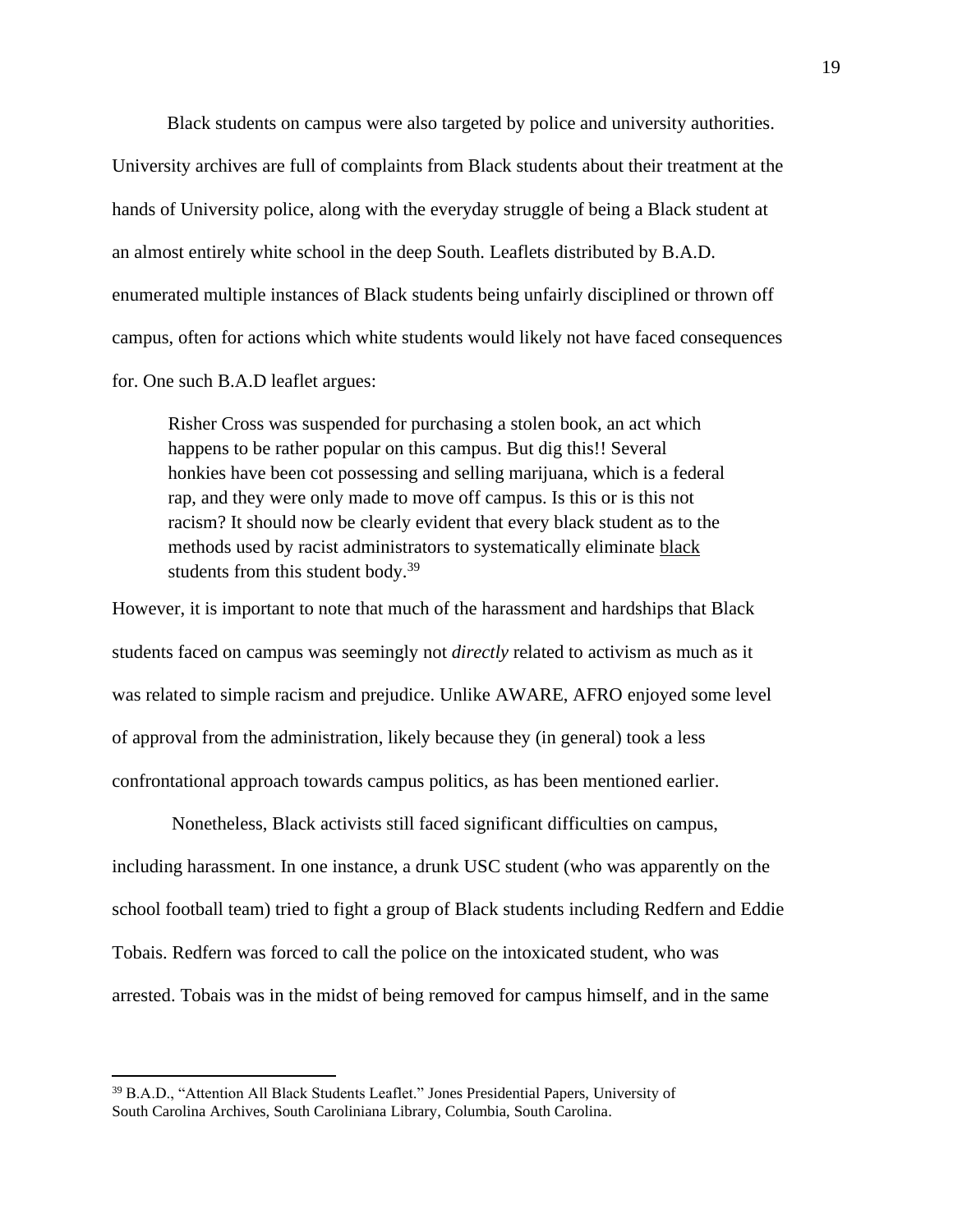B.A.D. leaflet which denounced Risher Cross's situation, the author alleges that another Black student who spoke out about racial issues was "silenced" and forced to leave campus. 40

SLED and Columbia-area's strict policing of AWARE, AFRO, and the UFO coffeehouse (a popular spot with USC students and anti-war GIs for counterculture gatherings and anti-war political conversations which became a target of Columbia's law enforcement in 1970) demonstrate how local political authorities were unwilling to tolerate dissenting political opinions, particularly ones from young people and African-Americans. Law enforcement was aggressive in their enforcement of anti-activist tactics in the lead-up to the May 1970, though of course nobody involved knew that they were in the lead up to anything. Once it became clear that the USC student body's reaction to the murders at Kent State was not going to remain peaceful or civil, the police's aggressiveness only increased. About 40 students (approximately the size of AWARE's core membership) were arrested during the attempted takeover of the Russell House University Union on May 7, the second day on demonstrations after the deaths at Kent State on May 4, and six students (including at least one AWARE member) were charged with illegal trespassing in the aftermath. $41$ 

It quickly became clear to S.C. political leaders that SLED or Columbia Police were not going to be enough for the city to keep the peace around USC's campus, and on May 11 Governor Robert McNair declared a State of Emergency and activated the S.C.

<sup>40</sup> "Fact Sheet." Jones Presidential Papers, University of

South Carolina Archives, South Caroliniana Library, Columbia, South Carolina

<sup>41</sup> Lesesne, *A History of the University of South Carolina*, 221. Barbara Herbert was a prominent AWARE organizer (though the charges against students from Russell were eventually dropped).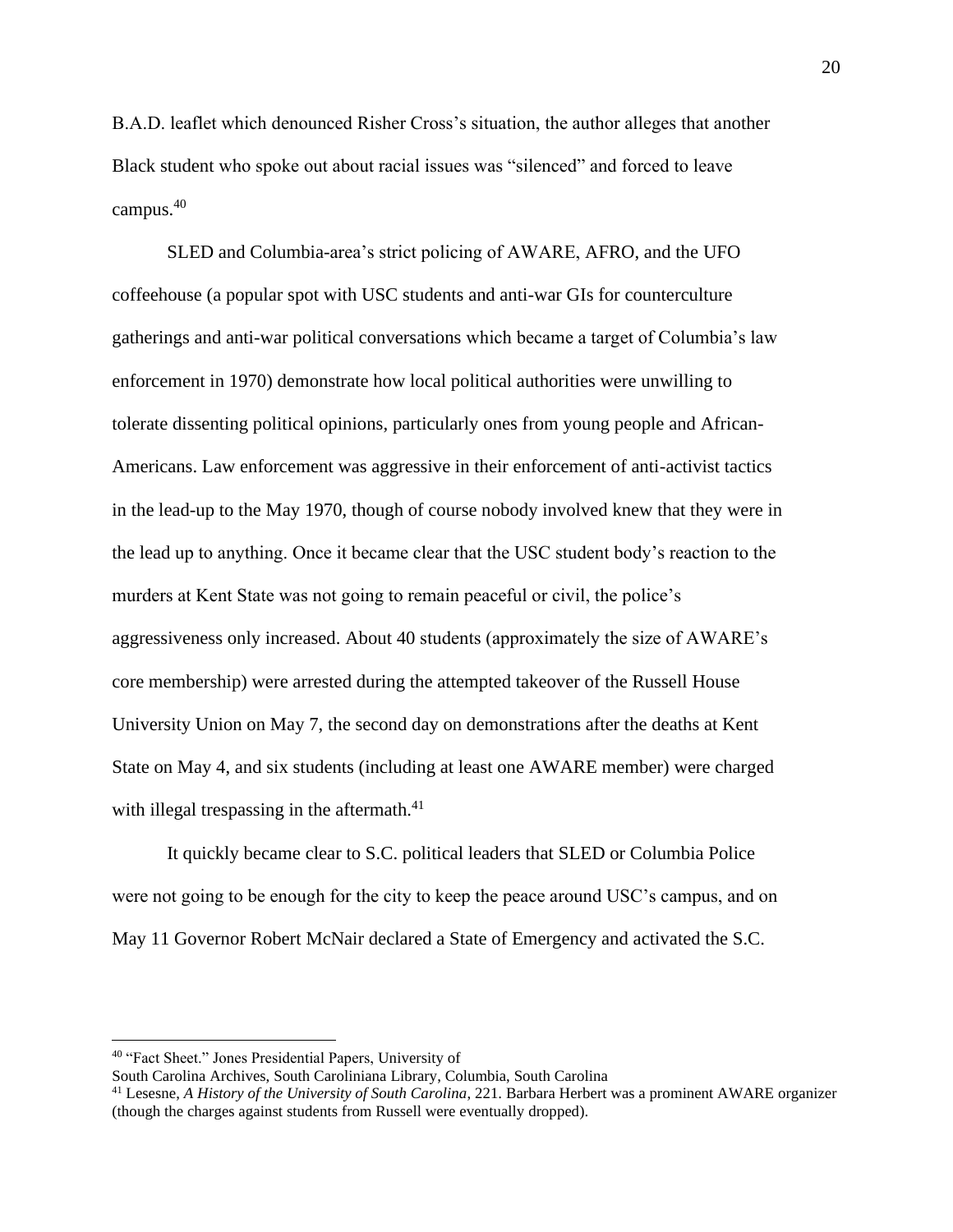National Guard.<sup>42</sup> As National Guardsmen and S.C. Highway Patrolmen (the same state agency which had killed three S.C. State students two years earlier) swarmed Columbia's streets the night of May 11, the government's tactics transitioned from being strict to being outright repressive. Authorities deployed tear gas onto protesting students, which got sucked into the air conditioning systems of surrounding USC dorms. As tear gas seeped into student's dorms, they naturally evacuated their buildings and went into the streets – which seemed to the National Guardsmen to be another wave of rioters heading into the fray. Hundreds of students were arrested during that night of protest. Bursey describes how the local Sheriff decided to arrest him for supposedly violating his bond, despite only a judge being able to legally revoke someone's bond. Despite spending several nights in jail, Bursey was never charged with a crime from that night. Of course, many students were also more than willing to aggressively confront law enforcement officers in the streets; one National Guardsman claims that his group of Guardsmen had to take cover from arrows being shot at them from a dorm rooftop.<sup>43</sup>

Despite this eventual repression, it would be inaccurate to say that student activists at USC operated within an entirely closed political system or that they had no latitude for their campaign strategies. One of the recurring aspects of the university administration's response to AWARE's presence and activity on campus was the internal idea – mostly stemming from Jones – that USC *could not* really strike decisively against the left-wing students. Jones routinely placed a high priority on student activists' rights under the U.S. Constitution's first amendment, namely those of free speech and

<sup>42</sup> John Lewis, "McNair meets student leaders," *The Gamecock*, 5/13/1970.

<sup>&</sup>lt;sup>43</sup> James Randy Wiggers, interviewed by Alyx Davis, 2008, transcript, Thomas Cooper Library, Campus activism and the Vietnam War era collection.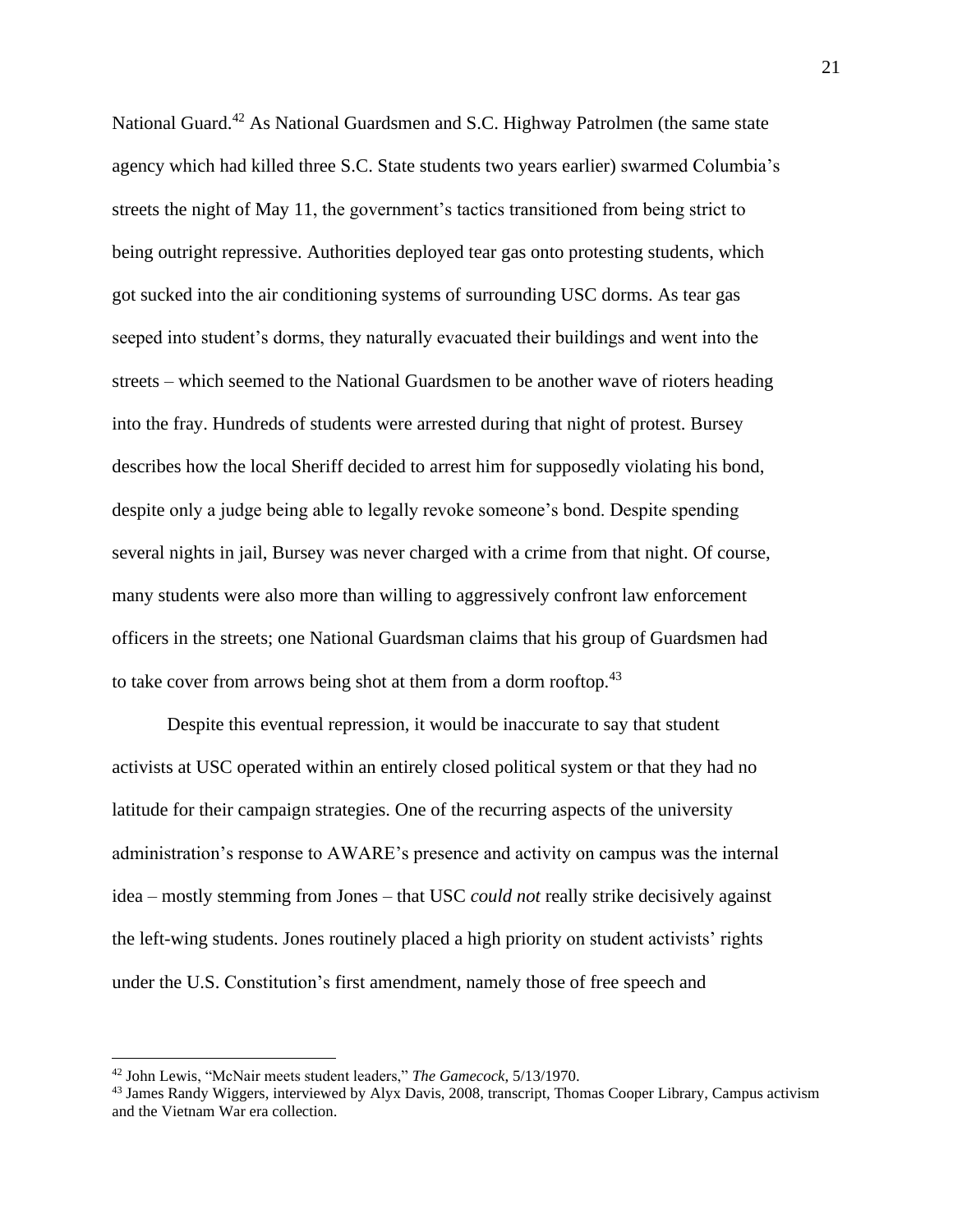assembly. Jones repeatedly received criticism from angry or concerned parents, members of the media (particularly right-wing editorial pages), or politicians, who had heard about the formation of actions of AWARE on campus.<sup>44</sup>

Jones frequently responded to this feedback personally, a practice which he had done since at least 1965.<sup>45</sup> In his response to one of these letters, sent by a Mr. Thomas G. Seigler from Florence, S.C. in March 1969, Jones admitted that AWARE, a "small group of 10 to 15 students," had caused the school's leadership "a great deal of concern," but that the group would not be allowed to affiliate with the SDS.<sup>46</sup> Of course, this last assertion was not really true. Regardless of USC's internal student organization or guest speaker policies, AWARE had certainly affiliated with the SDS and SSOC, and figures from the SDS would repeatedly attend AWARE meetings and protest events throughout 1969.

However, AWARE did come under heavy administrative scrutiny during the spring semester of 1969. Starting in mid-February (directly after the organization had sponsored a press conference of "GI's United Against the War in Vietnam"), USC's Student Affairs Committee decided to review the organizations affiliations. The committee, which was an advisory body to Witten, found in March that USC had violated multiple USC policies and suspended the organization without a formal hearing or trial. AWARE was only able to reform under probation and keep its charter in mid-March, after submitting a "letter of good intentions" promising to follow university policies int

<sup>44</sup> See letters to Jones, Jones Presidential Papers, University of South Carolina Archives, South Caroliniana Library, Columbia, South Carolina, Constad 2016.

<sup>45</sup> Alyssa Jordan Constad, "'Antagonistic Describes the Scene:' Local News Portrayals of the New Left and the Escalation of Protest at the University of South Carolina, 1970" (master's thesis, University of South Carolina, 2016), 26.

<sup>46</sup> Jones to Seigler, 3/12/1969, Jones Presidential Papers, University of South Carolina Archives, South Caroliniana Library, Columbia, South Carolina.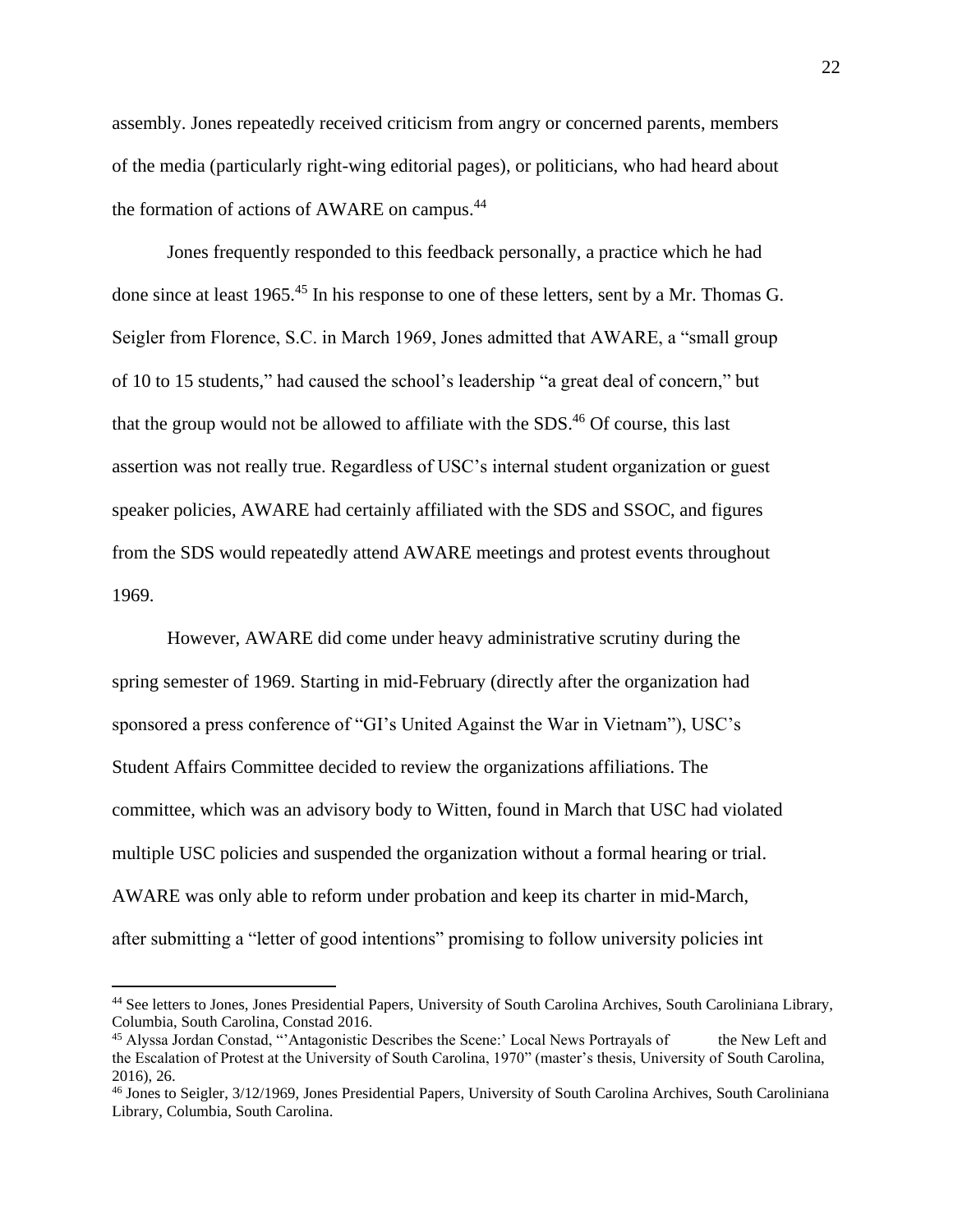the future. The incident was seen by some as clearly targeting the organization because of their political stances; AWARE co-chair is quoted in a *Gamecock* article saying that there was "considerable feeling that AWARE has been singled out for its political views."<sup>47</sup> In another issues of *The Gamecock*, Jon Kraus, AWARE's faculty advisor, said that the committee's decision to suspend the organization was a "capricious and undeliberate use of their authority" and that the university had not properly demonstrated AWARE's alleged wrongdoings.<sup>48</sup>

This attempt at marginalizing AWARE was not successful. Barely more than a month after their letter AWARE was again able to host the GI's United Against the War in Vietnam, this time for a press conference in support of eight U.S. soldiers who had been charged with anti-war activities at Ft. Jackson.<sup>49</sup> The showdown between anti-Nixon protestors and local police which was organized by AWARE and saw 3 USC students arrested took place that May, and by the fall of 1969 the organization was again hosting GIs and SDS organizers to events on the Horseshoe, this time under the banner of the newly formed South Carolina Revolutionary Youth Movement (SCRYM), a newlyformed chapter of Revolutionary Youth Movement, a far-left section of the SDS. This rally, which aimed to "bring the war to Columbia," featured Jeff Jones, a national SDS leader who called for violence in order to "overthrow the existing system."<sup>50</sup> While Witten was able to stop one speaker from taking the stage after citing improper

<sup>47</sup> Carl Stepp, "Continued AWARE Suspension Suggested," *The Gamecock*, Feb 28, 1969.

<sup>48</sup> Carl Stepp, "AWARE Ordered To State Intentions," *The Gamecock*, March 4, 1969.

<sup>49</sup> Ibid*.* 

<sup>&</sup>lt;sup>50</sup> The tagline to "bring the war to Columbia" is a clear reference to other radical organizations in Europe and the US, which in unsurprising given the far-left positioning of the RYM and AWARE's radical nature during the late '60s. The embrace of further left politics shows the escalation of AWARE and the USC left's presence and tactics on campus, foreshadowing the explosive events which would unfold the next semester. For a fascinating look into French student radicals' efforts to "bring the war home," see Salar Mohandesi, "Bringing Vietnam Home," *French Historical Studies* 41, no. 2, April 2018.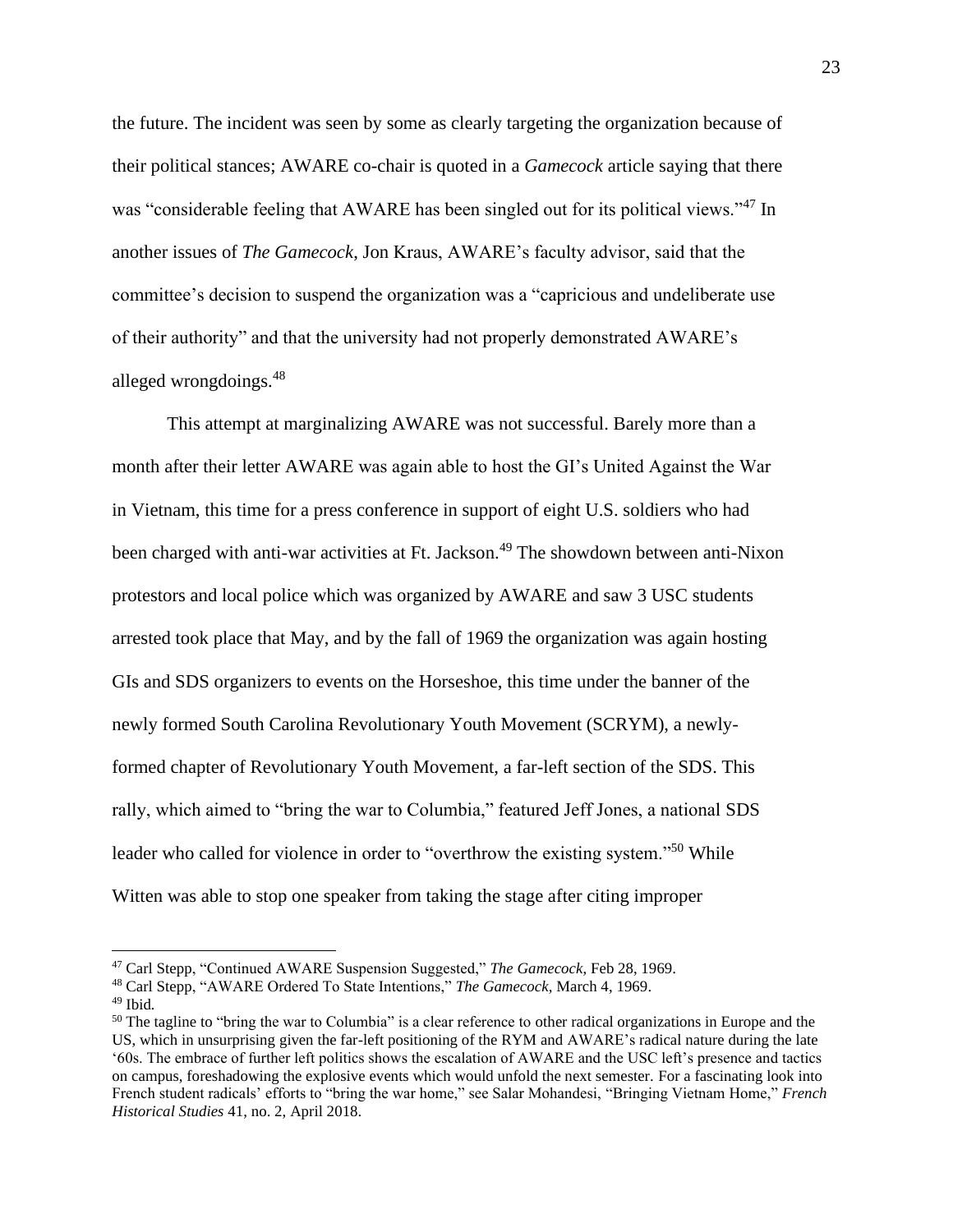registration of off-campus speakers, the administration was clearly either unable or unwilling to actually stifle AWARE's radical rhetoric in the years leading up to 1970.

Indeed, it seems that Jones and his administration generally stuck to their stated commitment of (relatively) equal treatment of student organizations, even ones which were diametrically opposed to the school's leadership. Jones maintained that until AWARE members committed a crime, the administration had no standing to stifle their constitutional rights or confiscate their literature, noting in one letter to a concerned South Carolinian that the ACLU had already gotten involved in one past attempt to confiscate AWARE materials.<sup>51</sup> Especially considering Witten's stated desire to crack down on AWARE, it is remarkable that they were able to remain a legitimately recognized student organization even after their suspension in the spring of 1969 and their radical turn in the fall of that same year.

However, this dynamic would change during the next spring as the calendar turned to the 1970s, a shift which shows the at-time similar strategy between the state government and the administration, because the beginning of AWARE's end actually started off of campus, in one of the most important episodes of Columbia's late 1960's radical politics scene: the closure of the UFO coffeehouse. The UFO was a popular gathering place for counterculture Columbians and in the eyes of conservative authorities, a den of marijuana and sedition. Columbia detective John Earl Dennis explained the horrors which unfolded in the UFO: "The type of people it draws may be good people, but they are different. Their attire is strange. There are tables for seating, but sometimes they sit on the floor, holding hands. It's a terrible situation. We have really got our hands

<sup>&</sup>lt;sup>51</sup> Letter from Jones to Moore, 11/4/1968, Letter from Jones to Rutledge, 9/25/1969, Jones Presidential Papers, University of South Carolina Archives, South Caroliniana Library, Columbia, South Carolina.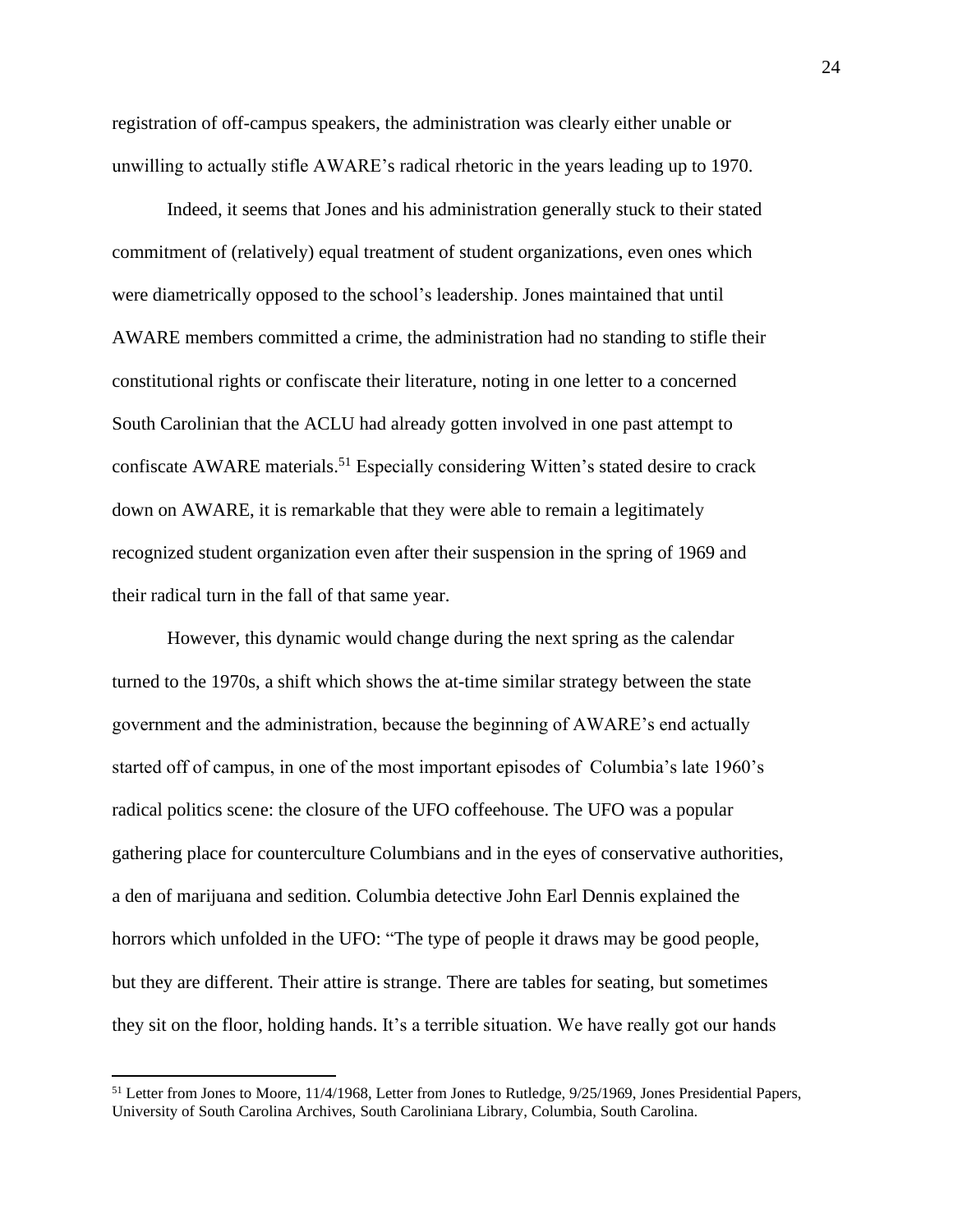full with this."<sup>52</sup> The UFO was also popular with disaffected G.I.s from the nearby Ft. Jackson, a training base for the U.S. Army. It was closed by S.C. solicitor John Foard in January 1970 for drug usage and its owners were arrested; the closure was political victory for the S.C. Attorney General. However, it also triggered sizable backlash from USC students and other young people in Columbia. Protestors marched up and down Main St., where the UFO was formerly located, against what they saw as police overreach and the illegitimate closure of a popular establishment.<sup>53</sup> Many considered the former owners/staff who were arrested to be political prisoners.

In the spring of 1970 after the coffeehouse's closure, the former UFO owners/workers did not stop participating in Columbia's anti-war and counterculture scene. They turned to AWARE, their cultural and political allies at USC, and formed the "UFO Offensive Coalition" which worked to continue the former coffeehouse's left-wing political efforts. In one rally in February 1970, titled "A Day of People's Politics," former UFO workers, representatives of the Black Liberation Army, the Puerto Rician independence movement, the Black Awareness Coordinating Committee at S.C. State, and anti-war Ft. Jackson G.I.s spoke about the war and student politics at the Drayton Hall theater on USC's campus. Due to an agreement with the USC administration, the protest was supposed to be "limited to students plus 50 outsiders," despite the fact that it was held off-campus.<sup>54</sup>

<sup>52</sup> Quoted in Grose, "Voices of Southern Protest during the Vietnam War Era," 159.

<sup>&</sup>lt;sup>53</sup> WIS-TV, "University of South Carolina protest against UFO closing, Vietnam War--outtakes," Moving Image Research Collections, University of South Carolina.

https://digital.tcl.sc.edu/digital/collection/localtvnews/id/268/rec/52

<sup>54</sup> Harry Hope and Jim Wannamaker, "UFO backers gather at USC," *The Gamecock*, Feb.. 9, 1970.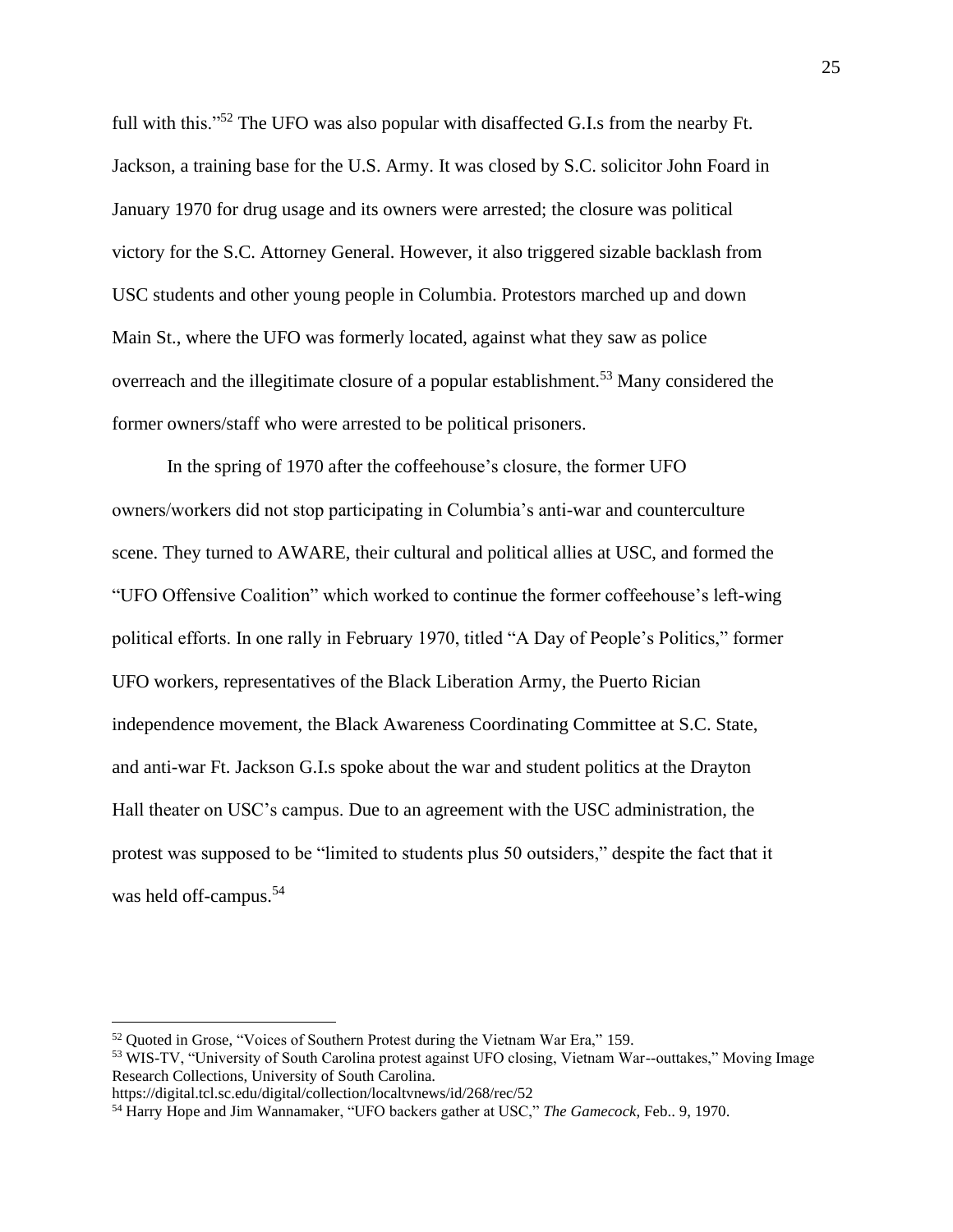At least according to Witten, AWARE violated that policy during the meeting and allowed more than 50 non-students, and also violated university policy on fundraising.<sup>55</sup> The Student Affairs Committee again investigated AWARE in a series of hearings in order to advise Witten on what action he should take. AWARE's position on campus was not helped by the fact that their two co-chairs (Bursey and Weatherford) were both arrested during one of those hearings on charges of vandalizing a local draft board office. Eventually, in a little-reported development during the spring semester, AWARE lost their university charter and ceased to be an organization at USC.<sup>56</sup> However, their effect on the development of left-wing politics at USC had already happened. AWARE was an essential part of the radicalization and escalation of USC's political scene which allowed for the uprising of May 1970 to take place.<sup>57</sup> It is also important to remember that the individuals who led and worked for AWARE were still on campus and could still use their first amendment rights, with the notable exception of Bursey, who was barred from campus after the draft board vandalism charges.<sup>58</sup>

Taken all together, the dual regimes of the USC administration and local/state government show that the political structures which Carolina student activists worked inside and against were not entirely open, but also not entirely closed. On one hand, it is clear that local and state police were more than willing to use aggressive and possibly illegal tactics to discourage activism, and break up protests, and surveil radical student organizations. In their own way, USC's administration also tried to discourage and

<sup>55</sup> "AWARE to face charges," *The Gamecock,* Feb. 18, 1970.

<sup>56</sup> Grose, "Voices of Southern Protest during the Vietnam War Era," 158.

<sup>57</sup> Brett Bursey, interview by John LaFitte Warren, Feb. 24, 2008.

<sup>&</sup>lt;sup>58</sup> There seems to be no indication that his "co-conspirator" Weatherford was charged – apparently being a police informant has its perks.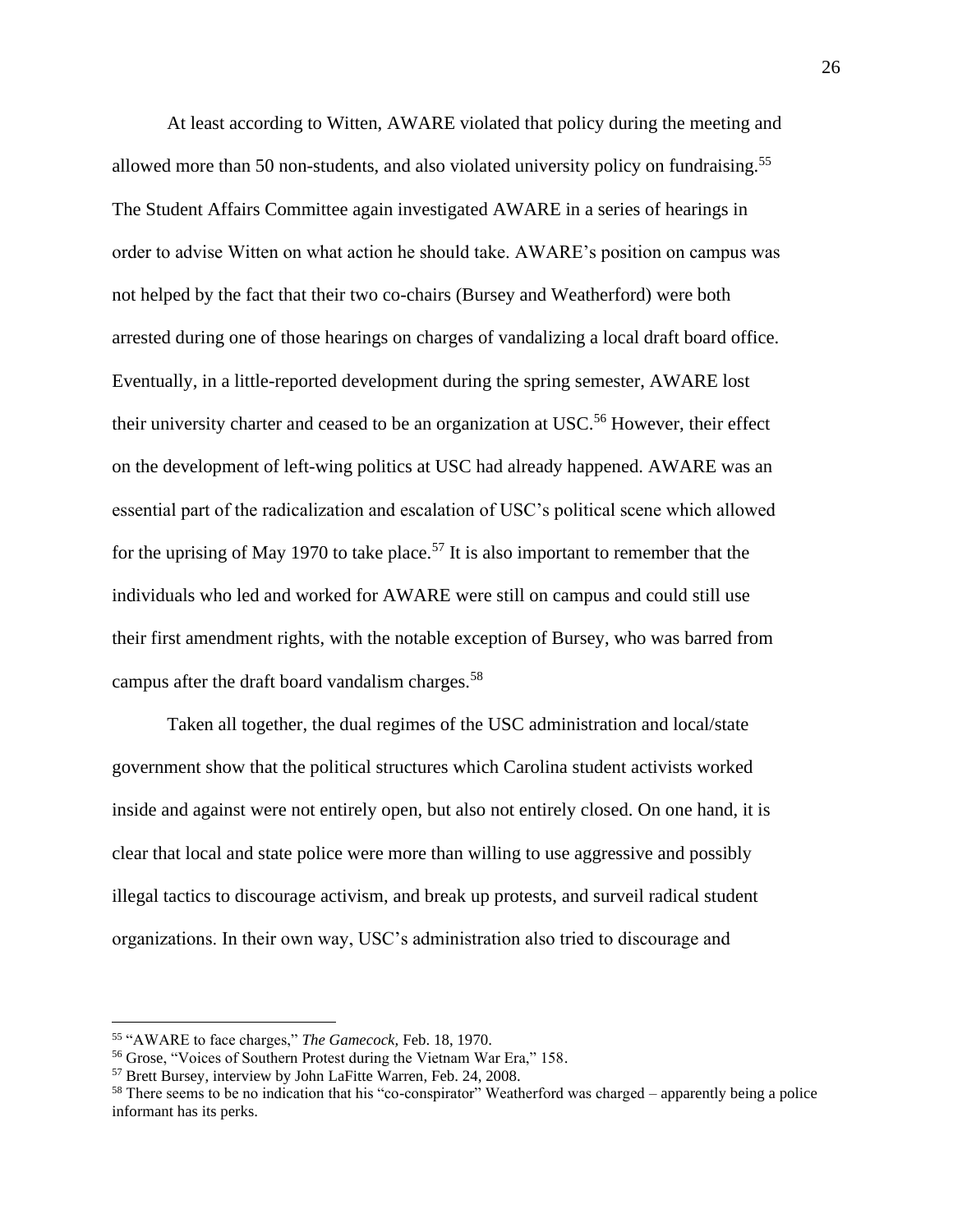dissuade protests and radical politics, and eventually cracked down on them much more aggressively, but the less-aggressive toolbox of a university president versus a state law enforcement agency meant that the school's administration ultimately had to allow most protest activity which fell inside the lines of legality.

However, protesting was not the only recourse for addressing student complaints on campus. During the late 1960s USC had multiple forms of electoral student politics, including a student government and elected student leadership of the University Union, which was housed in the Rusell House building. Of course, there is an obvious shortcoming to these forms of student politics, at least for campus radicals: their powers are inherently limited to the boundaries of USC's campus. Even if they had been ways for student government to exercise total formal power over the university's operations (and there certainly were not), that power still would not be able to really change the big picture problems of the Vietnam War, segregation, and "the current system" which AWARE and other New Left activists wanted to fight against. While AWARE likely appreciated the short-lived support from student government during the early days of the May unrest, they certainly would not have been under any qualms that intra-USC institutions were viable pathways for revolutionary politics – a perspective which was reaffirmed when the student government broke with protesters after the attempted Russell House occupation.

Nonetheless, student government did prove to be somewhat useful for USC students who were unhappy with internal university policies, such as housing or curfew rules. In November 1969, student senate legislation which included "an extension liberalization of rules for coeds" was approved by the Board of Women Visitors,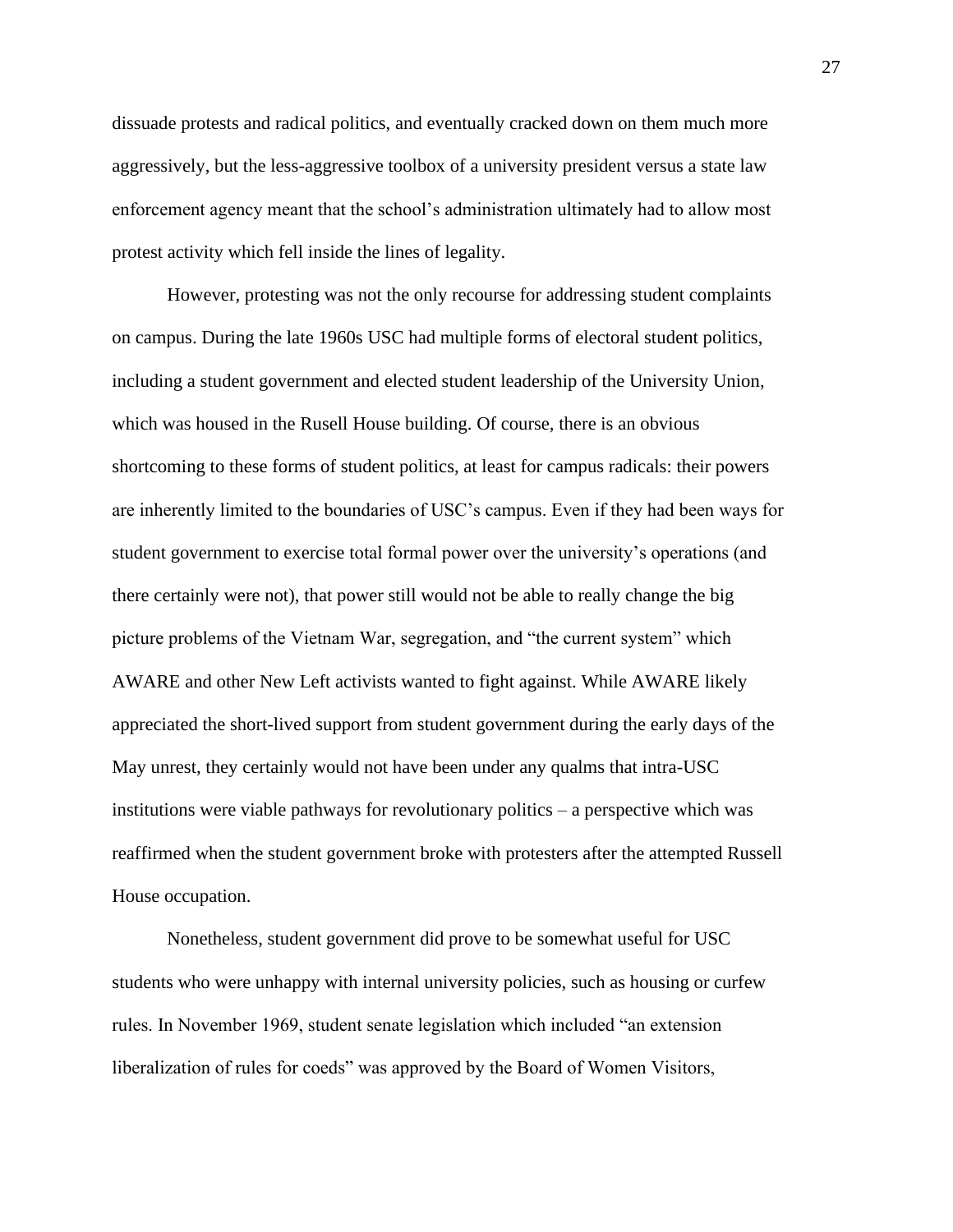allowing *most* women at USC to live without a curfew.<sup>59</sup> The Student Body President during 1969, Barry Knobel, also pushed for looser housing rules, including "changing rules governing overnight guests, weight lifting equipment, musical instruments, decorations and appliances," according to an article in *The Gamecock*. <sup>60</sup> However, it is still clear that the ultimate authority over these policies still rested in the hands of the school's administration, and thus not the student body or its representatives. *In loco parentis* would stand until years after the 1970 protests, meaning that the administration would continue to hold significant rights over the student body during the entire run-up to the May 1970 uprisings.

Even in the relatively permissible context under the USC administration for student protest and political activity, student government obviously would be the favored forum for student politics. Since it was inherently under the umbrella of the formal university administration, it would have been difficult for student government leaders to directly challenge the authority of said administration. This systemic aspect of student government organizing meant that Harry Walker's decision to run for Student Body President, and to eventually become the first Black student to hold that office, still continued the trend of Black activists at USC's generally preferring to work inside the administration's channels. This trend also demonstrates the ways that the political structures at USC were both open and closed. While Black students were able to utilize certain political structures for their advancement, such as Walker's win and the establishment of an African-American studies program, the same structures still

<sup>59</sup> Alyce Youmans, "No-curfew system set for spring," *The Gamecock*, Nov. 19, 1969.

<sup>60</sup> "Dorm rules relaxation is sought," *The Gamecock*, Oct. 1, 1969.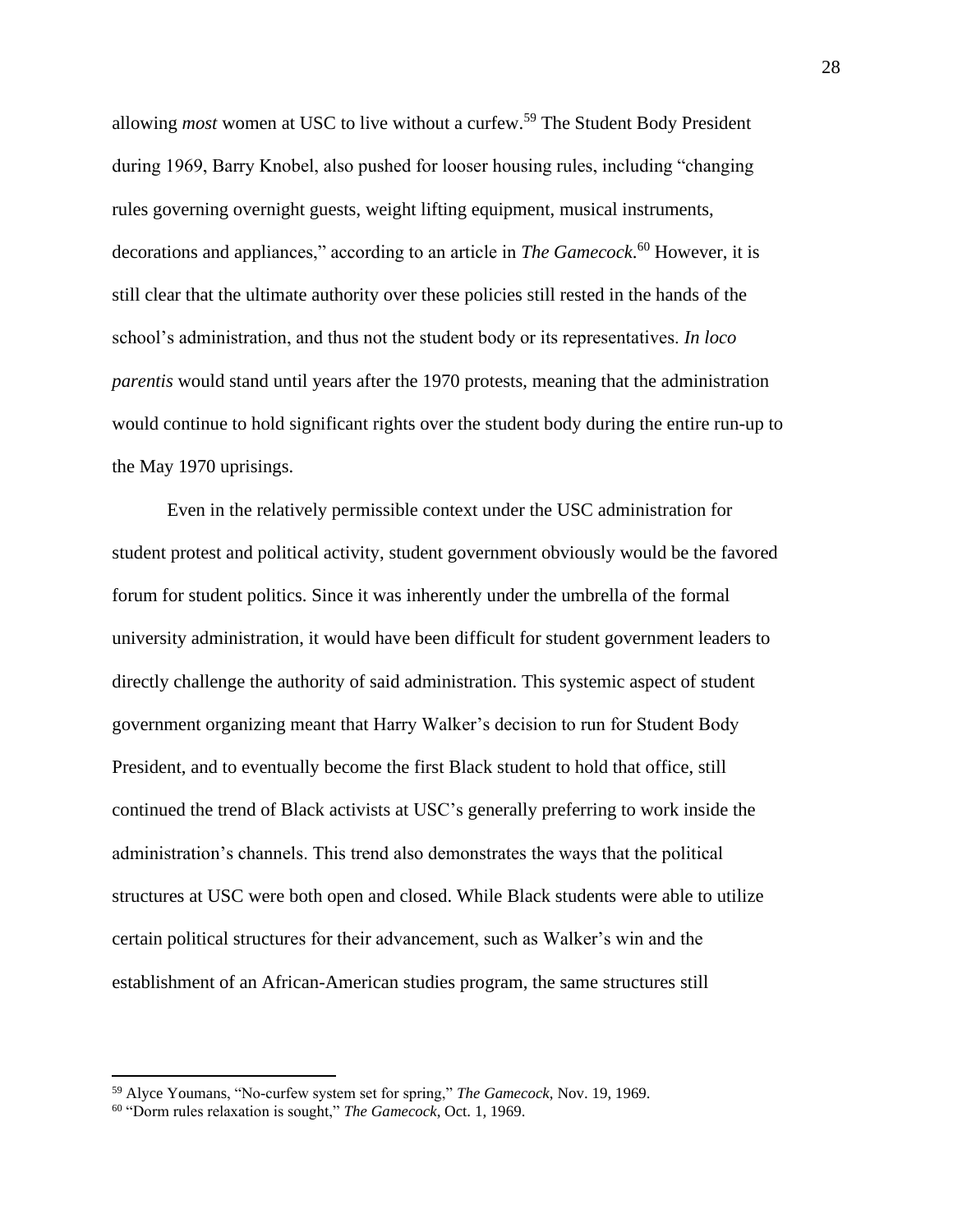facilitated a system of unequal treatment and opportunity towards Black students at Carolina.

#### **Protest Timing and Activist Cycles**

While analyzing local political structures is important for understanding the buildup and breakout of unrest in May 1970, it is also important to understand the larger temporal context which the buildup took place in. In his article "Cycles of Collective Action: Between Moments of Madness and the Repertoire of Contention," Sidney Tarrow defines protest cycles as "an increasing and then decreasing wave of inter-related collective actions and reactions to them whose aggregate frequency, intensity, and forms increase and then decline in rough chronological proximity," Tarrow, like most of the scholars studying social movements and political unrest, focuses on general social movements and not student movements specifically, but a version of his elements of cyclicity adapted to the context of a university is still deeply useful. Particularly insightful for this analysis is the importance of social movement organization, which Tarrow attributes to the fact that such organizations have "a vested interest in contentious politics" – protest is their main (or even only) tool.<sup>61</sup> There are few forms of politics more contentious than occupying buildings and throwing bricks at National Guardsmen. More largely, though, both Tarrow and Robert D. Benford and David A. Snow look at the role that social movements play in "framing processes" – the ways that activists and their opponents actively define and construct the world which they are working in.<sup>62</sup>

<sup>&</sup>lt;sup>61</sup> Sidney Tarrow, "Cycles of Collective Action: Between Moments of Madness and the Repertoire of Contention," *Social Science History* 17, no. 2 (1993): 281–307.

<sup>62</sup> Robert D. Benford and David A. Snow, "Framing Processes and Social Movements: An Overview and Assessment," *Annual Review of Sociology* 26 (2000): 611–39.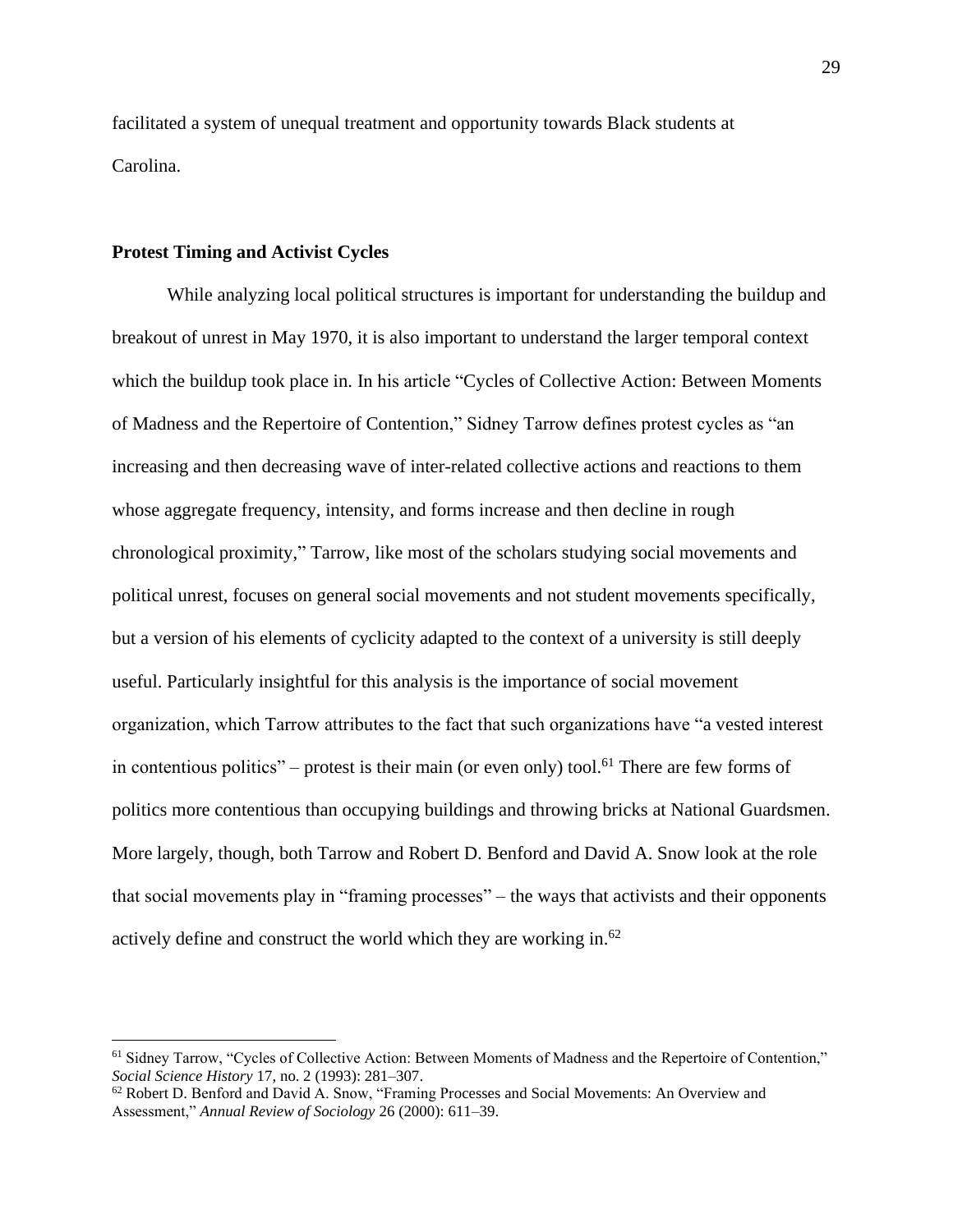The May 1970 demonstrations at USC were only one of many student strikes and uprisings which exploded after the shooting in Kent State. In some ways, these incidents were the last major gasp of the New Left student movement that had played such a prominent role in 1960s politics, as both the SDS and SSOC collapsed at the end of the decade. Since May '70 at USC was so intensely related to those two organization's role in the school's politics, understanding USC's place in that larger story is crucial to understanding what happened on campus. While nearly all of the student politics on campus helped lead towards the flashpoint in May, the relationship between those two organizations (the SDS and SSOC) and their place in the larger New Left movement were the main driving focus of the short-lived activist window which opened in the South during the late 1960s. There had been essentially no anti-war movement in the South, including on college campuses, before 1965, a product of the region's conservatism and pro-military leanings. When anti-war scenes eventually emerged on southern campuses, mostly in the form of SSOC or SDS chapters, they were (at least initially) almost always outnumbered by pro-war opponents, as was clearly the case at USC. Both the SSOC and the SDS moved towards the left over the course of the 1960s, likely also contributing to the emergence of radical activist cores in the South. As the war progressed campuses became more and more opposed to the United States's involvement in Vietnam, particularly after the Tet Offensive of early 1968. These last few years of the decade after Tet (1968-1970) were the peak of anti-war activism in the South. 63

The same years also included a radicalization within the ranks of the southern New Left and a massive splintering in the national New Left movement. Student-activists in North Carolina and Georgia, mostly centered around the triangle area and Atlanta metro area,

<sup>63</sup> Jeffrey A. Turner, *Sitting in and Speaking Out: Student Movements in the American South 1960 - 1970* (Athens, G.A.: University of Georgia Press, 2010) .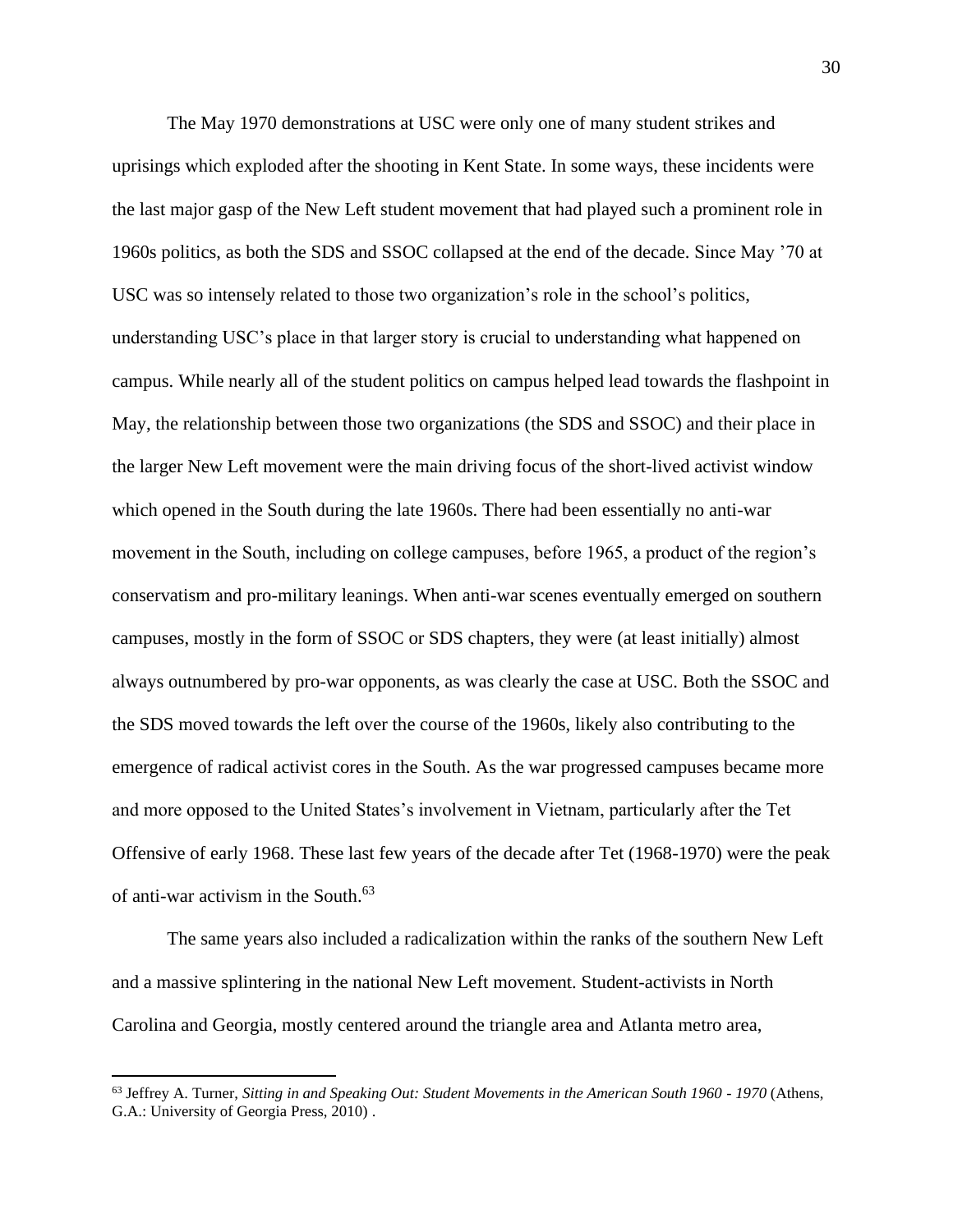respectively, ramped up their campus anti-war efforts alongside AWARE's gradual radicalization at USC.<sup>64</sup> It is worth remembering that when AWARE was formed in 1966 it was an ostensibly apolitical organization – the growth in of the organization within just a single generation of students from "free-speech" to advocating for revolution is remarkable. This growth reflects the larger path of the anti-war and New Left movement in the U.S. – as the war continued, the movement against it both grew and became more radical.

While it is unclear how much AWARE organizers were interested or aware of specific organizers at other southern universities, it is clear that their connections to national and regional organizations in the form of the SSOC and SDS show an understanding of the activist cycle which they were working inside of. As AWARE was recovering over the summer break of 1960 from their brush up with Witten and the Student Affairs Committee, the SDS splintered. Its June 1969 national convention was the site of a confrontation between the organization's two major blocs, the Progressive Labor Party (PL) and the Revolutionary Youth Movement (RYM). The PL was a Maoist faction which wanted to almost exclusively focus on organizing the traditional industrial working class and had a dismal view of left-wing and anti-imperial nationalist movements, while the RYM viewed students as a part of the working class and vocally supported Black nationalists and embraced counter-culture. The 1969 SDS convention saw an irrevocable split between the two blocs, culminating in the expulsion of the PL from the organization and the emergence of new lines between the remaining SDS members.<sup>65</sup>

AWARE, while not technically a formal SDS chapter, had clearly chosen a side in the PL/RYM conflict. As they returned to campus in the fall of 1969, their "Bring the war to

 $64$  Ibid.

<sup>65</sup> Dan Berger, *Outlaws of America: The Weather Underground and the Politics of Solidarity*, (Oakland, CA: AK Press, 2006) .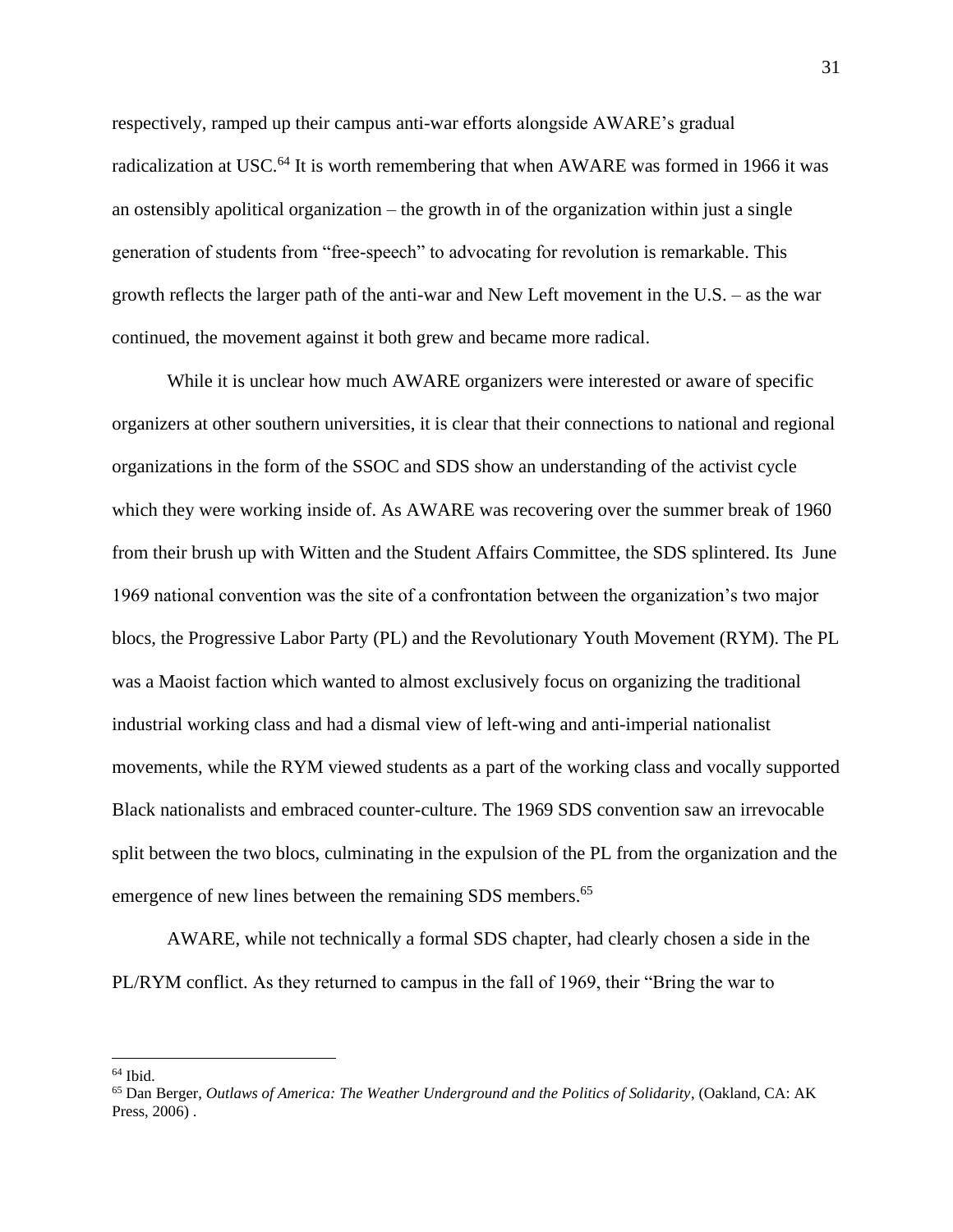Columbia" rally on the Horseshoe, as has already been noted, featured Jeff Jones as a leading speaker and was held under the banner of the "South Carolina Revolutionary Youth Movement." Jones was a national leader of the SDS, but he only came to power after the expulsion of PL from the organization. Jones was elected at the 1969 convention as inter-organizational secretary as the only unopposed candidate in the leadership elections after the PL's explosion, though the other elections saw the beginning of the SDS's next (and ultimately fatal) split. This time, the RYM itself split between those who supported the "Weatherman statement" (an article published before the '69 convention), known as the RYM I/Weathermen, and those who didn't, known as RYM II. The Weathermen faction dominated the post-PL expulsion leadership elections which included Jones, and their politics notably focused more around internationalism and anti-racism than RYM II.<sup>66</sup>

However, this is not to say that AWARE was a major player within the intra-SDS conflicts, or even a player at all – they would not even have had delegates at the 1969 convention. Instead, it demonstrates that not only were activists at USC paying attention to these debates, but they saw it necessary to fall into one of the camps vying for control of the SDS. This awareness itself shows that AWARE was not working within a bubble – they were actively a part of a much larger movement and thus were talking cues and initiatives from that movement. While the RYM/PL split was ultimately the beginning of the end for the SDS and the New Left's mass movement (as the Weathermen faction would soon move underground and fashion themselves as guerilla revolutionaries), the fact that AWARE stood on the RYM's side of the split is significant for understanding the group's positioning within the late 1960's activist cycle. The RYM faction was particularly focused on the issue of anti-racism and solidarity with

 $66$  Ibid.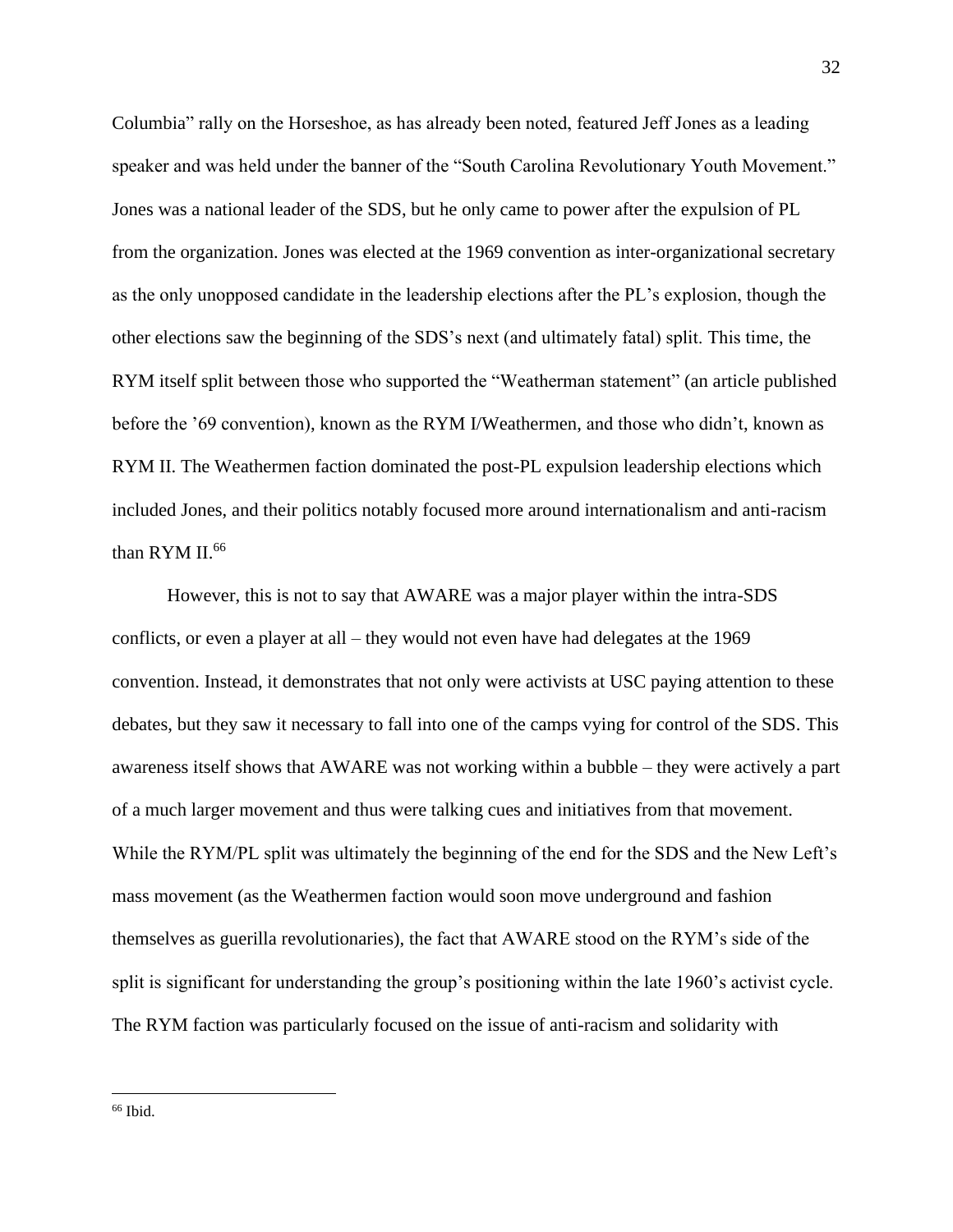national liberation movements, and their victory over the PL represented a win for that strain of New Left thought. As Dan Berger puts it in his description of the 1969 convention, "beyond the messy process of faction fights was the reality that a sizable sector of white American radicals had broken with white supremacy and deliberate, consciously, and proudly allied themselves with people of color and national liberation struggles."<sup>67</sup> Bursey would agree with Berger, saying that "the group at the University was clearly engaging on more of this internationalist perspective than domestic perspective. I think that that students at the time were really well read and had a globalist perspective that took what had been a domestic fight for civil rights and took it international."<sup>68</sup>

This reality is obviously relevant to the political context of the South and at USC, where race was a particularly salient issue in the years following reintegration. By placing themselves on this side of the SDS split, AWARE was recognizing the centrality of race within southern politics and even the politics of USC's campus. This intra-SDS fight was not the only instance of this sort of awareness on the part of AWARE. The organization hosted a "White Awareness Week" after the Orangeburg Massacre in 1968, in order to raise "white awareness of the political, social, economic, and democratic importance of Black power," according to Bursey.<sup>69</sup> Along with AWARE's work with the Ridgeville freedom school, it is clear that even white student activists on campus recognized that race – and the need for civil rights and Black power – were essential parts of the political context which they were working in. Bursey explained that "the work the SSOC was doing segued from dealing with civil rights and racism in the United States to equating imperialism, our foreign policy, to a racist foreign policy."<sup>70</sup> If they wanted to

 $67$  Ibid.

<sup>68</sup> Brett Bursey, interview by John LaFitte Warren, Feb. 24, 2008.

 $69$  Ibid.

 $70$  Ibid.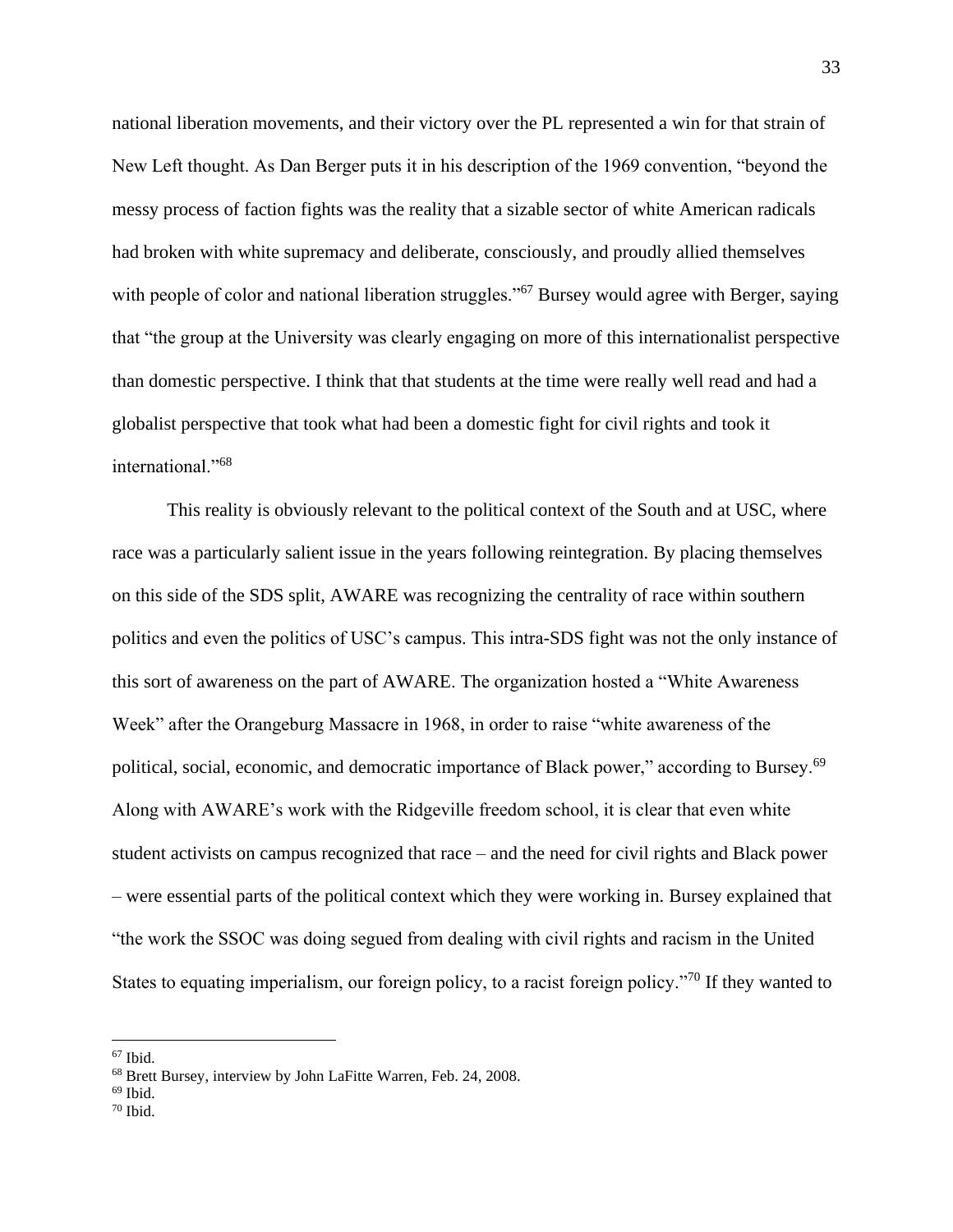advance their political agenda (of which the advancement of Black Americans was certainly a part) then they had to embrace all parts of that context, not just the Vietnam war or campus issues unique to USC, and work to stich all of their political goals into a concrete package of qualms with the "establishment."

Of course, activist cycles work both ways. In the same way that the political context of the late 1960s in the South and New Left movement influenced AWARE, it also influenced the administrative, law enforcement, and activist reaction against AWARE. Witten's response to AWARE was colored by his understanding of the national student movement, which he claimed to have predicted:

Something out in California started – maybe in the mid 60s, called "a free speech movement." I used to call it the "filthy speech movement" and it headed [sic] by a guy of the name of Mario Salvio – when they were getting into scrapes with the police and occupying buildings and President Jones said "look at this" and I said, "just give us three or four yeas and we'll have it here," and we did.<sup>71</sup>

Witten also pointed towards AWARE's affiliation with the SDS as a cause of the "trouble" on campus during the 60s, further connecting the problems and resistance which the USC administration faced to the national political context of the global student movement which unfolded across the U.S. and Europe.

#### **Forces Acting on the "Regime"**

While the dual regime reality of student politics meant that there were multiple sets of political structures to deal with, it also meant that those political authorities also had their own entanglements and obligations. This is particularly important for understanding the reaction of university administrations to student social movements, because unlike state actors,

<sup>71</sup> Charles H. Witten, interviewed by William Savage, May 27, 1987.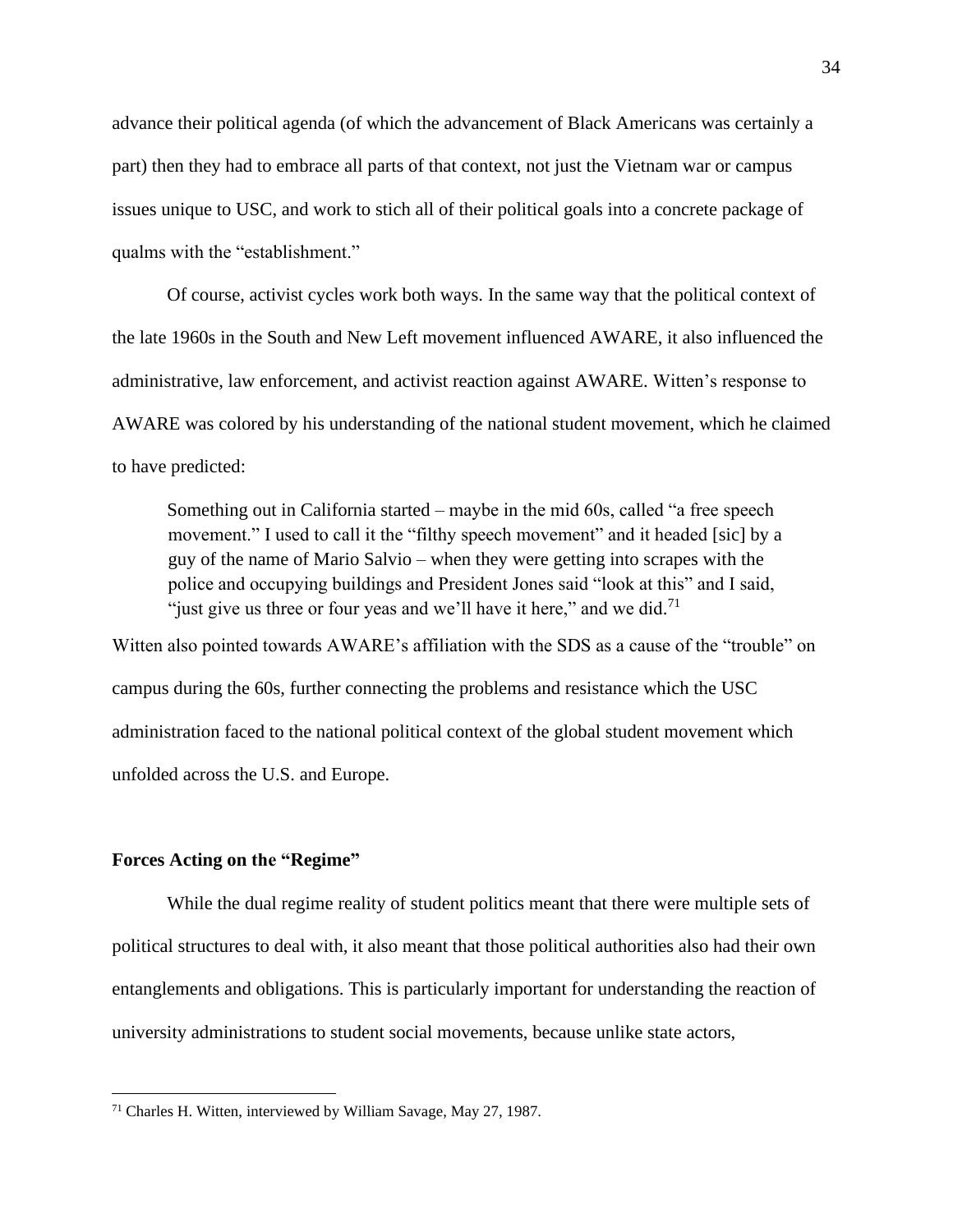administrations do not hold ultimate political power. At least in the context of a state university like USC, school leaders have to navigate their relationships with state governments and law enforcement both on a personal and institutional level. These relationships are important aspects of the political context that activists and authorities are working inside of, because they control the motivations and resources that school administrations have to respond to activists' demands and actions.

In the late 1960s in South Carolina, the political leaders in Columbia were paying close attention to what was happening on USC's campus. After all, it would be hard for them not to – the South Carolina State House, which houses the state legislature and Governor's office, is only three blocks away from the center of USC's campus. Governor McNair's office was heavily involved with the response to protest movements which erupted across South Carolina in the 1960s, including the hospital workers' strike in Charleston and the protests in Orangeburg over segregation and police violence. Of course, this included AWARE's demonstrations and the May 1970 conflagration at USC. Phil Grose, one of McNair's one time aides, described the governor's response as open, yet firm. "Governor McNair said we're going to leave the doors open to the Governor's Office, 24 hours a day. Any student, any faculty member, any parents who want to come in and talk to me or the staff can do so, which they did…it built some confidence that he was really paying attention to what was going on and was doing all he could to protect the well being of the student. But he wasn't going close the damn college."  $72$ 

South Carolina politicians kept a heavy hand on USC's administration, both relating to protest and unrest, but also day to day operations. "They try to point the finger at us – 'you're

<sup>72</sup> Philip G. Grose, interviewed by Christian Buckson, Nov. 9 2009, transcript, Thomas Cooper Library, Campus activism and the Vietnam War era collection.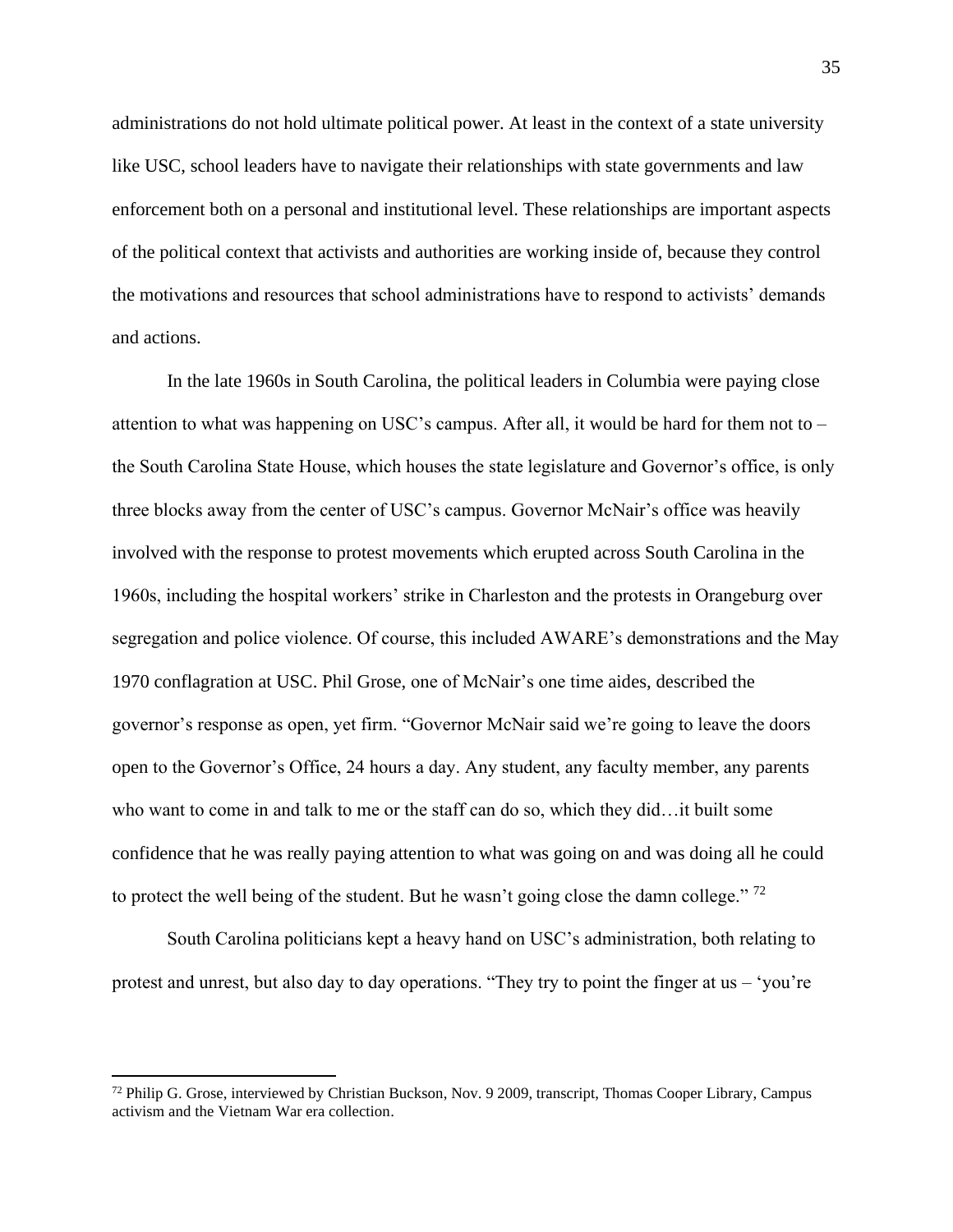doing a bad job," Witten said about politicians and the administration<sup>73</sup>. He specifically referred to solicitor Foard in Columbia who was "after Tom Jones for some reason" and tried to embarrass USC over the relationship between local police and the university, which was a major complaint for many students who felt that local police had too much of a presence on campus and were violating students' rights. Eventually, they reached an agreement that Columbia or state police would be accompanied by a member of the University Police Department, which while apparently not relieving the students' complaints, does demonstrate how university policy had to acquiesce to state law. USC could obviously not bar police from campus, even if they wanted to. $74$ 

When open student revolt broke out in May 1970, this oversight form state politicians naturally continued. Grose described the protests as a natural and spontaneous eruption, which had little clear organization. "It was dangerous in that there wasn't much communication, there wasn't an identifiable source representing much of anybody on the student side," Grose said.<sup>75</sup> While Grose overstates the level of spontaneity within on USC's campus, his ideas about the communication between students and the state government reveal that the governor was not interested in using the USC administration as an intermediary between themselves and protestors. He did, however, meet with student government representatives after the attempted Rusell House takeover, saying that he was impressed with how they handled the situation.<sup>76</sup>

Communication channels opened between student protest leaders and the Governor's office after May 11, after the temporary occupation of the administrative building. The next day, as a crowd of over 1,000 protestors took to the Statehouse's steps a blocks from the

 $73$  Ibid.

<sup>74</sup> Grose, "Voices of Southern Protest during the Vietnam War Era," 164.

<sup>75</sup> Philip G. Grose, interviewed by Christian Buckson, Nov. 9 2009.

<sup>76</sup> John Lewis, "McNair meets student leaders," *The Gamecock*, 5/13/1970.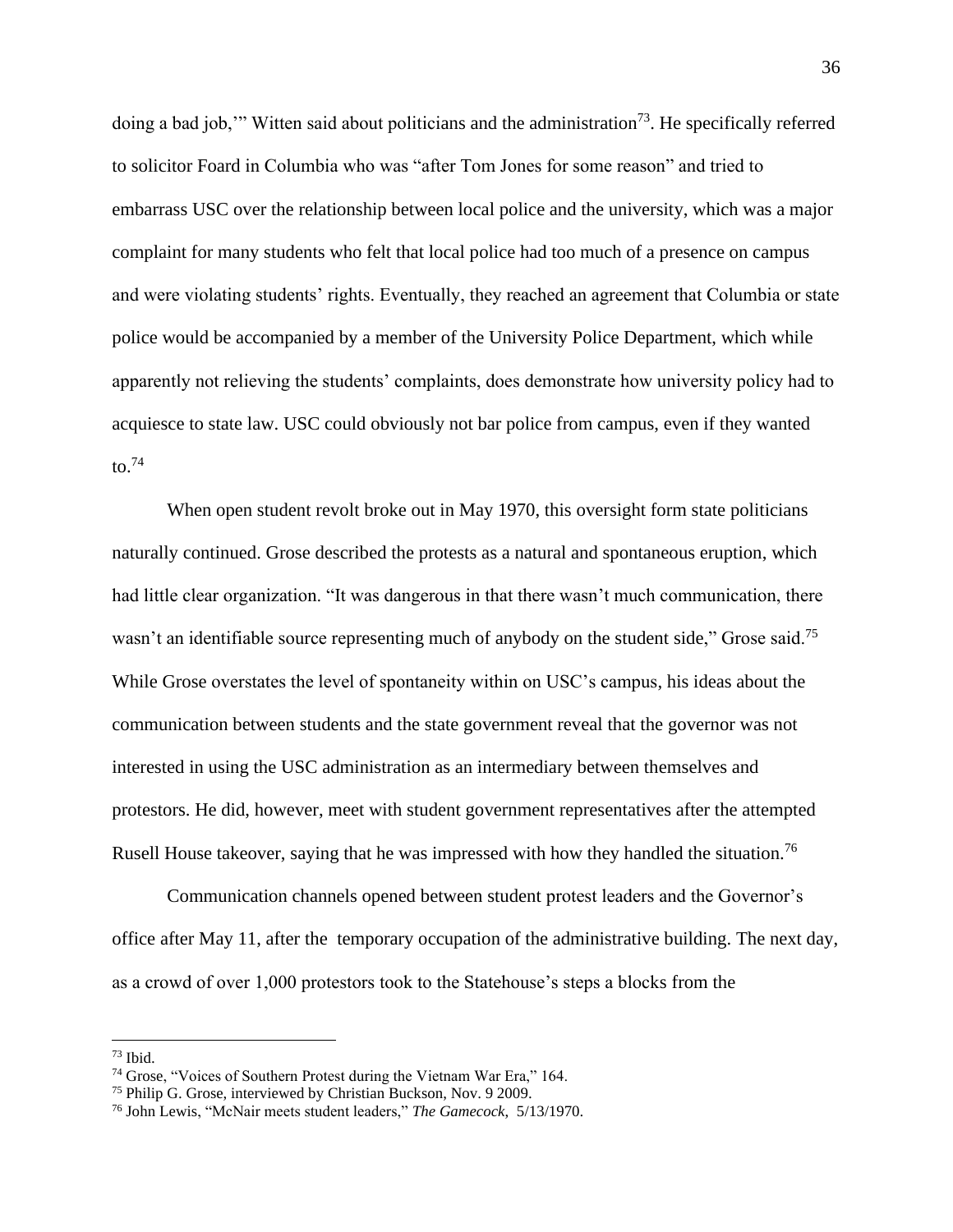administrative building, McNair met with five student representatives. It is unclear if any of these five students had been members of AWARE or not, but their demands certainly lined up with the immediate goals which radical students likely had in common with the larger crowd. They demanded that the government grant amnesty to the students who had already been arrested, the removal of law enforcement officers from the Russell House, that the USC administration condemn the state violence con campus and at Kent State as well as the U.S. military's actions in southeast Asia, and finally that McNair speak to the crowd of protesters himself.<sup>77</sup>

The state negotiators initially did not concede a single one of these demands, so after forty minutes of failed negotiations, the five students left the statehouse, claiming the they did not expect to be treated as full humans by the state's government. The day earlier, McNair had also declared a State of Emergency in South Carolina and fully deployed the national guard onto campus, who used a large amount of tear gas to aggressively disperse crowds of protesting students. This aggressive strategy was ultimately successful, but it also completely sidelined the administration, in some ways literally. In one instance gas-mas wearing administrators tried to show a crowd of students how to use Vaseline to (apparently) ward off the affects of tear gas outside of the Russell House, just by where crowds of protesters were facing off with SLED and the National Guard. The direct response to the protesters was almost entirely done by the S.C. government, because they had the actual state authority which was necessary for the harsh crackdown which McNair and others saw as the most viable option for maintaining control over the campus.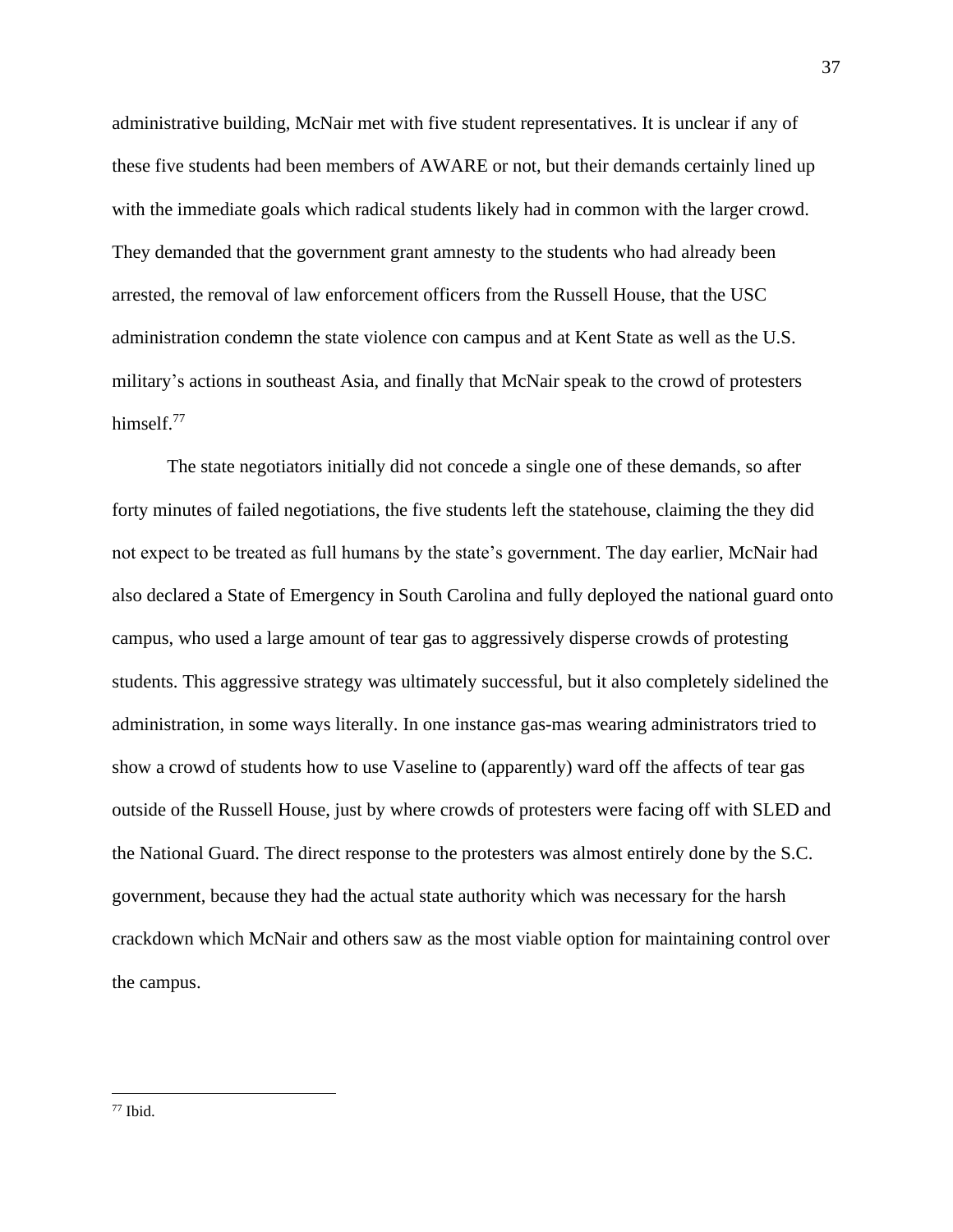National political figures and organizations (and their branches at USC) were also paying attention. South Carolina's Senator Strom Thurmond gave a speech in 1965 arguing that the SDS and SNCC were avenues for communist gain in the US and must be resisted by "every reasonable American."<sup>78</sup> Somewhat surprisingly, a similar line was even parroted by USC's Young Democrats organization, whose president William Medlin told *The Gamecock* that "some fail to see that the very war which seeks to destroy communism in Southeast Asia is fanning the flames of communism here at home." However, Medlin was also sympathetic to the protestors' goals while being adamantly opposed to their methods. The Young Republicans were much less nuanced in their response, decrying students who they saw as helping "enemies of this country in an effort to demoralize the American people." They launched a so-called "Strike Back" coalition, which received some news coverage but does not seem to have been particularly influential to USC or its leadership.<sup>79</sup>

However, this is not to say that the school's administration was not doing anything during the unrest, even if their power was completely outmatched and overshadowed by the state government. Multiple accounts of the protests agree that one of the most important parts of the regime response was the decision for faculty members to spend the night inside dorms Over a hundred professors made visits to dorms and forty of them stayed overnight, serving as sources of information and calm throughout the "crisis" and the days following it, which proved effective in helping maintain calm after the first few days of protest. McNair and Jones also agreed to remove police from the Russell House, conceding to at least one of the protestor's demands, which gave Student Government more power over programming at the University Union, also

<sup>78</sup> Constad, "'Antagonistic Describes the Scene,'" 2.

<sup>79</sup> "Opinions vary among groups," *The Gamecock*, May 13, 1970.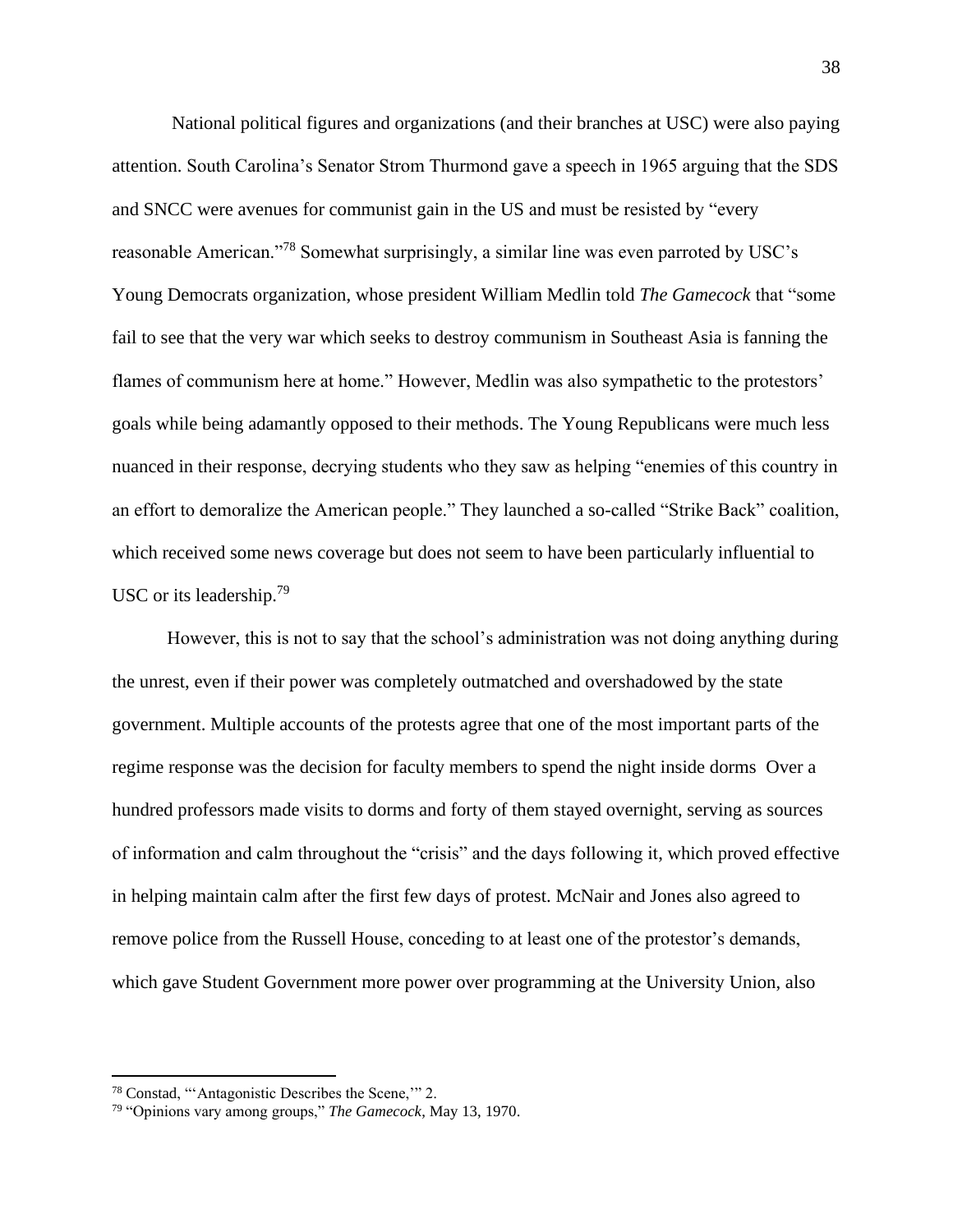relieving some of the tension on campus.<sup>80</sup> While it is clear that these concessions and strategies did include the university's leadership, it is also clear that after protests turned violent the state government was the main influence on the administration' decisions due to their law enforcement and political power.

#### **Synthesis and Conclusions**

The bulk of this analysis, and indeed most of the (limited) academic discussion about May 1970 student movement at USC, revolved around AWARE, AFRO, and the formal organizations which "led" the movement. However, the reality is that the vast majority of people involved in the unrest were not members of such an organization. Even at the peak of AWARE's presence on campus, about 60 people were attending their meetings, but the rally on the Statehouse steps in May garnered about a thousand, and hundreds had been on the streets the night earlier as their comrades threw bricks and bottles at law enforcement. While local media and various authorities often decried these groups as "outside agitators," every indication suggests that the vast majority of these crowds were made up of students, or at the very least young residents of Columbia.<sup>81</sup>

Of course, this is the key question about May 1970 at USC – what turned student dissatisfaction into an mass uprising instead of a 30 or 40 person picket on the Horseshoe, like most protests at USC? By looking at four structural aspects which were either present or absent at USC in the leadup to 1970, it is clear that the school's political structures enabled the turmoil on campus that was directly triggered by the killings at Kent State University. Student political organizing at USC in the late 1960s capitalized on the opportunity provided by the school's

<sup>80</sup> Grose, "Voices of Southern Protest during the Vietnam War Era," 164.

<sup>81</sup> Constad, "'Antagonistic Describes the Scene,'" 44.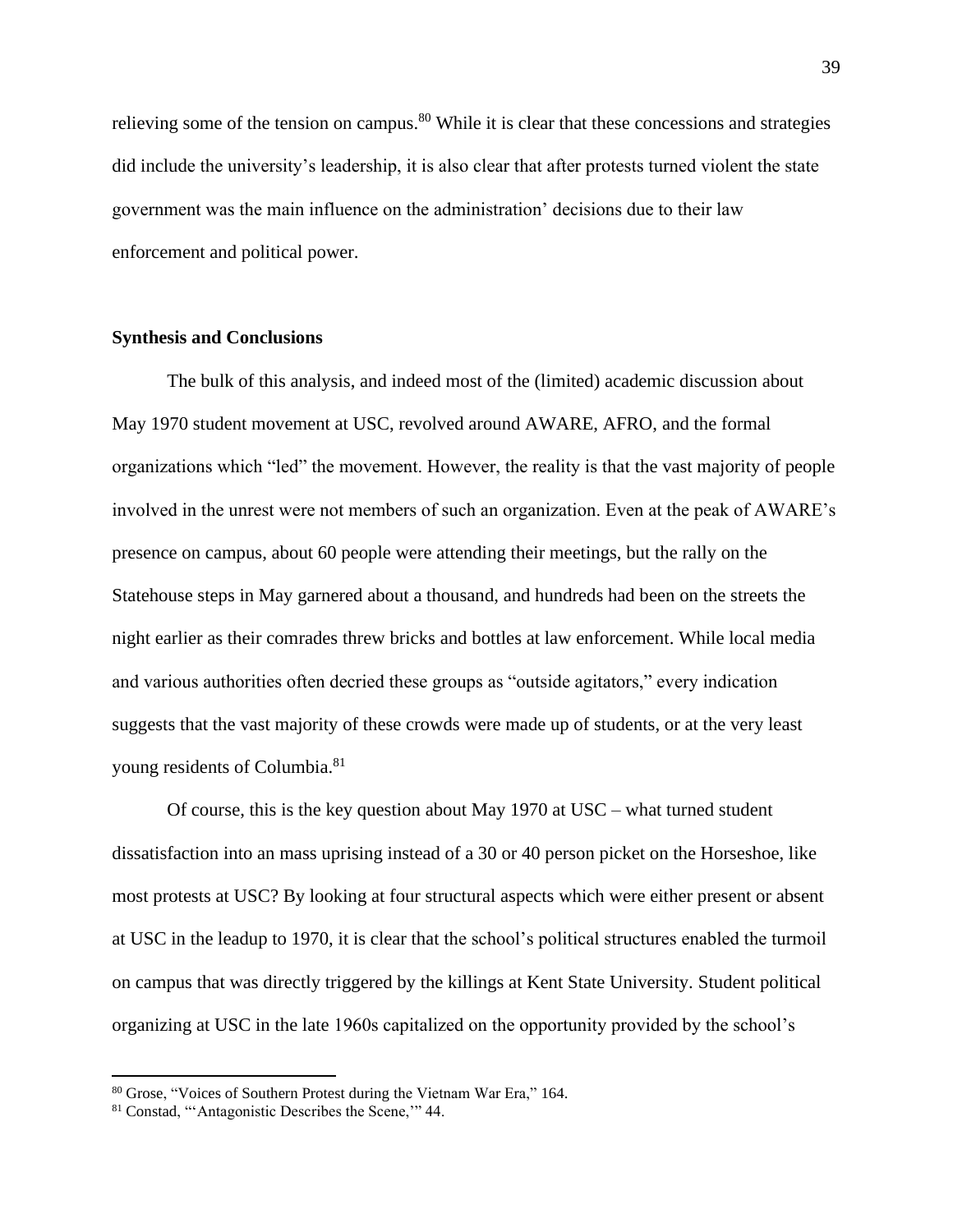political structure through a small base of activists who were able to activate a much larger group of politically motivated students. By providing an outlet for more mainstream students' problems (both with the university and more broadly) radical anti-war activists were able to channel student outrage and concern into a string of protests which likely would not have happened otherwise.

Neither AWARE nor its post-disbandment remnants could not have pulled off such large and dramatic demonstrations without outside students since their membership was so small. Likewise, unaffiliated students did not have the organization or political language needed to effectively protest their concerns or to escalate their demands. The short-lived unity between radical left and more establishment students (like student government and Greek life) provided the impetus needed for the unrest to first break out. Even though this unity collapsed (at least partly, with the student government pulling its support) almost as soon as protestors entered Russell House, it had gotten the ball rolling and destabilized the campus enough that more action followed.

However, this loose and informal structure also meant that once the initial rush to the streets had been suppressed, students were unable to continue the aggressive direct action strategies which differentiated the "months of May" from typical student politics at USC. Particularly after AWARE was disbanded earlier that semester the avenues for structured and planned activism shrunk, and the massive presence of police and National Guardsmen obviously dissuaded people from taking to the streets. Even during the midst of the unrest, coordination and planning amongst protesters was informal, ad hoc, and chaotic. Outtake newsreel footage shows a group of students trying to plan their next steps during the night in a disorganized and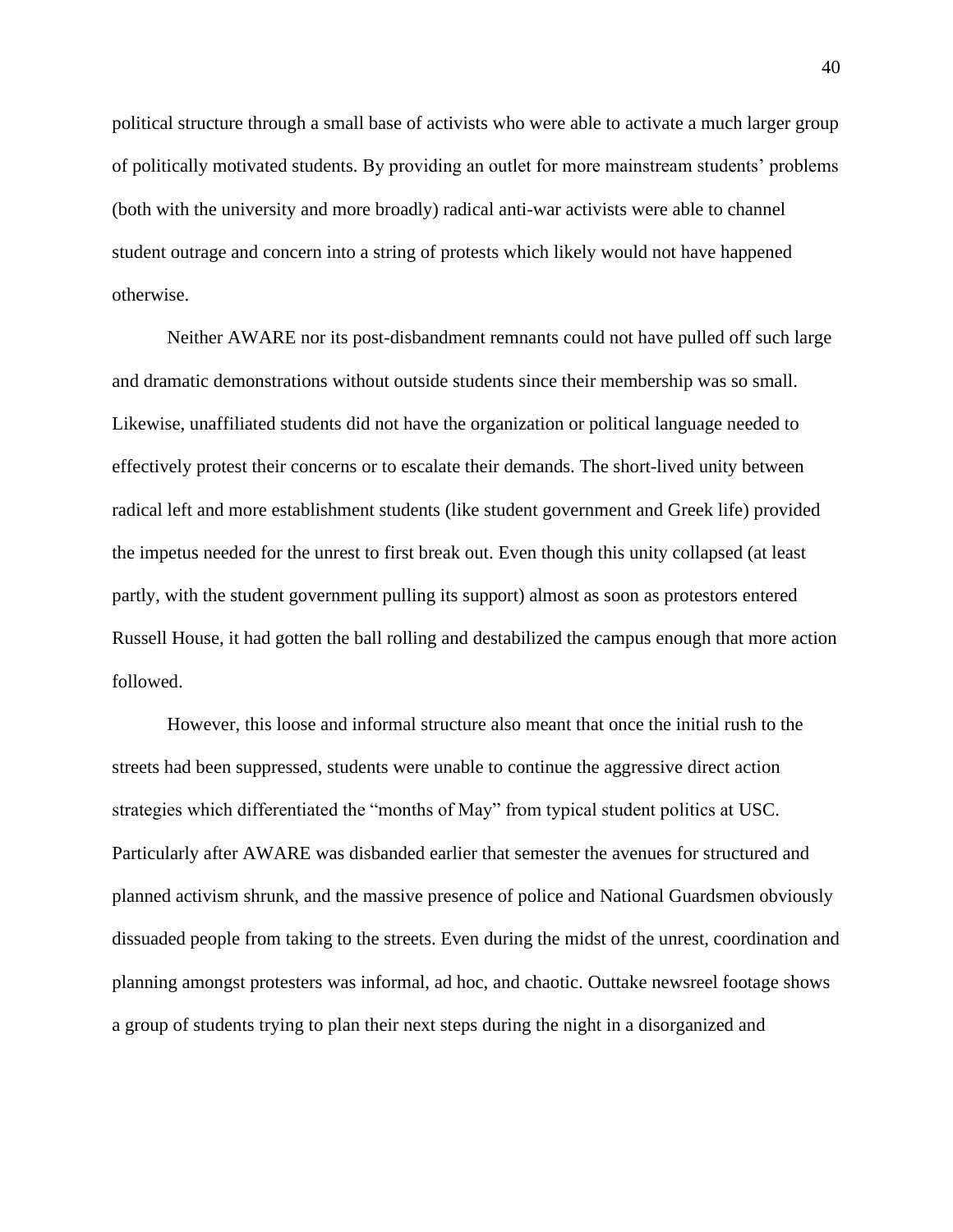incredibly public fashion. One unidentified male student – with heavy sideburns and a strong southern drawl – tells the crowd that

There have been people that suggest blowing up a building – that's not going to do it. There are people who suggest taking over a building, but let me tell you what's going to happen if a building is taken over. We've found out today that if a building at Carolina is taken over then Governor Robert McNair is going to call out the National Guard –

At that point the student was interrupted by the crowd's cheers: "let him!," multiple people shouted. Another student then ran through the options, as one student yelled "one brick will do the trick," to the group's laughter. The crowd decided against the options "to sit here," "to take a walk downtown," and "to raise a little noise," in favor of the plan "to raise a little noise and block off the administration building."<sup>82</sup>

The exact location and date of the video is unclear, but it appears that it is on the Horseshoe sometime between the attempted Russell House takeover and the Administration building takeover. If this estimation is correct, then it suggests that the May unrest was not strictly organized or planned out – it was in many ways an impromptu expression of the students' will. The camera in the video of the planning meeting does not show the crowd, just a few men speaking, so it is hard to estimate how many people were involved in the decision. However, the meeting does show that there was some sort of clear leadership – even if they were just protestors who managed to wrangle a crowd around them, the students speaking about the proposed plans clearly had some degree of authority or recognition, even if it was informal. It is also worth noting that at no point during the recording does anyone mention the Vietnam war, or any national politics – the rallying cry is about how USC students are treated. This fact

<sup>82</sup> WIS-TV, "University of South Carolina protests: students debate next steps—outtakes," Moving Image Research Collections, University of South Carolina. https://digital.tcl.sc.edu/digital/collection/localtvnews/id/268/rec/52.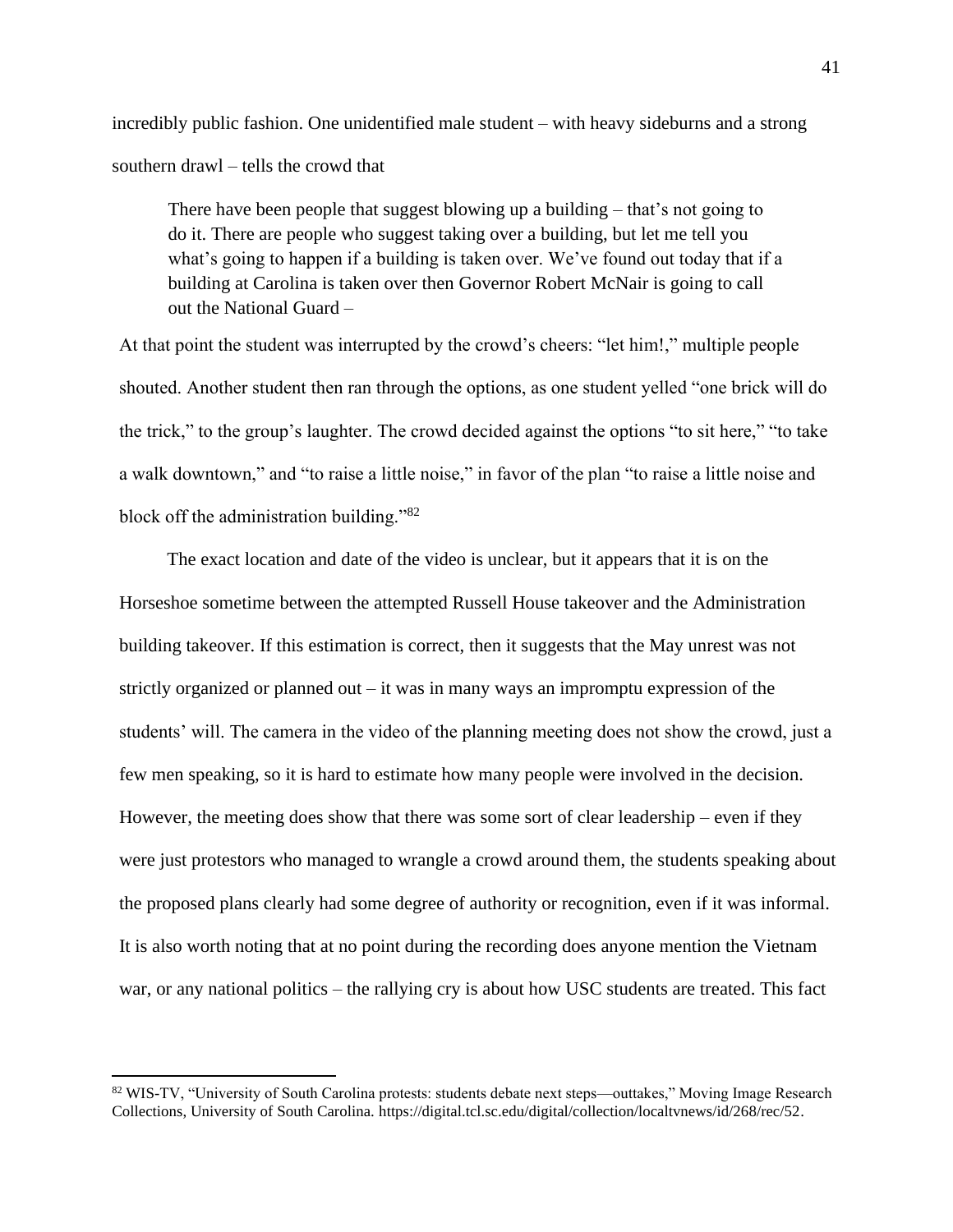reinforces the idea that most of the people in the crowds were there as USC students first and New Left activists second (or even not at all). A group of dedicated organizers might have called the student strike and memorial rally which set May 1970's events into motion, but once they started, it was the rest of the student body who kept them going.

#### **May's Legacy – University 101 and continued protests**

As student protestors stormed the first floor of the USC administration building on May 11, Thomas Jones was one of the administrators trapped on the second floor. Apparently, as the university president sat behind the barricaded doors, he had the thought that "This is Carolina. For this to happen here, something must be wrong" Nobody but Jones himself can know what he was actually thinking at the time, but Jones's conveniently well-phrased thought was nonetheless emblematic of USC's long-term reaction to the unrest – to sometimes push aside the structural causes of student dissatisfaction in favor of a narrative which argued that students simply did not understand their place in the university.

The most direct example of this dynamic was the establishment of the USC's University 101 programs, which has evolved into a semester-long freshman seminar which the majority of first-year students at USC take. The program is designed for new students to smoothly transition into university life, and is recognized as a part of USC's top-ranking first year experience.<sup>83</sup> Its origin is the May 1970 student revolt, and the feeling from the administration that students did not understand the expectations that the school had of them, but also that the university was too impersonal to students. $84$  This feeling was certainly true, at least the parts about the school being

<sup>83</sup> "University 101 Programs," *sc.edu*, University of South Carolina,

sc.edu/about/offices\_and\_divisions/university\_101/.

<sup>84</sup> Dan Friedman (Executive Director of University 101 programs) in conversation with the author, February 2022. https://otter.ai/u/KHrStABtOpu3WfwZQ-knHwBHpdg.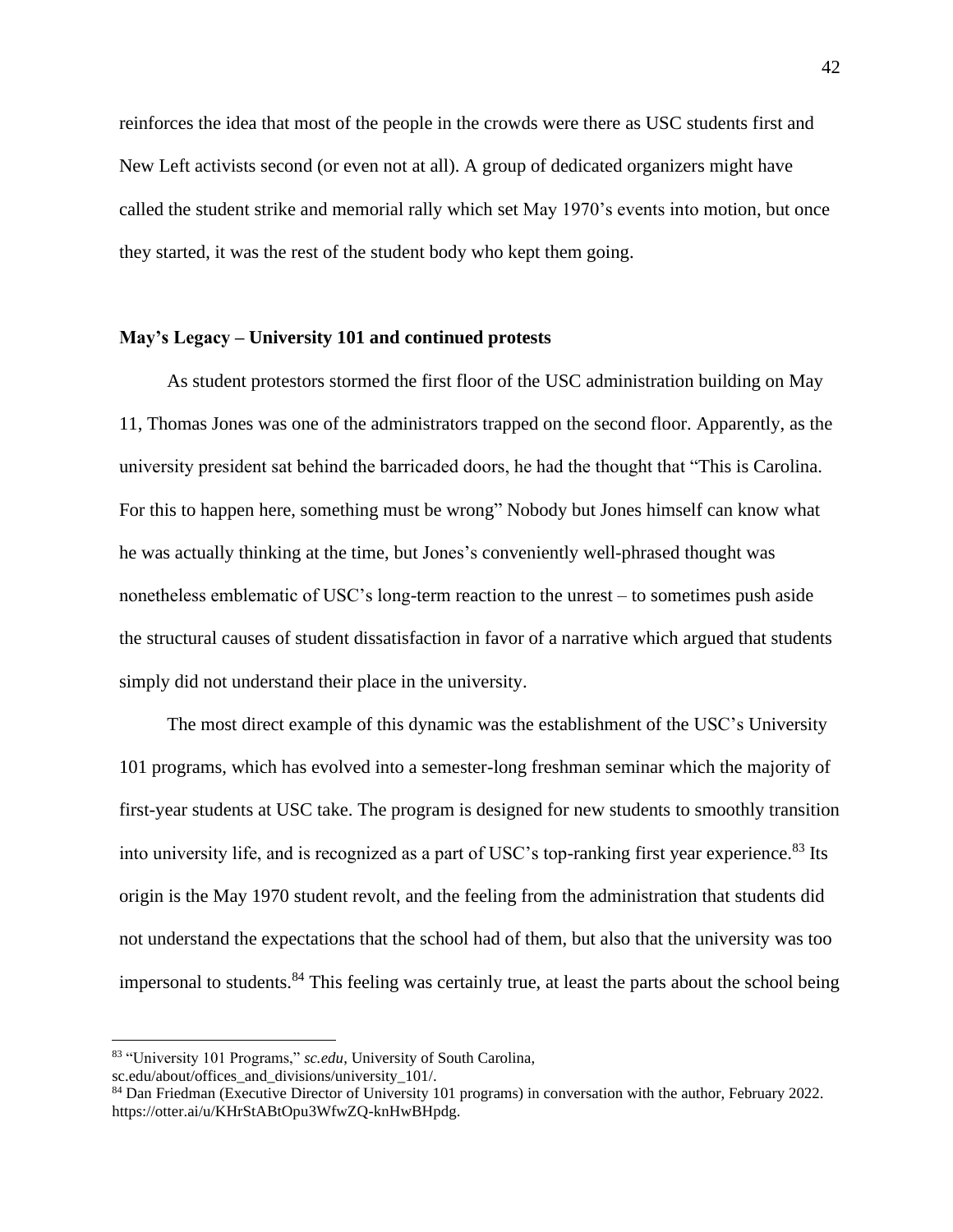impersonal, and was a significant contributor to the willingness of non-radical students to join the 1970 unrest.

The school's recognition of this problem, alongside the gradual liberalization of its campus rules which culminated in the 1975 end of *in loco parentis* policies, alleviated much of the tension from USC's campus.<sup>85</sup> In many ways these changes could be seen as a long-term win for the moderate faction of the May '70 protestors, though they certainly did not go as far as New Left radicals would have hoped for. However, it would be incorrect to say that the structural elements which allowed the unrest to break out had evaporated when students returned to campus in the fall of 1970; in many ways they are still present today.

Despite USC's reputation as a southern school more concerned about football and Five Points than politics, the past few years have seen multiple high-profile protests triggered by tensions due to the university's administrative structure. In 2015, students walked out of classes and protested against racism and a lack of inclusivity on campus as a part of the USC 2020 Vision campaign,<sup>86</sup> in 2019, students protested the politicized appointment of Robert Caslen as the university's president, and throughout 2021 students protested against the school's systemic failure to address sexual harassment and violence.<sup>87</sup> While none of these three outbreaks of student activism (nor the smaller sporadic demonstrations which received little to no news coverage) were as dramatic or costly as the May 1970 unrest, they still directly challenge the narrative that May '70 was a singular blemish on USC's apolitical reputation.<sup>88</sup>

<sup>85</sup> Henry H. Lesesne, *A History of the University of South Carolina, 1940-2000* (Columbia, S.C: University of South Carolina Press, 2001), 256.

<sup>86</sup> Claire Randall, "Rise Up: 2020 Vision and a New Era of Intersectional Grassroots Activism" (senior thesis, University of South Carolina, April 2017).

<sup>87</sup> Hannah Wade, "Students find ways to make change outside university boundaries," *The Daily Gamecock*, April 26, 2021. https://www.dailygamecock.com/article/2021/04/student-advocacy-looks-different-wade-news.

<sup>88</sup> For examples of this narrative, see Grose, "Voices of Southern Protest during the Vietnam War Era" and Lesesne, *A History of the University of South Carolina*.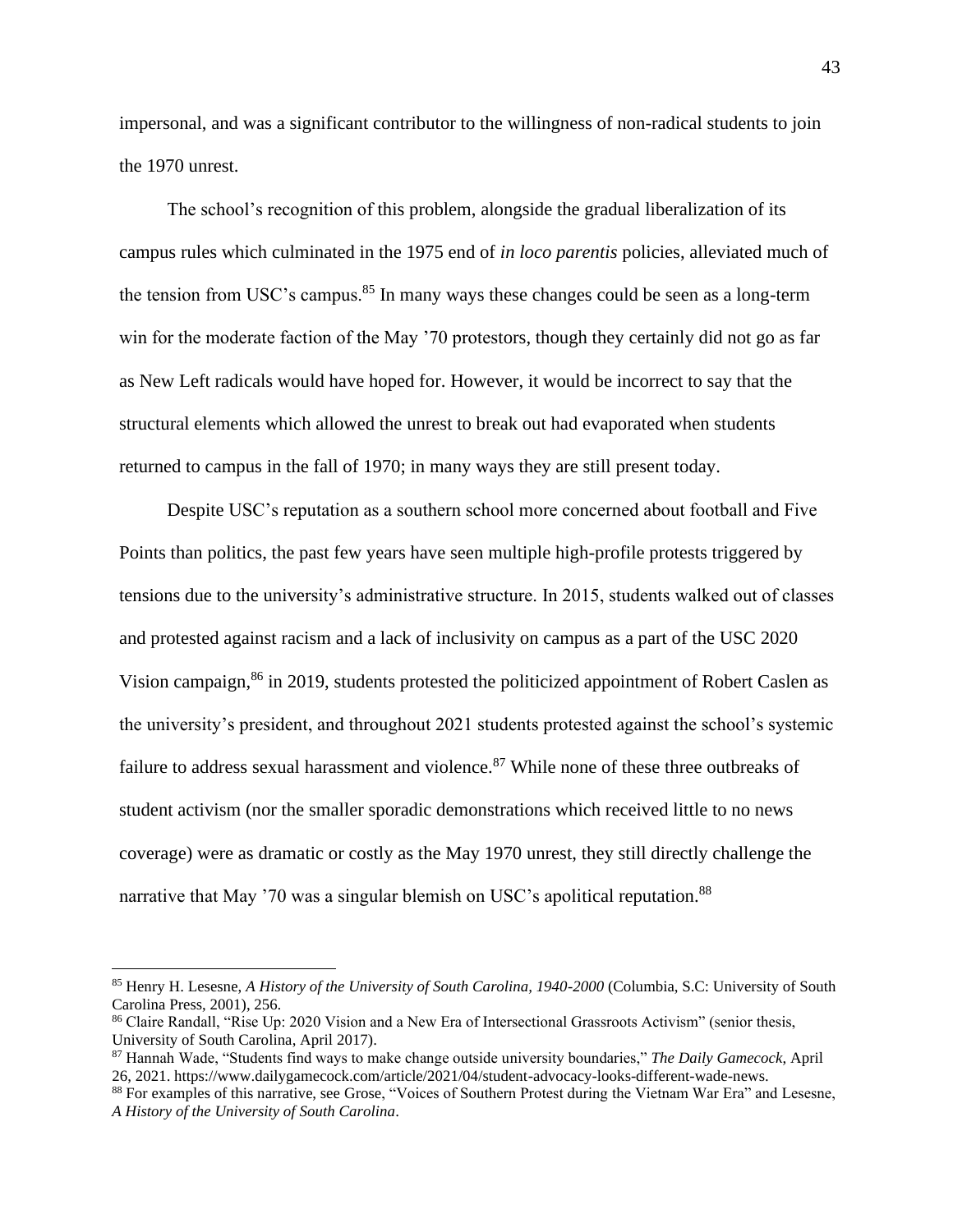Indeed, it makes sense that these noteworthy protests are still breaking out at USC, because the fundamental tension at the heart of May 1970 is still present. USC's political structure is still in the protest-encouraging state of being neither closed nor open – students are permitted to organize and protest as long as they follow certain guidelines and regulations, but have no ability to exercise formal power on campus outside of the very limited authority of Student Government and the Residence Hall Association. This status means that students have little recourse outside of protest to express their dissatisfaction or to try and force administrators to make changes or reforms, so when those dissatisfactions boil over, some sort of protests are almost inevitable. Students are put in a position where the only way to make change on campus is to try and force authorities to do so, so the disruptive nature of protest is both attractive and necessary – asking nicely only gets you so far. Should these moments which require disruption emerge at the same point as other protest-facilitating variables, such as suitable levels of campus coalition building and a wider aggressive activist cycle on the upswing, USC's leadership should not be surprised if campus explodes as it did in May 1970. This is particularly the case today, as the current USC administrators at times seem inclined to downplay the importance of student activism, much like Thomas Jones did in the leadup to 1970.<sup>89</sup> As that month's events at USC show, even schools with placid and conservative reputations can break out into unrest and violence if the conditions are right.

<sup>89</sup> For one example, see then-university president Harris Pastides's refusal to acknowledge the USC 2020 Vision campaign's role in the installation of plaques about the school's history of slavery on the Horseshoe: Katharine Thompson Allen and Lydia Mattice Brandt, "'The Right Time': Performing Public History at the University of South Carolina, 2010–2020" In *Invisible No More: The African American Experience at the University of South Carolina*, ed. Robert Greene and Tyler D. Parry (Columbia, S.C.: University of South Carolina Press, 2021) 167-86.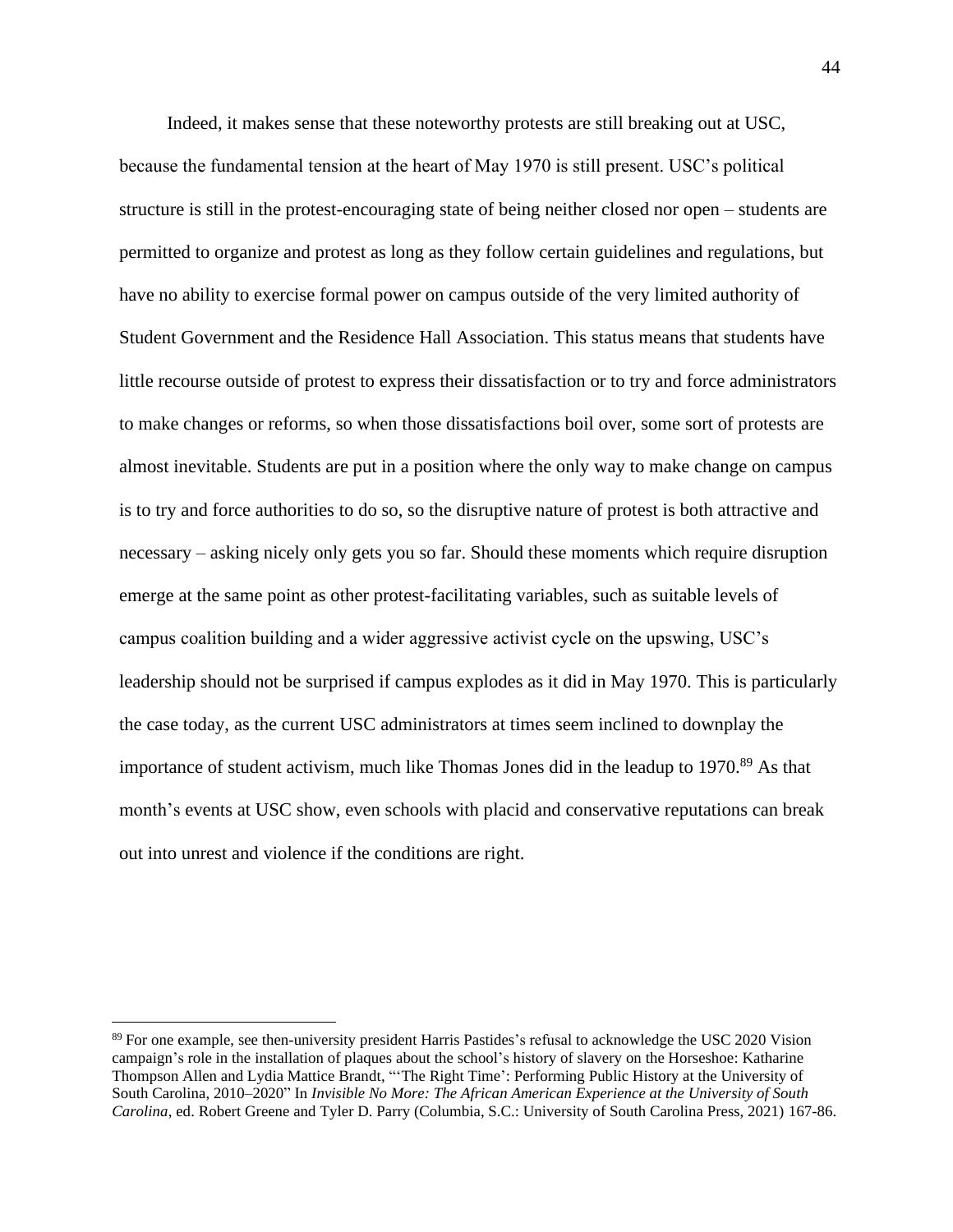#### Bibliography

- Allen, Katharine Thompson and Brandt, Lydia Mattice. "'The Right Time': Performing Public History at the University of South Carolina, 2010–2020." In *Invisible No More: The African American Experience at the University of South Carolina*, edited by Robert Greene and Tyler D. Parry, 167–86. University of South Carolina Press, 2021.
- Benford, Robert D., and David A. Snow. "Framing Processes and Social Movements: An Overview and Assessment." *Annual Review of Sociology* 26 (2000): 611–39. http://www.jstor.org/stable/223459.
- Berger, Dan. *Outlaws of America: The Weather Underground and the Politics of Solidarity*. Oakland, CA: AK Press, 2006.
- Constad, Alyssa Jordan. "'Antagonistic Describes the Scene:' Local News Portrayals of the New Left and the Escalation of Protest at the University of South Carolina, 1970." Master's thesis, University of South Carolina, 2016.
- Eisinger, Peter K. "The Conditions of Protest Behavior in American Cities." The *American Political Science Review* 67, no. 1 (1973): 11–28. https://doi.org/10.2307/1958525.
- Grabarek, Kristin Elizabeth. "Protest Activities in Southern Universities, 1965-1972." Master's thesis, Auburn University, 2006.
- Granovetter, Mark S. "The Strength of Weak Ties." *American Journal of Sociology* 78, no. 6 (1973): 1360–80. http://www.jstor.org/stable/2776392.
- Grose, Andrew. "Voices of Southern Protest during the Vietnam War Era: The University of South Carolina as a Case Study." *Peace & Change* 32, no. 2 (2007): 153-167.
- Jackson, Ramon M. "Peace, Love, Education, And Liberation: The Black Campus Movement at the University of South Carolina." In *Invisible No More: The African American Experience at the University of South Carolina*, edited by Robert Greene and Tyler D. Parry, 131–55. University of South Carolina Press, 2021. https://doi.org/10.2307/j.ctv1n3574q.14.
- Lesesne, Henry H. *A History of the University of South Carolina, 1940-2000*. Columbia, S.C: University of South Carolina Press, 2001.
- "Luther Battiste recalls his role in UofSC student protest in May 1970." *sc.edu*. University of South Carolina, April 27, 2020. https://sc.edu/uofsc/posts/2020/05/months\_of\_may\_luther\_battiste.php.